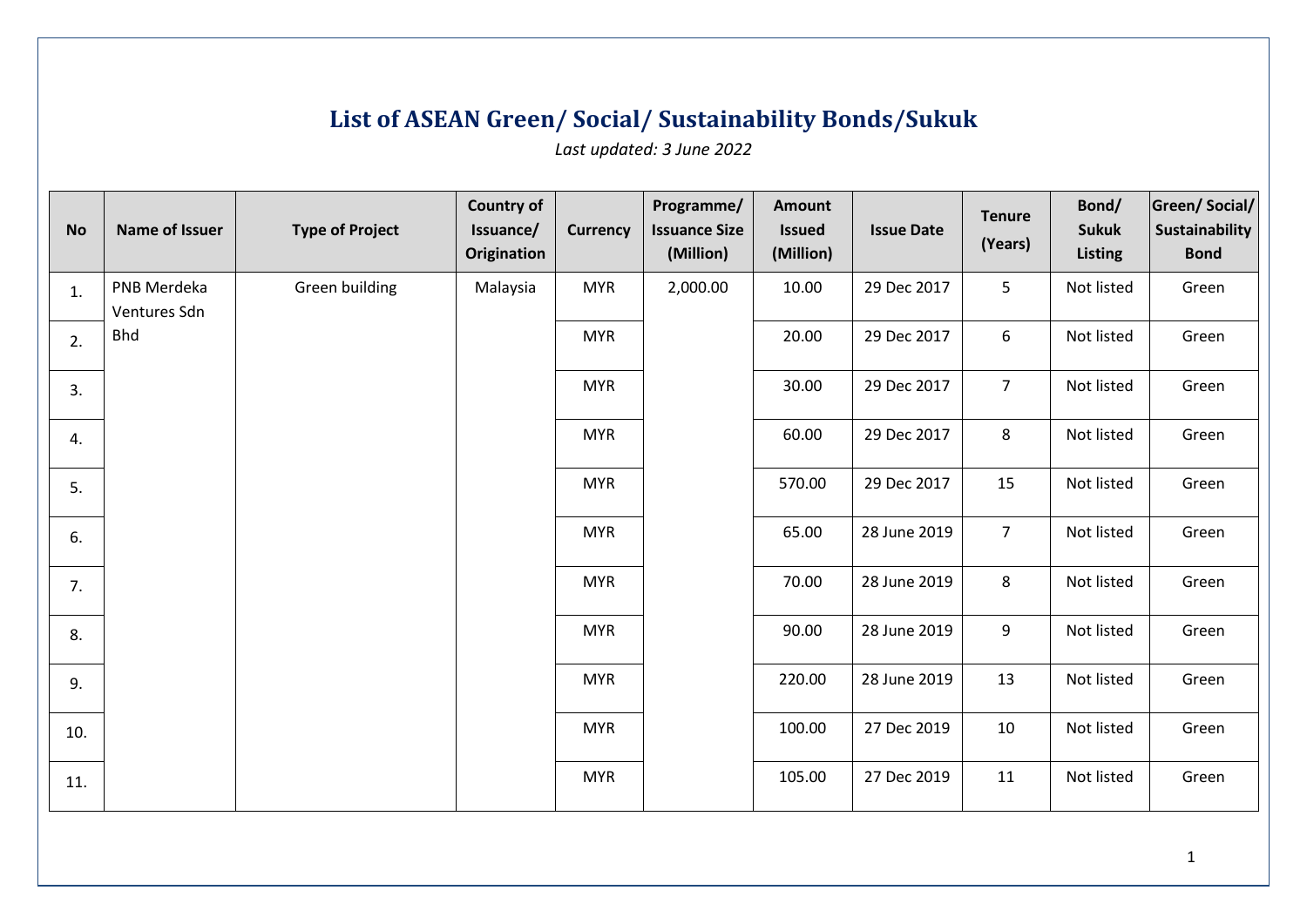| <b>No</b> | <b>Name of Issuer</b>         | <b>Type of Project</b> | <b>Country of</b><br>Issuance/<br><b>Origination</b> | <b>Currency</b> | Programme/<br><b>Issuance Size</b><br>(Million) | <b>Amount</b><br><b>Issued</b><br>(Million) | <b>Issue Date</b> | <b>Tenure</b><br>(Years) | Bond/<br><b>Sukuk</b><br><b>Listing</b> | <b>Green/Social/</b><br>Sustainability<br><b>Bond</b> |
|-----------|-------------------------------|------------------------|------------------------------------------------------|-----------------|-------------------------------------------------|---------------------------------------------|-------------------|--------------------------|-----------------------------------------|-------------------------------------------------------|
| 12.       |                               |                        |                                                      | <b>MYR</b>      |                                                 | 120.00                                      | 27 Dec 2019       | 12                       | Not listed                              | Green                                                 |
| 13.       |                               |                        |                                                      | <b>MYR</b>      |                                                 | 110.00                                      | 27 Dec 2019       | 13                       | Not listed                              | Green                                                 |
| 14.       |                               |                        |                                                      | <b>MYR</b>      |                                                 | 200.00                                      | 25 June 2021      | 3.5                      | Not listed                              | Green                                                 |
| 15.       |                               |                        |                                                      | <b>MYR</b>      |                                                 | 230.00                                      | 25 June 2021      | 11.5                     | Not listed                              | Green                                                 |
| 16.       | Segi Astana Sdn<br><b>Bhd</b> | Green building         | Malaysia                                             | <b>MYR</b>      | 415.00                                          | 25.00                                       | 8 Jan 2018        | $\mathbf{1}$             | Not listed                              | Green                                                 |
| 17.       |                               |                        |                                                      | <b>MYR</b>      |                                                 | 25.00                                       | 8 Jan 2018        | $\overline{2}$           | Not listed                              | Green                                                 |
| 18.       |                               |                        |                                                      | <b>MYR</b>      |                                                 | 25.00                                       | 8 Jan 2018        | $\overline{3}$           | Not listed                              | Green                                                 |
| 19.       |                               |                        |                                                      | <b>MYR</b>      |                                                 | 30.00                                       | 8 Jan 2018        | $\overline{4}$           | Not listed                              | Green                                                 |
| 20.       |                               |                        |                                                      | <b>MYR</b>      |                                                 | 30.00                                       | 8 Jan 2018        | 5                        | Not listed                              | Green                                                 |
| 21.       |                               |                        |                                                      | <b>MYR</b>      |                                                 | 30.00                                       | 8 Jan 2018        | 6                        | Not listed                              | Green                                                 |
| 22.       |                               |                        |                                                      | <b>MYR</b>      |                                                 | 30.00                                       | 8 Jan 2018        | $\overline{7}$           | Not listed                              | Green                                                 |
| 23.       |                               |                        |                                                      | <b>MYR</b>      |                                                 | 25.00                                       | 8 Jan 2018        | $\,8\,$                  | Not listed                              | Green                                                 |
| 24.       |                               |                        |                                                      | <b>MYR</b>      |                                                 | 25.00                                       | 8 Jan 2018        | 9                        | Not listed                              | Green                                                 |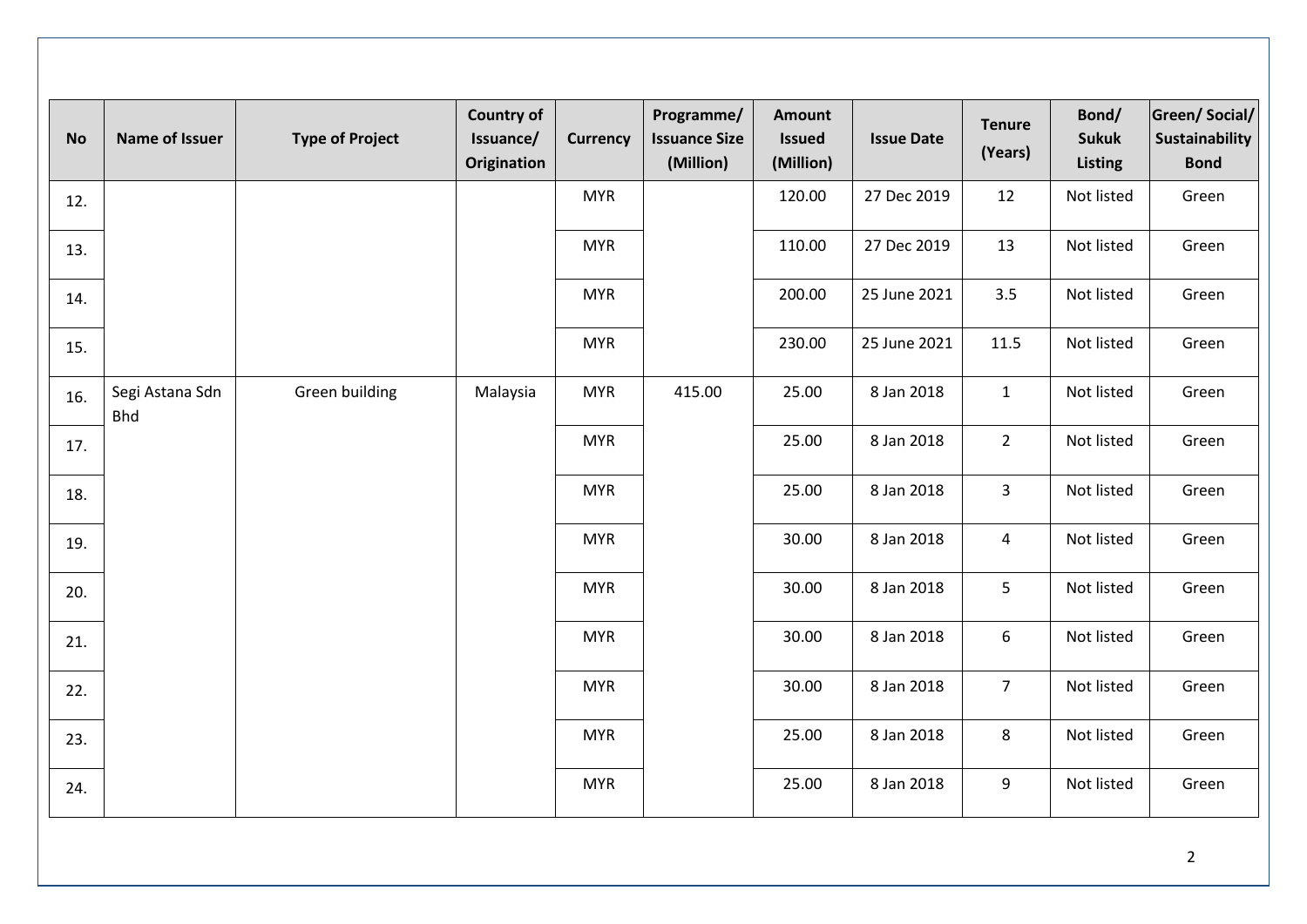| <b>No</b> | <b>Name of Issuer</b>       | <b>Type of Project</b> | <b>Country of</b><br>Issuance/<br>Origination | <b>Currency</b> | Programme/<br><b>Issuance Size</b><br>(Million) | <b>Amount</b><br><b>Issued</b><br>(Million) | <b>Issue Date</b> | <b>Tenure</b><br>(Years) | Bond/<br><b>Sukuk</b><br><b>Listing</b> | <b>Green/Social/</b><br><b>Sustainability</b><br><b>Bond</b> |
|-----------|-----------------------------|------------------------|-----------------------------------------------|-----------------|-------------------------------------------------|---------------------------------------------|-------------------|--------------------------|-----------------------------------------|--------------------------------------------------------------|
| 25.       |                             |                        |                                               | <b>MYR</b>      |                                                 | 170.00                                      | 8 Jan 2018        | 10                       | Not listed                              | Green                                                        |
| 26.       | Sindicatum<br>Renewable     | Renewable Energy       | Singapore                                     | <b>INR</b>      | N.A.                                            | 951.10                                      | 19 Jan 2018       | 5                        | London<br>Stock                         | Green                                                        |
| 27.       | Energy Co Pte<br>Ltd        |                        |                                               | <b>INR</b>      |                                                 | 1,585.30                                    | 19 Jan 2018       | $\overline{7}$           | Exchange                                |                                                              |
| 28.       | UiTM Solar<br>Power Sdn Bhd | Renewable Energy       | Malaysia                                      | <b>MYR</b>      | 240.00                                          | 10.00                                       | 27 Apr 2018       | $\overline{2}$           | Not listed                              | Green                                                        |
| 29.       |                             |                        |                                               | <b>MYR</b>      |                                                 | 10.00                                       | 27 Apr 2018       | $\overline{3}$           | Not listed                              | Green                                                        |
| 30.       |                             |                        |                                               | <b>MYR</b>      |                                                 | 10.00                                       | 27 Apr 2018       | $\overline{4}$           | Not listed                              | Green                                                        |
| 31.       |                             |                        |                                               | <b>MYR</b>      |                                                 | 10.00                                       | 27 Apr 2018       | 5                        | Not listed                              | Green                                                        |
| 32.       |                             |                        |                                               | <b>MYR</b>      |                                                 | 10.00                                       | 27 Apr 2018       | 6                        | Not listed                              | Green                                                        |
| 33.       |                             |                        |                                               | <b>MYR</b>      |                                                 | 10.00                                       | 27 Apr 2018       | $\overline{7}$           | Not listed                              | Green                                                        |
| 34.       |                             |                        |                                               | <b>MYR</b>      |                                                 | 15.00                                       | 27 Apr 2018       | 8                        | Not listed                              | Green                                                        |
| 35.       |                             |                        |                                               | <b>MYR</b>      |                                                 | 15.00                                       | 27 Apr 2018       | 9                        | Not listed                              | Green                                                        |
| 36.       |                             |                        |                                               | <b>MYR</b>      |                                                 | 15.00                                       | 27 Apr 2018       | 10                       | Not listed                              | Green                                                        |
| 37.       |                             |                        |                                               | <b>MYR</b>      |                                                 | 15.00                                       | 27 Apr 2018       | 11                       | Not listed                              | Green                                                        |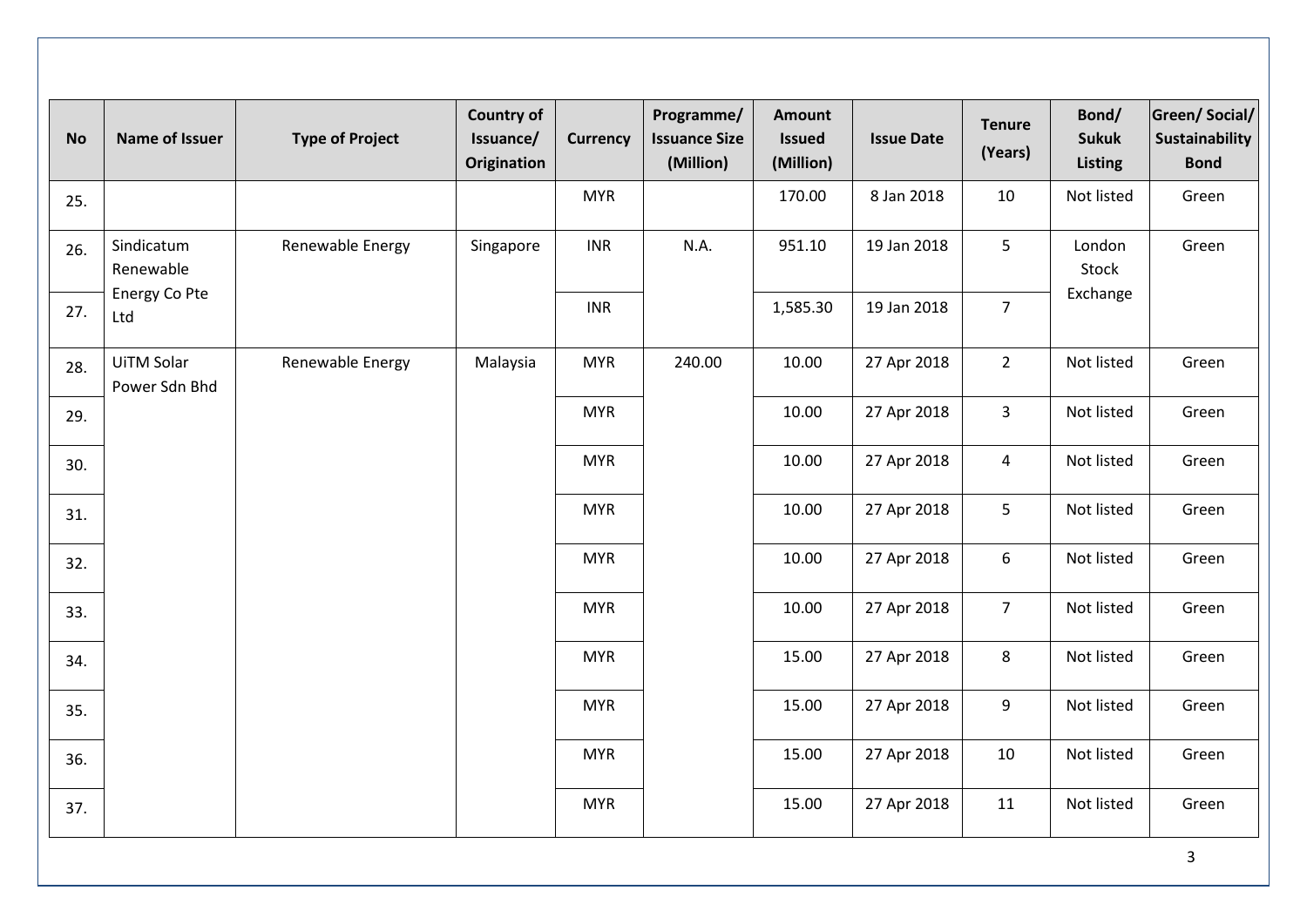| <b>No</b> | <b>Name of Issuer</b>                            | <b>Type of Project</b>                    | <b>Country of</b><br>Issuance/<br>Origination | <b>Currency</b> | Programme/<br><b>Issuance Size</b><br>(Million) | <b>Amount</b><br><b>Issued</b><br>(Million) | <b>Issue Date</b> | <b>Tenure</b><br>(Years) | Bond/<br><b>Sukuk</b><br><b>Listing</b> | Green/Social/<br>Sustainability<br><b>Bond</b> |
|-----------|--------------------------------------------------|-------------------------------------------|-----------------------------------------------|-----------------|-------------------------------------------------|---------------------------------------------|-------------------|--------------------------|-----------------------------------------|------------------------------------------------|
| 38.       |                                                  |                                           |                                               | <b>MYR</b>      |                                                 | 15.00                                       | 27 Apr 2018       | 12                       | Not listed                              | Green                                          |
| 39.       |                                                  |                                           |                                               | <b>MYR</b>      |                                                 | 15.00                                       | 27 Apr 2018       | 13                       | Not listed                              | Green                                          |
| 40.       |                                                  |                                           |                                               | <b>MYR</b>      |                                                 | 15.00                                       | 27 Apr 2018       | 14                       | Not listed                              | Green                                          |
| 41.       |                                                  |                                           |                                               | <b>MYR</b>      |                                                 | 15.00                                       | 27 Apr 2018       | 15                       | Not listed                              | Green                                          |
| 42.       |                                                  |                                           |                                               | <b>MYR</b>      |                                                 | 10.00                                       | 27 Apr 2018       | 16                       | Not listed                              | Green                                          |
| 43.       |                                                  |                                           |                                               | <b>MYR</b>      |                                                 | 15.00                                       | 27 Apr 2018       | 17                       | Not listed                              | Green                                          |
| 44.       |                                                  |                                           |                                               | <b>MYR</b>      |                                                 | 17.30                                       | 27 Apr 2018       | 18                       | Not listed                              | Green                                          |
| 45.       | Sindicatum<br>Renewable<br>Energy Co Pte<br>Ltd  | Renewable Energy                          | Singapore                                     | PHP             | N.A.                                            | 1,060.20                                    | 9 Aug 2018        | 10                       | London<br>Stock<br>Exchange             | Green                                          |
| 46.       | Kasikornbank<br><b>Public Company</b><br>Limited | Financing of green and social<br>projects | Thailand                                      | <b>USD</b>      | 100.00                                          | 100.00                                      | 30 Oct 2018       | 5                        | GreTai<br>Securities<br>Market          | Green <sup>1</sup>                             |

<sup>&</sup>lt;sup>1</sup> The issuance by Kasikornbank is a sustainability bond, which is in alignment with the ASEAN Green Bond Standards, ICMA's Sustainability Bond Guidelines, ICMA's Green Bond Principles and ICMA's Social Bond Principles.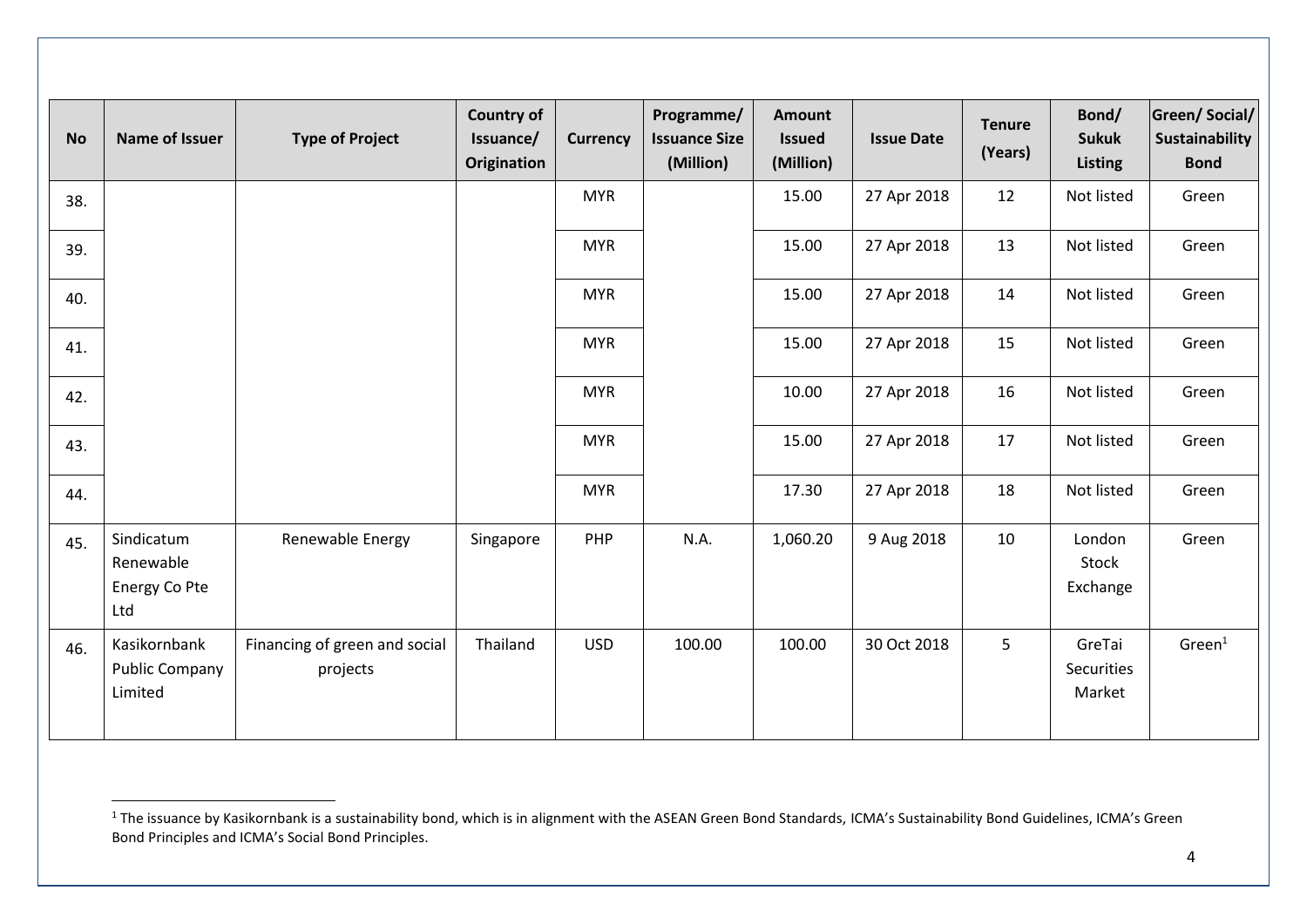| <b>No</b> | Name of Issuer                                       | <b>Type of Project</b>                                                                                                                                                                                                                           | <b>Country of</b><br>Issuance/<br><b>Origination</b> | <b>Currency</b> | Programme/<br><b>Issuance Size</b><br>(Million) | <b>Amount</b><br><b>Issued</b><br>(Million) | <b>Issue Date</b> | <b>Tenure</b><br>(Years) | Bond/<br><b>Sukuk</b><br><b>Listing</b> | <b>Green/Social/</b><br><b>Sustainability</b><br><b>Bond</b> |
|-----------|------------------------------------------------------|--------------------------------------------------------------------------------------------------------------------------------------------------------------------------------------------------------------------------------------------------|------------------------------------------------------|-----------------|-------------------------------------------------|---------------------------------------------|-------------------|--------------------------|-----------------------------------------|--------------------------------------------------------------|
| 47.       | <b>B.</b> Grimm Power<br><b>Public Company</b>       | Renewable Energy                                                                                                                                                                                                                                 | Thailand                                             | THB             | 5,000.00                                        | 1,500.00                                    | 20 Dec 2018       | 5                        | Not listed                              | Green                                                        |
| 48.       | Limited                                              |                                                                                                                                                                                                                                                  |                                                      | THB             |                                                 | 3,500.00                                    | 20 Dec 2018       | $\overline{7}$           | Not listed                              | Green                                                        |
| 49.       | <b>AC Energy</b><br>Finance                          | Renewable Energy                                                                                                                                                                                                                                 | Philippines                                          | <b>USD</b>      | 1,000.00                                        | 300.00                                      | 29 Jan 2019       | 5                        | Singapore<br>Exchange                   | Green                                                        |
| 50.       | International<br>Limited                             |                                                                                                                                                                                                                                                  |                                                      | <b>USD</b>      |                                                 | 110.00                                      | 12 Feb 2019       | 10                       | Singapore<br>Exchange                   | Green                                                        |
| 51.       |                                                      |                                                                                                                                                                                                                                                  |                                                      | <b>USD</b>      |                                                 | 60.00                                       | 9 July 2020       | $\overline{4}$           | Singapore<br>Exchange                   | Green                                                        |
| 52.       | Rizal<br>Commercial<br><b>Banking</b><br>Corporation | Renewable energy, green<br>buildings, clean<br>transportation, energy<br>efficiency, pollution<br>prevention & control                                                                                                                           | Philippines                                          | PHP             | 30,000.00                                       | 15,000.00                                   | 1 Feb 2019        | 1.5                      | Philippine<br>Dealing &<br>Exchange     | Green                                                        |
| 53.       |                                                      | Renewable energy, green<br>buildings, clean<br>transportation, energy<br>efficiency, pollution<br>prevention & control,<br>sustainable water<br>management,<br>environmentally sustainable<br>management of living<br>natural resources and land |                                                      |                 |                                                 | 8,000.00                                    | 4 June 2019       | $\overline{2}$           | Philippine<br>Dealing &<br>Exchange     | Sustainability                                               |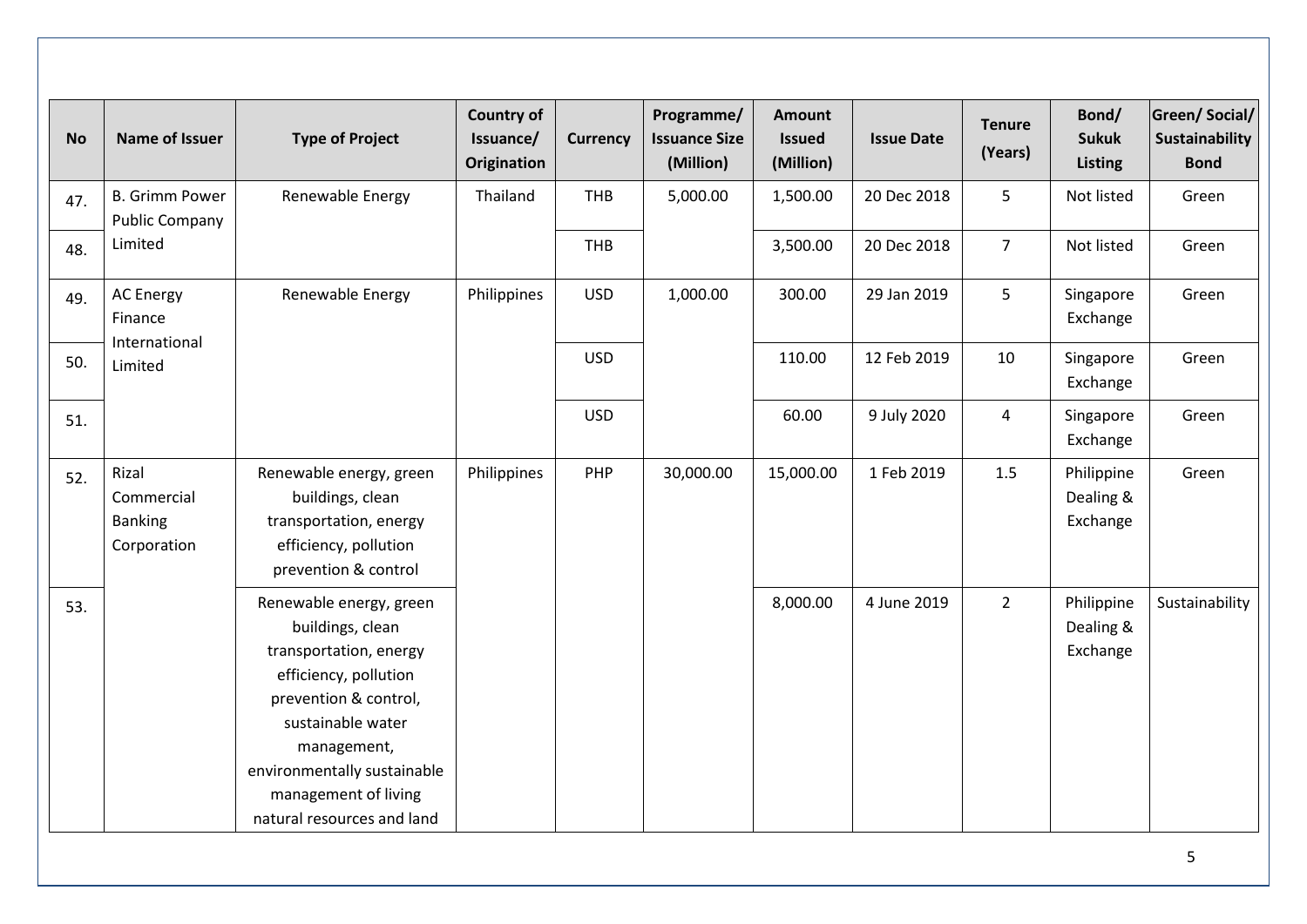| <b>No</b> | <b>Name of Issuer</b>            | <b>Type of Project</b>                                                                                                                                                         | <b>Country of</b><br>Issuance/<br><b>Origination</b> | <b>Currency</b> | Programme/<br><b>Issuance Size</b><br>(Million) | <b>Amount</b><br><b>Issued</b><br>(Million) | <b>Issue Date</b> | <b>Tenure</b><br>(Years) | Bond/<br><b>Sukuk</b><br><b>Listing</b> | <b>Green/Social/</b><br>Sustainability<br><b>Bond</b> |
|-----------|----------------------------------|--------------------------------------------------------------------------------------------------------------------------------------------------------------------------------|------------------------------------------------------|-----------------|-------------------------------------------------|---------------------------------------------|-------------------|--------------------------|-----------------------------------------|-------------------------------------------------------|
|           |                                  | use, affordable basic<br>infrastructure, access to<br>essential services,<br>employment generation,<br>affordable housing, and<br>socioeconomic advancement<br>and empowerment |                                                      |                 |                                                 |                                             |                   |                          |                                         |                                                       |
| 54.       | Pasukhas Green<br>Assets Sdn Bhd | Environment & natural<br>resource preservation,                                                                                                                                | Malaysia                                             | <b>MYR</b>      | 200.00                                          | 1.20                                        | 28 Feb 2019       | $\mathbf{1}$             | Not listed                              | Green                                                 |
| 55.       |                                  | energy conservation,<br>renewable energy and/or                                                                                                                                |                                                      | <b>MYR</b>      |                                                 | 1.30                                        | 28 Feb 2019       | $\overline{2}$           | Not listed                              | Green                                                 |
| 56.       |                                  | greenhouse gas emission<br>reduction                                                                                                                                           |                                                      | <b>MYR</b>      |                                                 | 1.40                                        | 28 Feb 2019       | $\overline{3}$           | Not listed                              | Green                                                 |
| 57.       |                                  |                                                                                                                                                                                |                                                      | <b>MYR</b>      |                                                 | 1.50                                        | 28 Feb 2019       | $\overline{4}$           | Not listed                              | Green                                                 |
| 58.       |                                  |                                                                                                                                                                                |                                                      | <b>MYR</b>      |                                                 | 1.60                                        | 28 Feb 2019       | 5                        | Not listed                              | Green                                                 |
| 59.       |                                  |                                                                                                                                                                                |                                                      | <b>MYR</b>      |                                                 | 1.70                                        | 28 Feb 2019       | 6                        | Not listed                              | Green                                                 |
| 60.       |                                  |                                                                                                                                                                                |                                                      | <b>MYR</b>      |                                                 | 1.90                                        | 28 Feb 2019       | $\overline{7}$           | Not listed                              | Green                                                 |
| 61.       |                                  |                                                                                                                                                                                |                                                      | <b>MYR</b>      |                                                 | 2.00                                        | 28 Feb 2019       | 8                        | Not listed                              | Green                                                 |
| 62.       |                                  |                                                                                                                                                                                |                                                      | <b>MYR</b>      |                                                 | 2.10                                        | 28 Feb 2019       | 9                        | Not listed                              | Green                                                 |
| 63.       |                                  |                                                                                                                                                                                |                                                      | <b>MYR</b>      |                                                 | 2.30                                        | 28 Feb 2019       | 10                       | Not listed                              | Green                                                 |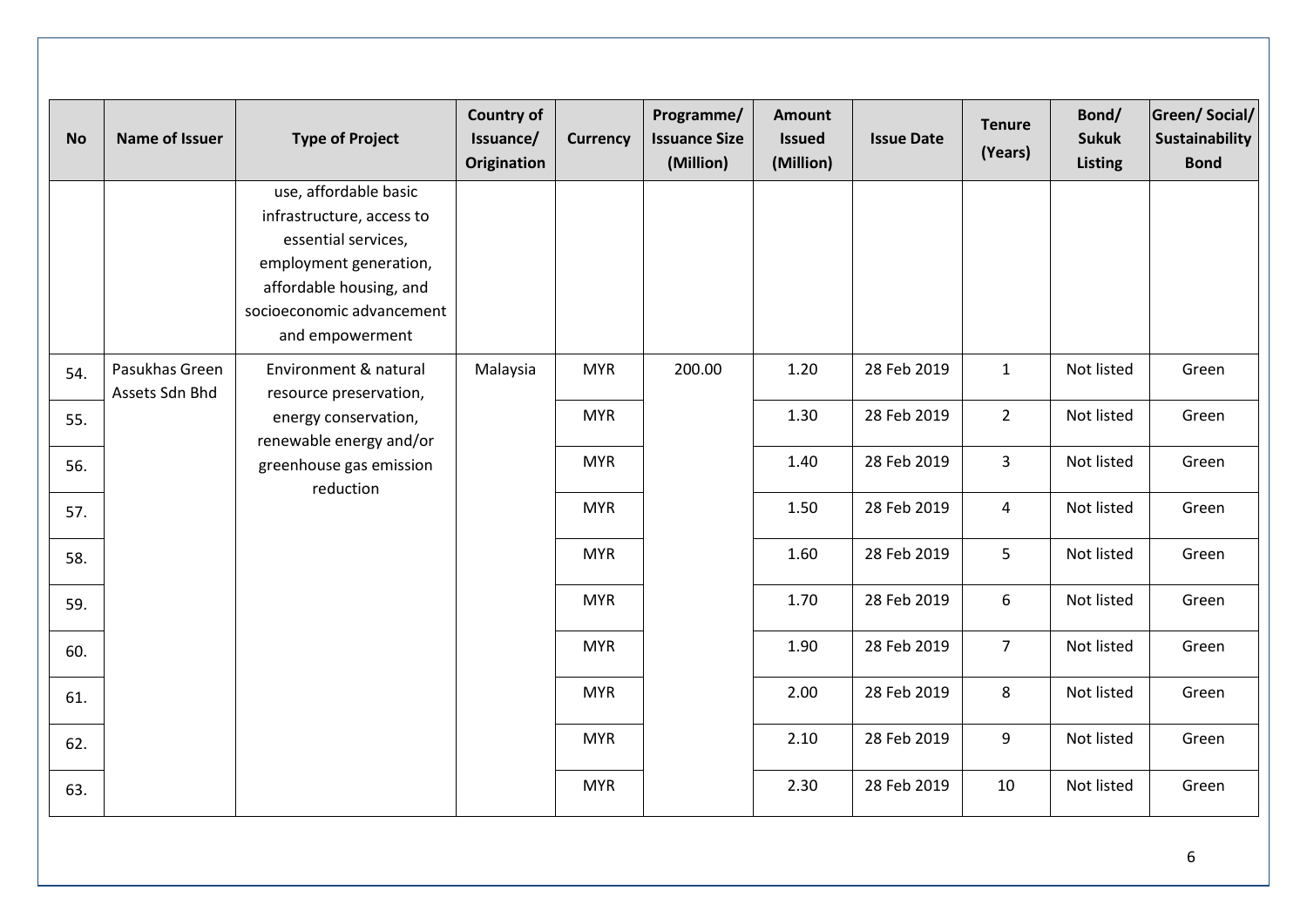| <b>No</b> | Name of Issuer                             | <b>Type of Project</b>                                  | <b>Country of</b><br>Issuance/<br><b>Origination</b> | <b>Currency</b> | Programme/<br><b>Issuance Size</b><br>(Million) | <b>Amount</b><br><b>Issued</b><br>(Million) | <b>Issue Date</b> | <b>Tenure</b><br>(Years) | Bond/<br><b>Sukuk</b><br><b>Listing</b> | <b>Green/Social/</b><br>Sustainability<br><b>Bond</b> |
|-----------|--------------------------------------------|---------------------------------------------------------|------------------------------------------------------|-----------------|-------------------------------------------------|---------------------------------------------|-------------------|--------------------------|-----------------------------------------|-------------------------------------------------------|
| 64.       | <b>BTS Group</b><br><b>Holdings Public</b> | Low Carbon Transportation                               | Thailand                                             | THB             | 21,600.00                                       | 1,000.00                                    | 24 May 2019       | $\overline{2}$           | Not listed                              | Green                                                 |
| 65.       | Company<br>Limited                         |                                                         |                                                      | THB             |                                                 | 1,300.00                                    | 24 May 2019       | $\mathbf{3}$             | Not listed                              | Green                                                 |
| 66.       |                                            |                                                         |                                                      | THB             |                                                 | 3,000.00                                    | 24 May 2019       | 5                        | Not listed                              | Green                                                 |
| 67.       |                                            |                                                         |                                                      | <b>THB</b>      |                                                 | 2,700.00                                    | 24 May 2019       | 7 <sup>7</sup>           | Not listed                              | Green                                                 |
| 68.       |                                            |                                                         |                                                      | THB             |                                                 | 5,000.00                                    | 24 May 2019       | 10                       | Not listed                              | Green                                                 |
| 69.       |                                            |                                                         |                                                      | <b>THB</b>      |                                                 | 500.00                                      | 6 Nov 2020        | $\overline{2}$           | Not listed                              | Green                                                 |
| 70.       |                                            |                                                         |                                                      | <b>THB</b>      |                                                 | 4,000.00                                    | 6 Nov 2020        | $\overline{3}$           | Not listed                              | Green                                                 |
| 71.       |                                            |                                                         |                                                      | THB             |                                                 | 1,500.00                                    | 6 Nov 2020        | $5\phantom{.}$           | Not listed                              | Green                                                 |
| 72.       |                                            |                                                         |                                                      | <b>THB</b>      |                                                 | 2,000.00                                    | 6 Nov 2020        | $\overline{7}$           | Not listed                              | Green                                                 |
| 73.       |                                            |                                                         |                                                      | THB             |                                                 | 600.00                                      | 6 Nov 2020        | 10                       | Not listed                              | Green                                                 |
| 74.       | <b>Energy Absolute</b>                     | Financing of green projects<br>(renewable energy, clean | Thailand                                             | <b>THB</b>      | 10,000.00                                       | 1,000.00                                    | 11 Jul 2019       | 3                        | Not listed                              | Green                                                 |
| 75.       | <b>Public Company</b><br>Limited           | energy and low carbon<br>technology)                    |                                                      | THB             |                                                 | 2,000.00                                    | 11 Jul 2019       | 10                       | Not listed                              | Green                                                 |
| 76.       |                                            |                                                         |                                                      | <b>THB</b>      |                                                 | 500.00                                      | 15 Aug 2019       | 3                        | Not listed                              | Green                                                 |
| 77.       |                                            |                                                         | THB                                                  |                 | 1,500.00                                        | 15 Aug 2019                                 | 5                 | Not listed               | Green                                   |                                                       |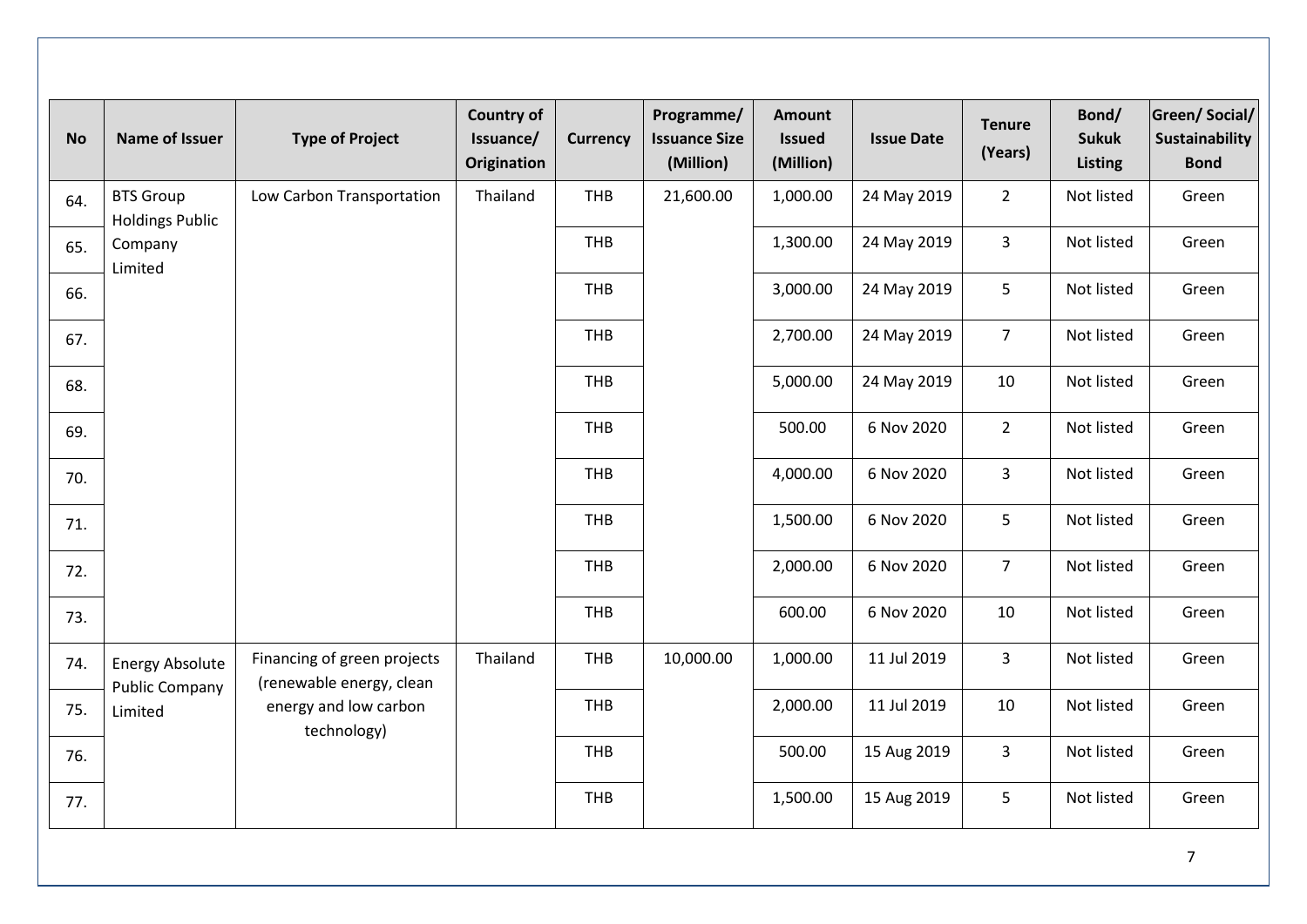| <b>No</b> | <b>Name of Issuer</b>       | <b>Type of Project</b> | <b>Country of</b><br>Issuance/<br><b>Origination</b> | <b>Currency</b> | Programme/<br><b>Issuance Size</b><br>(Million) | <b>Amount</b><br><b>Issued</b><br>(Million) | <b>Issue Date</b> | <b>Tenure</b><br>(Years) | Bond/<br><b>Sukuk</b><br><b>Listing</b> | Green/Social/<br>Sustainability<br><b>Bond</b> |
|-----------|-----------------------------|------------------------|------------------------------------------------------|-----------------|-------------------------------------------------|---------------------------------------------|-------------------|--------------------------|-----------------------------------------|------------------------------------------------|
| 78.       |                             |                        |                                                      | THB             |                                                 | 2,000.00                                    | 15 Aug 2019       | 10                       | Not listed                              | Green                                          |
| 79.       |                             |                        |                                                      | <b>THB</b>      |                                                 | 3,000.00                                    | 16 Oct 2019       | 7 <sup>1</sup>           | Not listed                              | Green                                          |
| 80.       | Telekosang<br>Hydro One Sdn | Renewable Energy       | Malaysia                                             | <b>MYR</b>      | 470.00                                          | 10.00                                       | 6 Aug 2019        | $\overline{4}$           | Not listed                              | Green                                          |
| 81.       | <b>Bhd</b>                  |                        |                                                      | <b>MYR</b>      |                                                 | 20.00                                       | 6 Aug 2019        | 5                        | Not listed                              | Green                                          |
| 82.       |                             |                        |                                                      | <b>MYR</b>      |                                                 | 20.00                                       | 6 Aug 2019        | 6                        | Not listed                              | Green                                          |
| 83.       |                             |                        |                                                      | <b>MYR</b>      |                                                 | 20.00                                       | 6 Aug 2019        | $\overline{7}$           | Not listed                              | Green                                          |
| 84.       |                             |                        |                                                      | <b>MYR</b>      |                                                 | 25.00                                       | 6 Aug 2019        | 8                        | Not listed                              | Green                                          |
| 85.       |                             |                        |                                                      | <b>MYR</b>      |                                                 | 30.00                                       | 6 Aug 2019        | $\boldsymbol{9}$         | Not listed                              | Green                                          |
| 86.       |                             |                        |                                                      | <b>MYR</b>      |                                                 | 30.00                                       | 6 Aug 2019        | 10                       | Not listed                              | Green                                          |
| 87.       |                             |                        |                                                      | <b>MYR</b>      |                                                 | 35.00                                       | 6 Aug 2019        | 11                       | Not listed                              | Green                                          |
| 88.       |                             |                        |                                                      | <b>MYR</b>      |                                                 | 35.00                                       | 6 Aug 2019        | 12                       | Not listed                              | Green                                          |
| 89.       |                             |                        |                                                      | <b>MYR</b>      |                                                 | 35.00                                       | 6 Aug 2019        | 13                       | Not listed                              | Green                                          |
| 90.       |                             |                        |                                                      | <b>MYR</b>      |                                                 | 40.00                                       | 6 Aug 2019        | 14                       | Not listed                              | Green                                          |
| 91.       |                             |                        |                                                      | <b>MYR</b>      |                                                 | 40.00                                       | 6 Aug 2019        | 15                       | Not listed                              | Green                                          |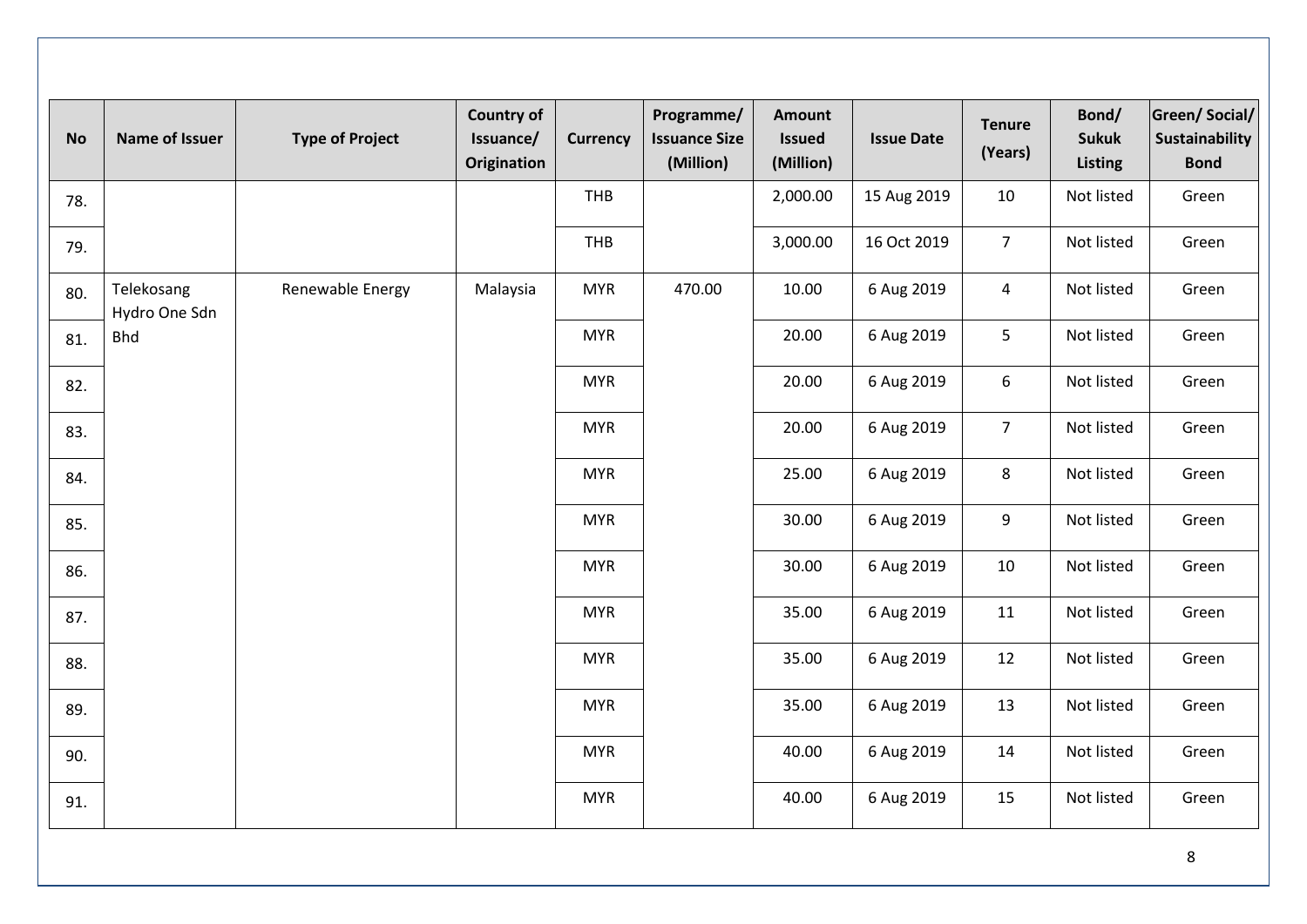| <b>No</b> | <b>Name of Issuer</b>                | <b>Type of Project</b>                                                                                              | <b>Country of</b><br>Issuance/<br>Origination | <b>Currency</b> | Programme/<br><b>Issuance Size</b><br>(Million) | <b>Amount</b><br><b>Issued</b><br>(Million) | <b>Issue Date</b> | <b>Tenure</b><br>(Years) | Bond/<br><b>Sukuk</b><br><b>Listing</b> | <b>Green/Social/</b><br>Sustainability<br><b>Bond</b> |
|-----------|--------------------------------------|---------------------------------------------------------------------------------------------------------------------|-----------------------------------------------|-----------------|-------------------------------------------------|---------------------------------------------|-------------------|--------------------------|-----------------------------------------|-------------------------------------------------------|
| 92.       |                                      |                                                                                                                     |                                               | <b>MYR</b>      |                                                 | 40.00                                       | 6 Aug 2019        | 16                       | Not listed                              | Green                                                 |
| 93.       |                                      |                                                                                                                     |                                               | <b>MYR</b>      |                                                 | 45.00                                       | 6 Aug 2019        | 17                       | Not listed                              | Green                                                 |
| 94.       |                                      |                                                                                                                     |                                               | <b>MYR</b>      |                                                 | 45.00                                       | 6 Aug 2019        | 18                       | Not listed                              | Green                                                 |
| 95.       | Telekosang<br>Hydro One Sdn          | Renewable Energy                                                                                                    | Malaysia                                      | <b>MYR</b>      | 120.00                                          | 60.00                                       | 6 Aug 2019        | 19                       | Not listed                              | Green                                                 |
| 96.       | <b>Bhd</b>                           |                                                                                                                     |                                               | <b>MYR</b>      |                                                 | 60.00                                       | 6 Aug 2019        | 20                       | Not listed                              | Green                                                 |
| 97.       | Bank of the<br>Philippine<br>Islands | Renewable Energy, Energy<br>Efficiency, Sustainable Water<br>& Wastewater Management,<br>Pollution Prevention & Con | Philippines                                   | <b>CHF</b>      | <b>USD</b><br>2,000.00                          | 100.00                                      | 29 Aug 2019       | $\overline{2}$           | <b>SIX Swiss</b><br>Exchange            | Green                                                 |
| 98.       |                                      | trol, & Green Buildings                                                                                             | Philippines                                   | <b>USD</b>      |                                                 | 300.00                                      | 3 Sept 2019       | 5                        | Singapore<br>Exchange                   | Green                                                 |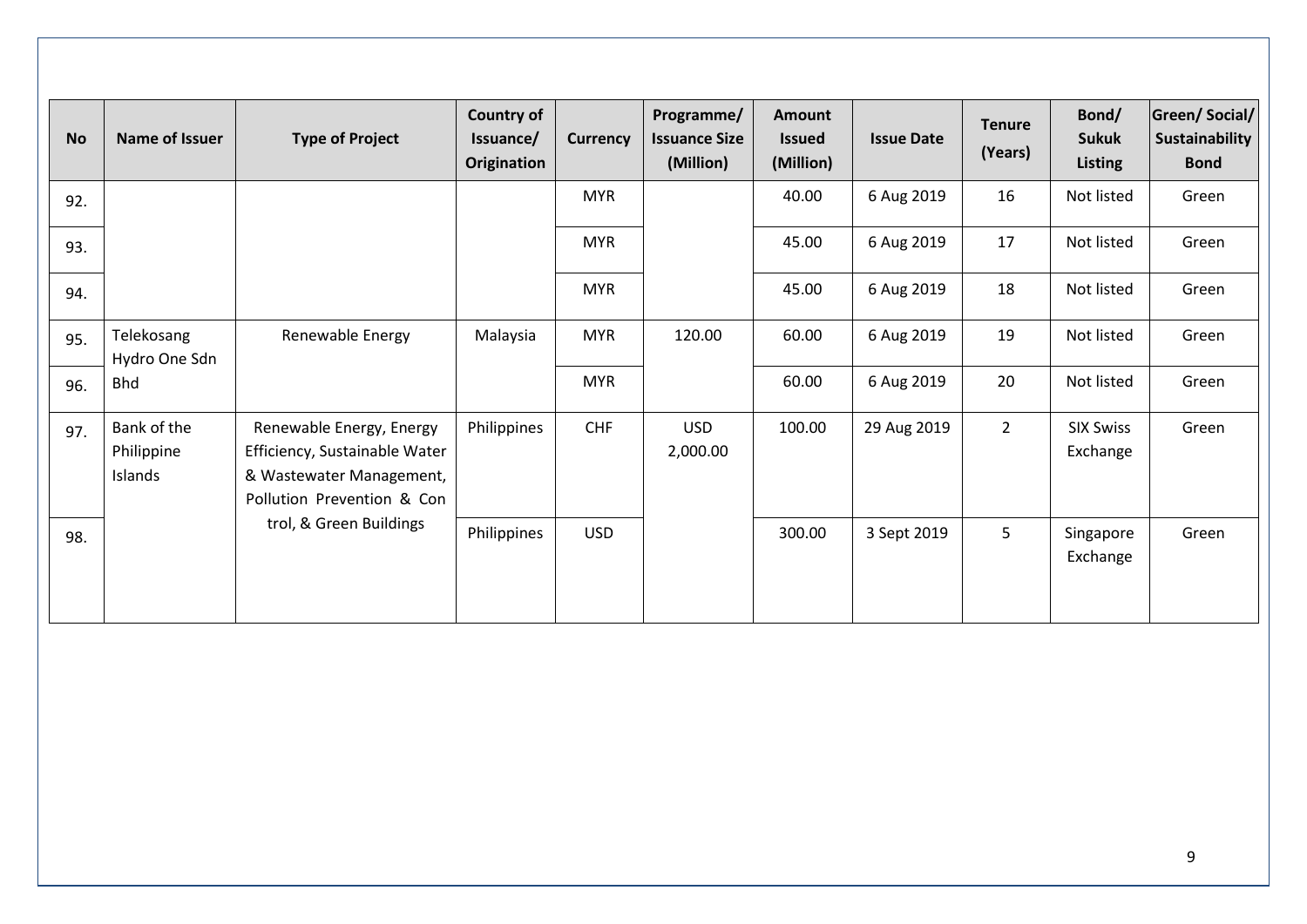| <b>No</b> | Name of Issuer                                       | <b>Type of Project</b>                                                                                                                                                                                                                                                                                                                                                                                                             | <b>Country of</b><br>Issuance/<br>Origination | <b>Currency</b> | Programme/<br><b>Issuance Size</b><br>(Million) | <b>Amount</b><br><b>Issued</b><br>(Million) | <b>Issue Date</b> | <b>Tenure</b><br>(Years) | Bond/<br><b>Sukuk</b><br><b>Listing</b> | <b>Green/Social/</b><br>Sustainability<br><b>Bond</b> |
|-----------|------------------------------------------------------|------------------------------------------------------------------------------------------------------------------------------------------------------------------------------------------------------------------------------------------------------------------------------------------------------------------------------------------------------------------------------------------------------------------------------------|-----------------------------------------------|-----------------|-------------------------------------------------|---------------------------------------------|-------------------|--------------------------|-----------------------------------------|-------------------------------------------------------|
| 99.       | Rizal<br>Commercial<br><b>Banking</b><br>Corporation | Renewable energy, green<br>buildings, clean<br>transportation, energy<br>efficiency, pollution<br>prevention & control,<br>sustainable water<br>management,<br>environmentally sustainable<br>management of living<br>natural resources and land<br>use, affordable basic<br>infrastructure, access to<br>essential services,<br>employment generation,<br>affordable housing, and<br>socioeconomic advancement<br>and empowerment | Philippines                                   | <b>USD</b>      | 2,000.00                                        | 300.00                                      | 11 Sept 2019      | 5                        | Singapore<br>Exchange                   | Sustainability                                        |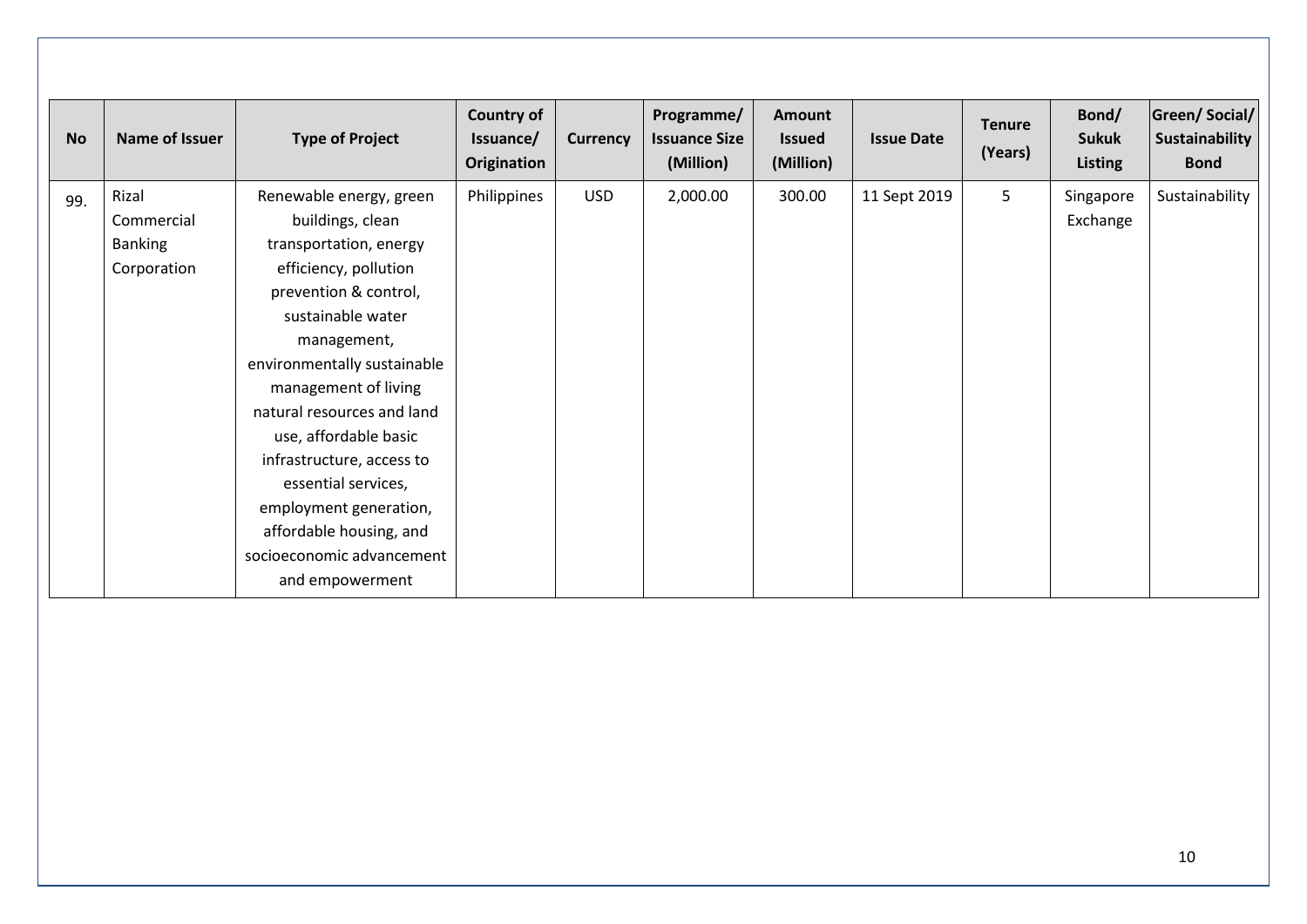| <b>No</b> | Name of Issuer                    | <b>Type of Project</b>                                                                                                                                                                                                                                                                                                                                                                                                                                                                                                                                | <b>Country of</b><br>Issuance/<br><b>Origination</b> | <b>Currency</b> | Programme/<br><b>Issuance Size</b><br>(Million) | <b>Amount</b><br><b>Issued</b><br>(Million) | <b>Issue Date</b> | <b>Tenure</b><br>(Years) | Bond/<br><b>Sukuk</b><br><b>Listing</b>                                                         | Green/Social/<br>Sustainability<br><b>Bond</b> |
|-----------|-----------------------------------|-------------------------------------------------------------------------------------------------------------------------------------------------------------------------------------------------------------------------------------------------------------------------------------------------------------------------------------------------------------------------------------------------------------------------------------------------------------------------------------------------------------------------------------------------------|------------------------------------------------------|-----------------|-------------------------------------------------|---------------------------------------------|-------------------|--------------------------|-------------------------------------------------------------------------------------------------|------------------------------------------------|
| 100.      | <b>CIMB Bank</b><br><b>Berhad</b> | Access to essential services,<br>gender equality, sustainable<br>water and<br>wastewater management,<br>affordable basic<br>infrastructure, renewable<br>energy, energy efficiency,<br>employment generation (e.g.<br>SME financing,<br>microfinance), clean<br>transportation, green<br>buildings, affordable<br>housing, climate change<br>adaptation, pollution<br>prevention and control,<br>terrestrial and<br>aquatic biodiversity<br>conservation,<br>environmentally sustainable<br>management of living<br>natural resources and land<br>use | Malaysia                                             | <b>USD</b>      | N.A.                                            | 680.00                                      | 9 Oct 2019        | 5                        | Taipei<br>Exchange,<br>Singapore<br>Exchange,<br><b>Bursa</b><br>Malaysia<br>(Exempt<br>Regime) | Sustainability                                 |
| 101.      | Edra Solar Sdn<br><b>Bhd</b>      | Renewable energy and                                                                                                                                                                                                                                                                                                                                                                                                                                                                                                                                  | Malaysia                                             | <b>MYR</b>      | 245.00                                          | 10.00                                       | 11 Oct 2019       | $\mathbf{1}$             | Not listed                                                                                      | Sustainability                                 |
| 102.      |                                   | socio-agricultural projects                                                                                                                                                                                                                                                                                                                                                                                                                                                                                                                           |                                                      | <b>MYR</b>      |                                                 | 20.00                                       | 11 Oct 2019       | 3                        | Not listed                                                                                      | Sustainability                                 |
| 103.      |                                   |                                                                                                                                                                                                                                                                                                                                                                                                                                                                                                                                                       |                                                      | <b>MYR</b>      |                                                 | 30.00                                       | 11 Oct 2019       | 5                        | Not listed                                                                                      | Sustainability                                 |
| 104.      |                                   |                                                                                                                                                                                                                                                                                                                                                                                                                                                                                                                                                       |                                                      | <b>MYR</b>      |                                                 | 30.00                                       | 11 Oct 2019       | $\overline{7}$           | Not listed                                                                                      | Sustainability                                 |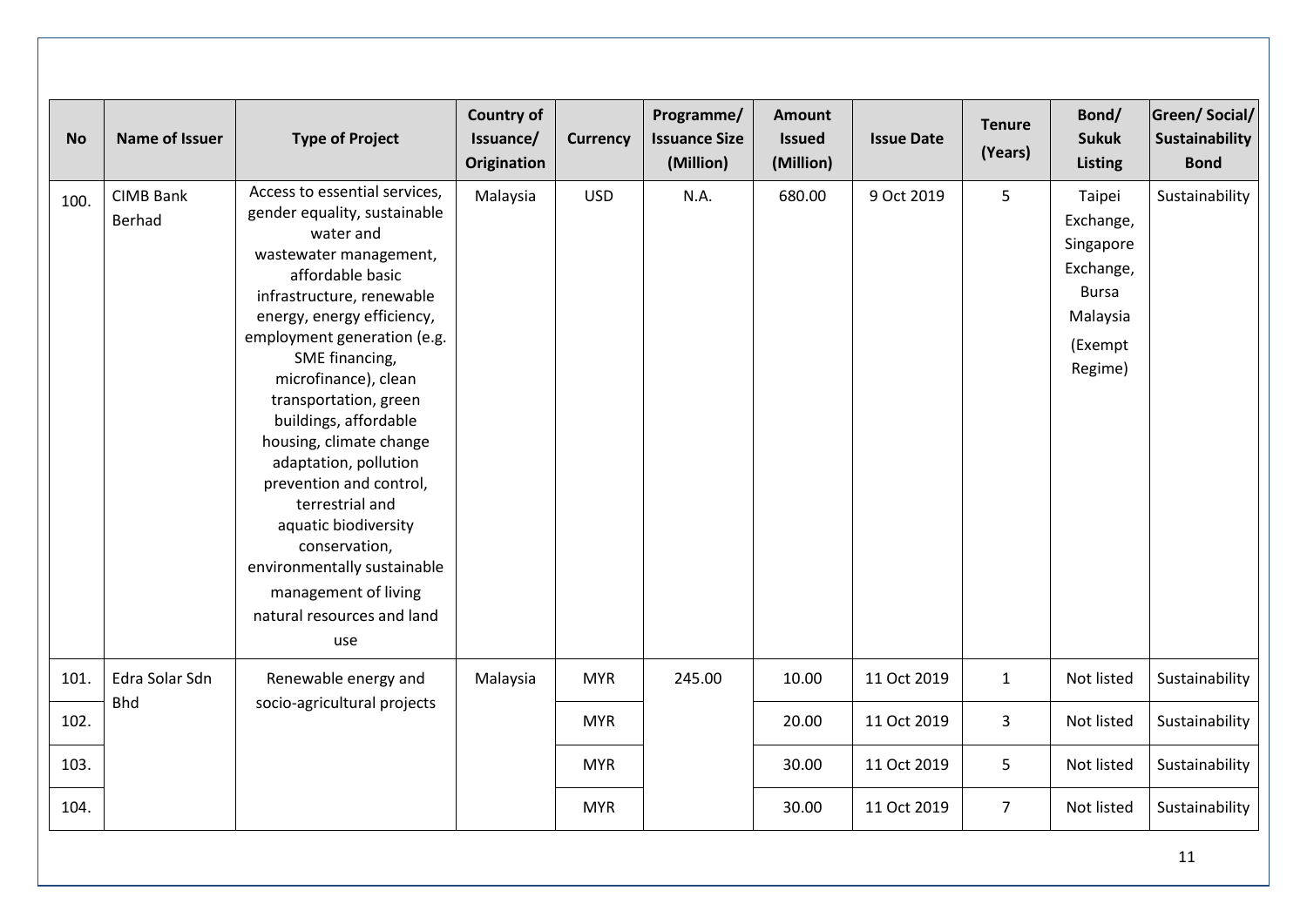| <b>No</b> | Name of Issuer                                      | <b>Type of Project</b>                                                                                                                                                                                                                                                                                                                              | <b>Country of</b><br>Issuance/<br>Origination | <b>Currency</b> | Programme/<br><b>Issuance Size</b><br>(Million) | Amount<br><b>Issued</b><br>(Million) | <b>Issue Date</b> | <b>Tenure</b><br>(Years) | Bond/<br><b>Sukuk</b><br><b>Listing</b> | <b>Green/Social/</b><br>Sustainability<br><b>Bond</b> |
|-----------|-----------------------------------------------------|-----------------------------------------------------------------------------------------------------------------------------------------------------------------------------------------------------------------------------------------------------------------------------------------------------------------------------------------------------|-----------------------------------------------|-----------------|-------------------------------------------------|--------------------------------------|-------------------|--------------------------|-----------------------------------------|-------------------------------------------------------|
| 105.      |                                                     |                                                                                                                                                                                                                                                                                                                                                     |                                               | <b>MYR</b>      |                                                 | 35.00                                | 11 Oct 2019       | 10                       | Not listed                              | Sustainability                                        |
| 106.      |                                                     |                                                                                                                                                                                                                                                                                                                                                     |                                               | <b>MYR</b>      |                                                 | 35.00                                | 11 Oct 2019       | 12                       | Not listed                              | Sustainability                                        |
| 107.      |                                                     |                                                                                                                                                                                                                                                                                                                                                     |                                               | <b>MYR</b>      |                                                 | 35.00                                | 11 Oct 2019       | 15                       | Not listed                              | Sustainability                                        |
| 108.      |                                                     |                                                                                                                                                                                                                                                                                                                                                     |                                               | <b>MYR</b>      |                                                 | 50.00                                | 11 Oct 2019       | 18                       | Not listed                              | Sustainability                                        |
| 109.      | Bank of Ayudhya<br><b>Public Company</b><br>Limited | <b>Women Entrepreneurs</b>                                                                                                                                                                                                                                                                                                                          | Thailand                                      | <b>USD</b>      | 220.00                                          | 220.00                               | 16 Oct 2019       | $\overline{7}$           | Not listed                              | Social                                                |
| 110.      | Development<br>Bank of the<br>Philippines           | Clean transport, affordable<br>basic infrastructure,<br>renewable energy, energy<br>efficiency, sustainable water<br>and wastewater<br>management, pollution<br>prevention and control,<br>socio-economic<br>advancement and<br>empowerment, green<br>buildings, access to essential<br>services, affordable housing,<br>and employment generation. | Philippines                                   | PHP             | 50,000.00                                       | 18,125.00                            | 11 Nov 2019       | $2^{\circ}$              | Philippine<br>Dealing &<br>Exchange     | Sustainability                                        |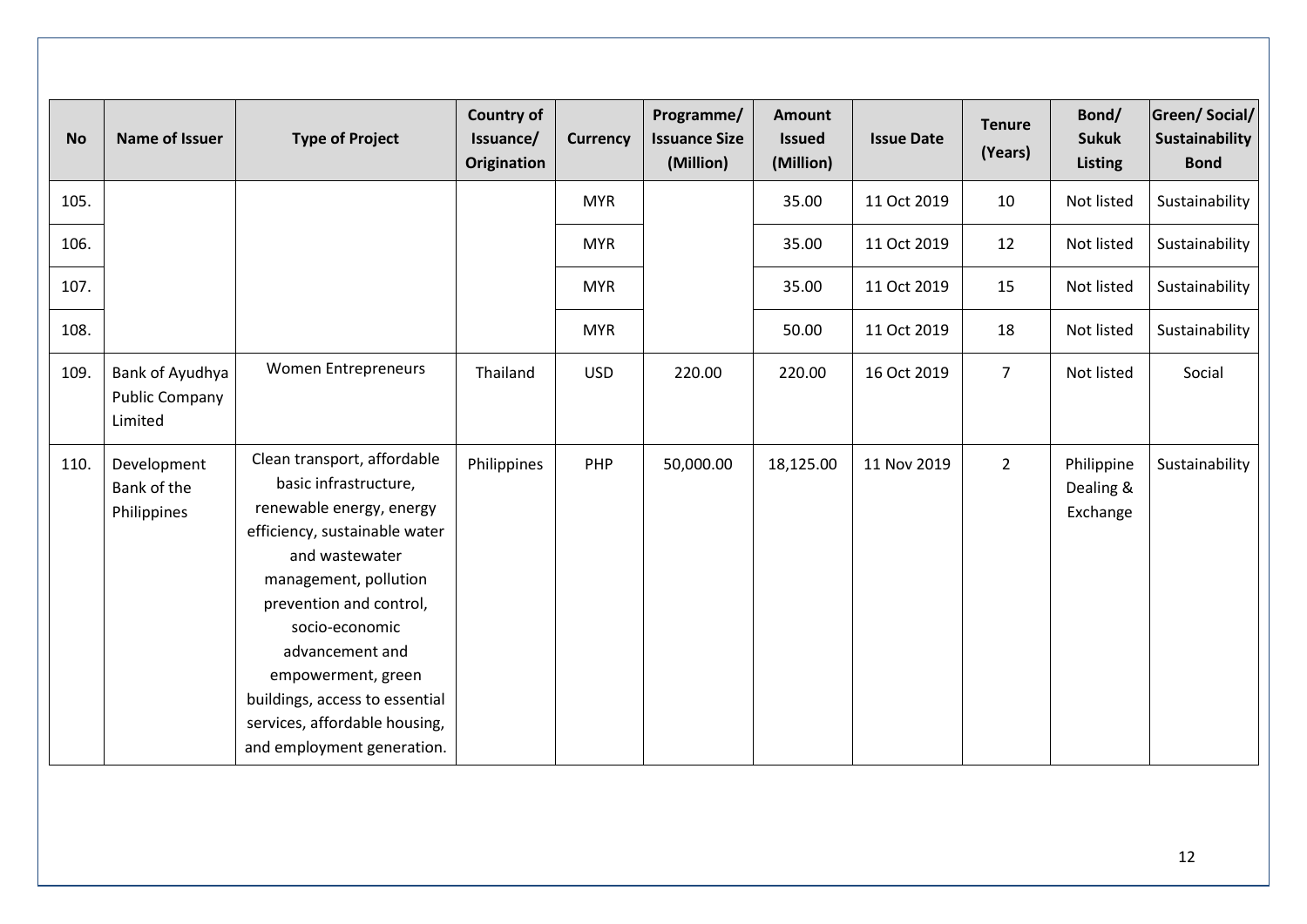| <b>No</b> | Name of Issuer                                                  | <b>Type of Project</b>                                                                                                                                                                                                                                                               | <b>Country of</b><br>Issuance/<br>Origination | <b>Currency</b> | Programme/<br><b>Issuance Size</b><br>(Million) | <b>Amount</b><br><b>Issued</b><br>(Million) | <b>Issue Date</b> | <b>Tenure</b><br>(Years) | Bond/<br><b>Sukuk</b><br><b>Listing</b> | Green/Social/<br>Sustainability<br><b>Bond</b> |
|-----------|-----------------------------------------------------------------|--------------------------------------------------------------------------------------------------------------------------------------------------------------------------------------------------------------------------------------------------------------------------------------|-----------------------------------------------|-----------------|-------------------------------------------------|---------------------------------------------|-------------------|--------------------------|-----------------------------------------|------------------------------------------------|
| 111.      | <b>AC Energy</b><br>Finance<br>International<br>Limited         | Development, construction<br>and production of the<br>components, acquisitions<br>and operation of solar<br>energy projects; wind energy<br>projects (onshore and<br>offshore); and geothermal<br>energy projects (direct<br>emissions <100gCO2/kWh).                                | Philippines                                   | <b>USD</b>      | N.A                                             | 400.00                                      | 4 Dec 2019        | Perpetual                | Singapore<br>Exchange                   | Green                                          |
| 112.      | Oversea-<br>Chinese<br><b>Banking</b><br>Corporation<br>Limited | Renewable energy, energy<br>efficiency, pollution<br>prevention & control, clean<br>transportation, sustainable<br>water & wastewater<br>management, climate<br>change adaptation, green<br>buildings, access to essential<br>services, affordable housing,<br>employment generation | Singapore                                     | <b>AUD</b>      | USD 30,000                                      | 500.00                                      | 5 Dec 2019        | $\overline{3}$           | Singapore<br>Exchange                   | Green                                          |
| 113.      | Arthaland<br>Corporation                                        | <b>Green Buildings</b>                                                                                                                                                                                                                                                               | Philippines                                   | PHP             | 6,000.00                                        | 3,000.00                                    | 6 Feb 2020        | 5                        | Philippine<br>Dealing &<br>Exchange     | Green                                          |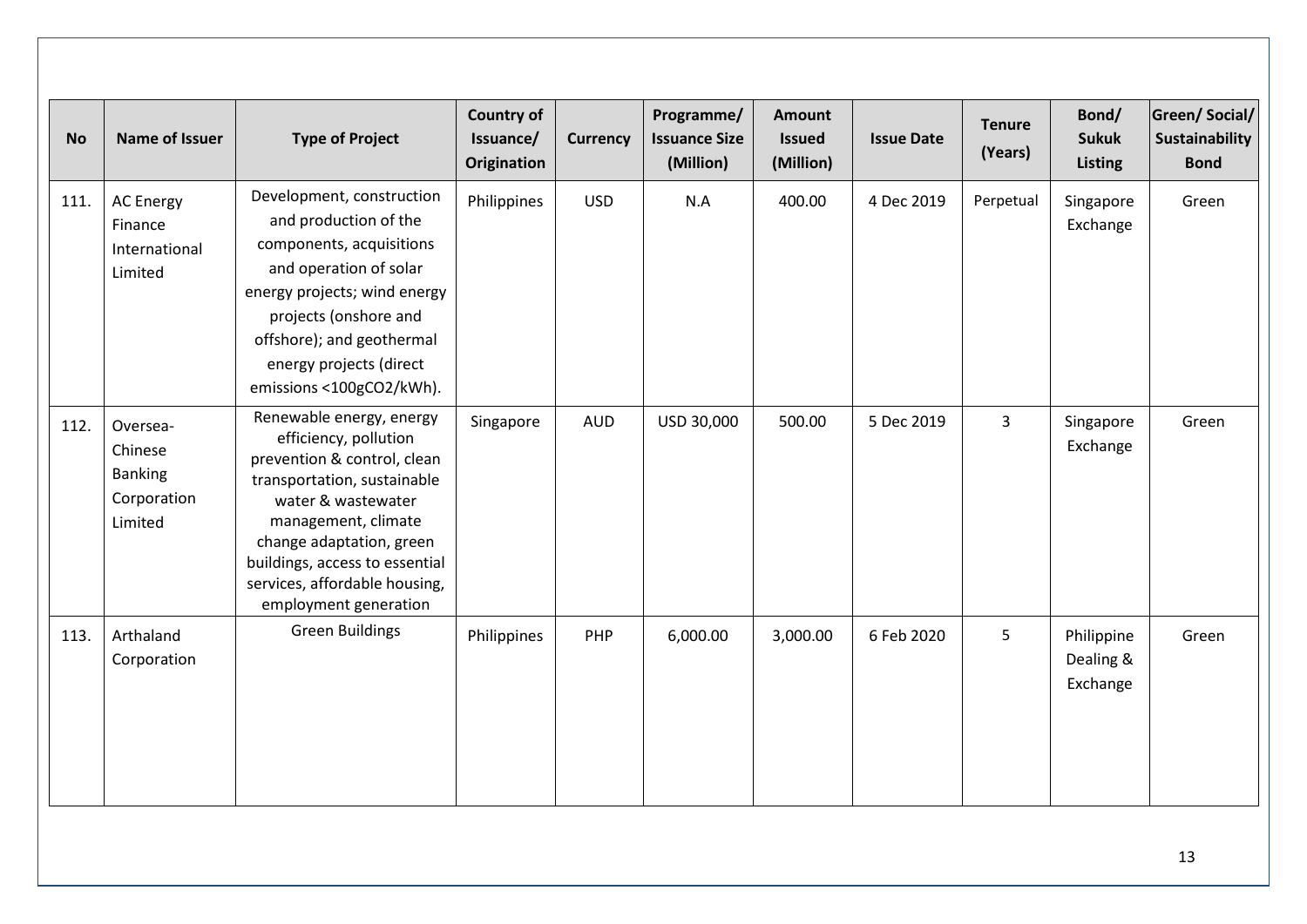| <b>No</b> | <b>Name of Issuer</b>      | <b>Type of Project</b>                                                                                                                                                                                                                | <b>Country of</b><br>Issuance/<br><b>Origination</b> | <b>Currency</b> | Programme/<br><b>Issuance Size</b><br>(Million) | <b>Amount</b><br><b>Issued</b><br>(Million) | <b>Issue Date</b> | <b>Tenure</b><br>(Years) | Bond/<br><b>Sukuk</b><br><b>Listing</b> | <b>Green/Social/</b><br><b>Sustainability</b><br><b>Bond</b> |       |
|-----------|----------------------------|---------------------------------------------------------------------------------------------------------------------------------------------------------------------------------------------------------------------------------------|------------------------------------------------------|-----------------|-------------------------------------------------|---------------------------------------------|-------------------|--------------------------|-----------------------------------------|--------------------------------------------------------------|-------|
| 114.      | National<br>University of  | Green buildings/precinct,<br>renewable energy and                                                                                                                                                                                     | Singapore                                            | SGD             | 2,000.00                                        | 300.00                                      | 3 June 2020       | 10                       | Not listed                              | Green                                                        |       |
| 115.      | Singapore                  | energy efficiency,<br>infrastructure and systems,<br>sustainable water and<br>wastewater management,<br>pollution prevention and<br>control, environmentally<br>sustainable management or<br>living natural resources and<br>land use |                                                      | SGD             |                                                 | 300.00                                      | 4 June 2021       | 10                       | Not listed                              | Green                                                        |       |
| 116.      | Leader Energy<br>Sdn. Bhd. | Renewable Energy                                                                                                                                                                                                                      | Malaysia                                             | <b>MYR</b>      | 260.00                                          | 5.00                                        | 16 July 2020      | $\mathbf{1}$             | Not listed                              | Green                                                        |       |
| 117.      |                            |                                                                                                                                                                                                                                       |                                                      | <b>MYR</b>      |                                                 | 10.00                                       | 16 July 2020      | $\overline{2}$           | Not listed                              | Green                                                        |       |
| 118.      |                            |                                                                                                                                                                                                                                       |                                                      | <b>MYR</b>      |                                                 | 15.00                                       | 16 July 2020      | $\mathbf{3}$             | Not listed                              | Green                                                        |       |
| 119.      |                            |                                                                                                                                                                                                                                       |                                                      | <b>MYR</b>      |                                                 | 15.00                                       | 16 July 2020      | $\overline{4}$           | Not listed                              | Green                                                        |       |
| 120.      |                            |                                                                                                                                                                                                                                       |                                                      | <b>MYR</b>      |                                                 | 15.00                                       | 16 July 2020      | 5                        | Not listed                              | Green                                                        |       |
| 121.      |                            |                                                                                                                                                                                                                                       |                                                      | <b>MYR</b>      |                                                 |                                             | 15.00             | 16 July 2020             | 6                                       | Not listed                                                   | Green |
| 122.      |                            |                                                                                                                                                                                                                                       |                                                      | <b>MYR</b>      |                                                 | 15.00                                       | 16 July 2020      | 7 <sup>1</sup>           | Not listed                              | Green                                                        |       |
| 123.      |                            |                                                                                                                                                                                                                                       |                                                      | <b>MYR</b>      |                                                 | 15.00                                       | 16 July 2020      | 8                        | Not listed                              | Green                                                        |       |
| 124.      |                            |                                                                                                                                                                                                                                       |                                                      | <b>MYR</b>      |                                                 | 15.00                                       | 16 July 2020      | 9                        | Not listed                              | Green                                                        |       |
| 125.      |                            |                                                                                                                                                                                                                                       |                                                      | <b>MYR</b>      |                                                 | 15.00                                       | 16 July 2020      | 10                       | Not listed                              | Green                                                        |       |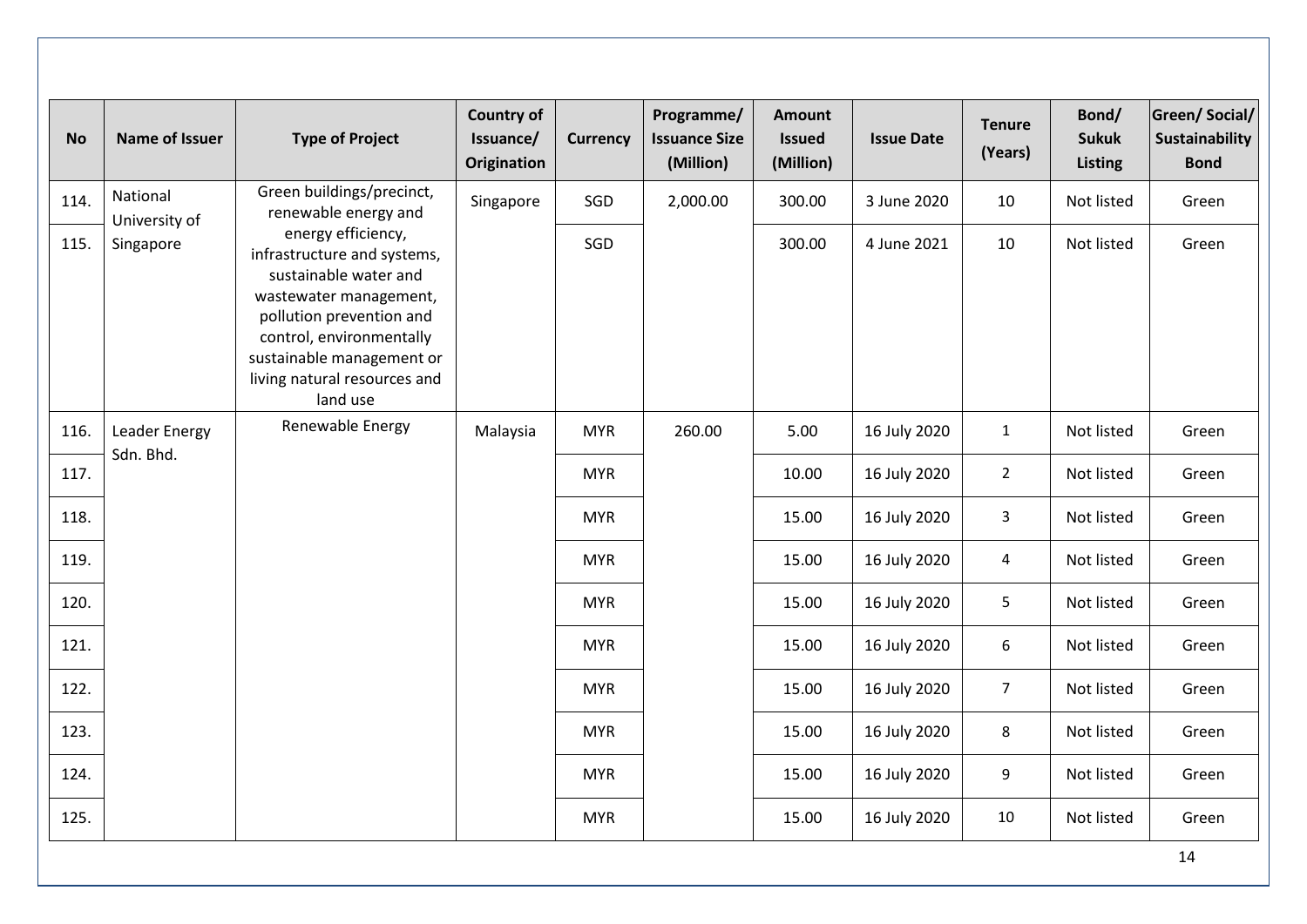| <b>No</b> | <b>Name of Issuer</b>            | <b>Type of Project</b>                                                                                                                         | <b>Country of</b><br>Issuance/<br><b>Origination</b> | <b>Currency</b> | Programme/<br><b>Issuance Size</b><br>(Million) | <b>Amount</b><br><b>Issued</b><br>(Million) | <b>Issue Date</b> | <b>Tenure</b><br>(Years) | Bond/<br><b>Sukuk</b><br><b>Listing</b> | <b>Green/Social/</b><br><b>Sustainability</b><br><b>Bond</b> |
|-----------|----------------------------------|------------------------------------------------------------------------------------------------------------------------------------------------|------------------------------------------------------|-----------------|-------------------------------------------------|---------------------------------------------|-------------------|--------------------------|-----------------------------------------|--------------------------------------------------------------|
| 126.      |                                  |                                                                                                                                                |                                                      | <b>MYR</b>      |                                                 | 15.00                                       | 16 July 2020      | 11                       | Not listed                              | Green                                                        |
| 127.      |                                  |                                                                                                                                                |                                                      | <b>MYR</b>      |                                                 | 15.00                                       | 16 July 2020      | 12                       | Not listed                              | Green                                                        |
| 128.      |                                  |                                                                                                                                                |                                                      | <b>MYR</b>      |                                                 | 15.00                                       | 16 July 2020      | 13                       | Not listed                              | Green                                                        |
| 129.      |                                  |                                                                                                                                                |                                                      | <b>MYR</b>      |                                                 | 15.00                                       | 16 July 2020      | 14                       | Not listed                              | Green                                                        |
| 130.      |                                  |                                                                                                                                                |                                                      | <b>MYR</b>      |                                                 | 15.00                                       | 16 July 2020      | 15                       | Not listed                              | Green                                                        |
| 131.      |                                  |                                                                                                                                                |                                                      | <b>MYR</b>      |                                                 | 15.00                                       | 16 July 2020      | 16                       | Not listed                              | Green                                                        |
| 132.      |                                  |                                                                                                                                                |                                                      | <b>MYR</b>      |                                                 | 15.00                                       | 16 July 2020      | 17                       | Not listed                              | Green                                                        |
| 133.      |                                  |                                                                                                                                                |                                                      | <b>MYR</b>      |                                                 | 20.00                                       | 16 July 2020      | 18                       | Not listed                              | Green                                                        |
| 134.      | PTT Public<br>Company<br>Limited | Finance and/or refinance<br>environmental projects i.e.<br>Forestry: Reforestation and<br>Conservation                                         | Thailand                                             | THB             | 2,000.00                                        | 2,000.00                                    | 24 July 2020      | 3                        | Not listed                              | Green                                                        |
| 135.      | Manila Water<br>Company Inc.     | Sustainable water and<br>wastewater management,<br>terrestrial and aquatic<br>biodiversity conservation,<br>affordable basic<br>infrastructure | Philippines                                          | <b>USD</b>      | 500.00                                          | 500.00                                      | 30 July 2020      | 10                       | Singapore<br>Exchange                   | Sustainability                                               |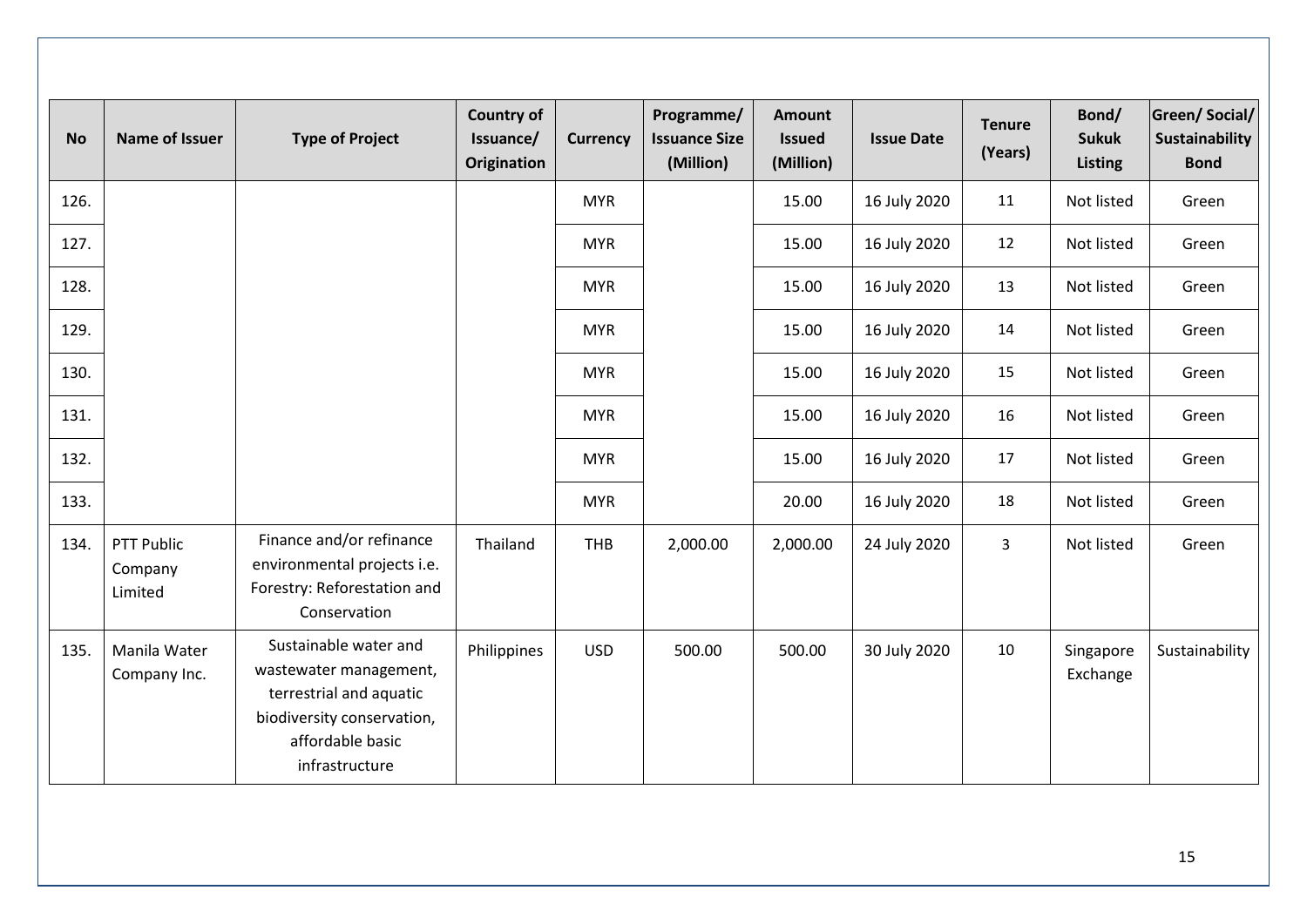| <b>No</b> | <b>Name of Issuer</b>                           | <b>Type of Project</b>                                                                                       | <b>Country of</b><br>Issuance/<br><b>Origination</b> | <b>Currency</b> | Programme/<br><b>Issuance Size</b><br>(Million) | <b>Amount</b><br><b>Issued</b><br>(Million) | <b>Issue Date</b> | <b>Tenure</b><br>(Years) | Bond/<br><b>Sukuk</b><br><b>Listing</b> | <b>Green/Social/</b><br>Sustainability<br><b>Bond</b> |
|-----------|-------------------------------------------------|--------------------------------------------------------------------------------------------------------------|------------------------------------------------------|-----------------|-------------------------------------------------|---------------------------------------------|-------------------|--------------------------|-----------------------------------------|-------------------------------------------------------|
| 136.      | Bank of the<br>Philippine<br>Islands            | Finance and refinance<br>eligible Micro, Small and<br><b>Medium Enterprises</b><br>(MSMEs)                   | Philippines                                          | PHP             | 100,000.00                                      | 21,500.00                                   | 7 Aug 2020        | 1.75                     | Philippine<br>Dealing &<br>Exchange     | Social                                                |
| 137.      | <b>Global Power</b>                             | Financing of green projects<br>(i.e. renewable energy                                                        | Thailand                                             | <b>THB</b>      | 5,000.00                                        | 1,500.00                                    | 7 Aug 2020        | 5                        | Not listed                              | Green                                                 |
| 138.      | <b>Synergy Public</b><br>Company                | project, energy efficiency                                                                                   |                                                      | <b>THB</b>      |                                                 | 1,000.00                                    | 7 Aug 2020        | 10                       | Not listed                              | Green                                                 |
| 139.      | Limited                                         | project, pollution prevention<br>and control project)                                                        |                                                      | <b>THB</b>      |                                                 | 2,500.00                                    | 7 Aug 2020        | 15                       | Not listed                              | Green                                                 |
| 140.      | <b>Bank for</b>                                 | Finance and/or refinance in<br>the eligible credit projects                                                  | Thailand                                             | <b>THB</b>      | 6,000.00                                        | 4,500.00                                    | 19 Aug 2020       | 5                        | Not listed                              | Green                                                 |
| 141.      | Agriculture and<br>Agricultural<br>Cooperatives | for environmental<br>conservation (i.e.<br>afforestation, reforestation<br>and environmental<br>enhancement) |                                                      | <b>THB</b>      |                                                 | 1,500.00                                    | 19 Aug 2020       | 10                       | Not listed                              | Green                                                 |
| 142.      | Ministry of                                     | Finance and/or refinance<br>Green and/or Social projects                                                     | Thailand                                             | <b>THB</b>      | 157,000.00                                      | 10,000.00                                   | 19 Aug 2020       | 15                       | Not listed                              | Sustainability                                        |
| 143.      | Finance (on<br>behalf of                        | (i.e. clean transport,                                                                                       |                                                      | <b>THB</b>      |                                                 | 20,000.00                                   | 20 Aug 2020       | 15                       | Not listed                              | Sustainability                                        |
| 144.      | Kingdom of<br>Thailand)                         | renewable energy,<br>employment generation,                                                                  |                                                      | <b>THB</b>      |                                                 | 20,000.00                                   | 24 Aug 2020       | 15                       | Not listed                              | Sustainability                                        |
| 145.      |                                                 | COVID-19 financing,<br>healthcare)                                                                           |                                                      | <b>THB</b>      |                                                 | 15,000.00                                   | 22 Jan 2021       | 15                       | Not listed                              | Sustainability                                        |
| 146.      |                                                 |                                                                                                              |                                                      | <b>THB</b>      |                                                 | 20,000.00                                   | 19 Mar 2021       | 15                       | Not listed                              | Sustainability                                        |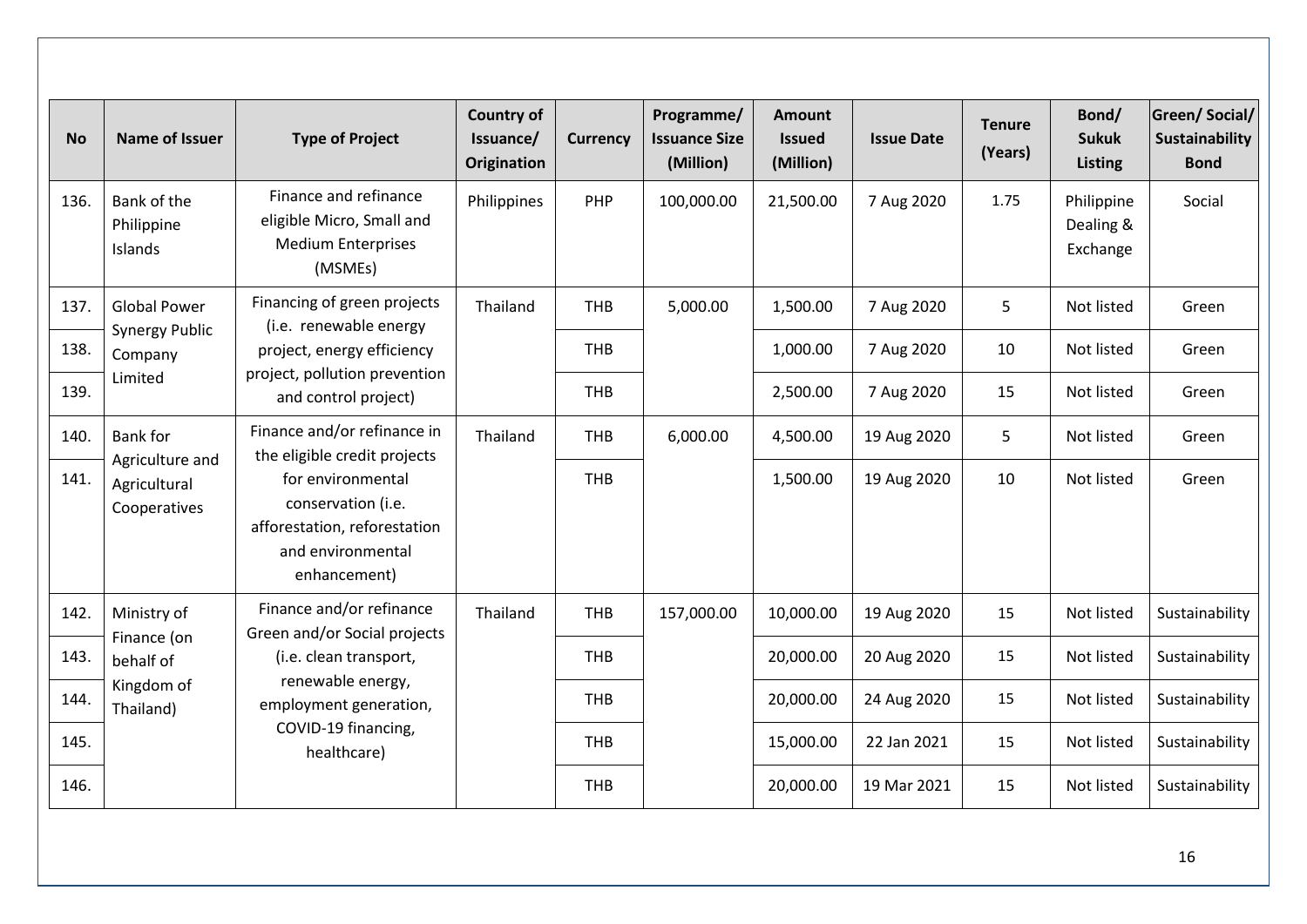| <b>No</b> | <b>Name of Issuer</b>    | <b>Type of Project</b>                                | <b>Country of</b><br>Issuance/<br><b>Origination</b> | <b>Currency</b> | Programme/<br><b>Issuance Size</b><br>(Million) | <b>Amount</b><br><b>Issued</b><br>(Million) | <b>Issue Date</b> | <b>Tenure</b><br>(Years) | Bond/<br><b>Sukuk</b><br>Listing | <b>Green/Social/</b><br>Sustainability<br><b>Bond</b> |
|-----------|--------------------------|-------------------------------------------------------|------------------------------------------------------|-----------------|-------------------------------------------------|---------------------------------------------|-------------------|--------------------------|----------------------------------|-------------------------------------------------------|
| 147.      |                          |                                                       |                                                      | <b>THB</b>      |                                                 | 15,000.00                                   | 23 Apr 2021       | 15                       | Not listed                       | Sustainability                                        |
| 148.      |                          |                                                       |                                                      | <b>THB</b>      |                                                 | 12,000.00                                   | 14 Jul 2021       | 15                       | Not listed                       | Sustainability                                        |
| 149.      |                          |                                                       |                                                      | THB             |                                                 | 15,000.00                                   | 15 Sep 2021       | 15                       | Not listed                       | Sustainability                                        |
| 150.      |                          |                                                       |                                                      | <b>THB</b>      |                                                 | 20,000.00                                   | 20 Oct 2021       | 15                       | Not listed                       | Sustainability                                        |
| 151.      |                          |                                                       |                                                      | THB             |                                                 | 10,000.00                                   | 24 Nov 2021       | 15                       | Not listed                       | Sustainability                                        |
| 152.      | National<br>Housing      | Financing and/or refinance<br>of affordable and green | Thailand                                             | <b>THB</b>      | 11,900.00                                       | 1,000.00                                    | 23 Sept 2020      | 5                        | Not listed                       | Social                                                |
| 153.      | Authority                | housing                                               |                                                      | THB             |                                                 | 2,800.00                                    | 23 Sept 2020      | 10                       | Not listed                       | Social                                                |
| 154.      |                          |                                                       |                                                      | <b>THB</b>      |                                                 | 3,000.00                                    | 23 Sept 2020      | 15                       | Not listed                       | Social                                                |
| 155.      |                          |                                                       |                                                      | <b>THB</b>      |                                                 | 3,000.00                                    | 10 Mar 2021       | $\overline{7}$           | Not listed                       | Social                                                |
| 156.      |                          |                                                       |                                                      | THB             |                                                 | 2,100.00                                    | 23 Sep 2021       | 6                        | Not listed                       | Sustainability                                        |
| 157.      | Solar                    | Renewable Energy                                      | Malaysia                                             | <b>MYR</b>      | 260.00                                          | 5.00                                        | 21 Oct 2020       | $\mathbf{1}$             | Not listed                       | Green                                                 |
| 158.      | Management<br>(Seremban) |                                                       |                                                      | <b>MYR</b>      |                                                 | 10.00                                       | 21 Oct 2020       | $\overline{2}$           | Not listed                       | Green                                                 |
| 159.      | Sdn. Bhd                 |                                                       |                                                      | <b>MYR</b>      |                                                 | 10.00                                       | 21 Oct 2020       | 3                        | Not listed                       | Green                                                 |
| 160.      |                          |                                                       |                                                      | <b>MYR</b>      |                                                 | 10.00                                       | 21 Oct 2020       | $\overline{4}$           | Not listed                       | Green                                                 |
| 161.      |                          |                                                       |                                                      | <b>MYR</b>      |                                                 | 15.00                                       | 21 Oct 2020       | 5                        | Not listed                       | Green                                                 |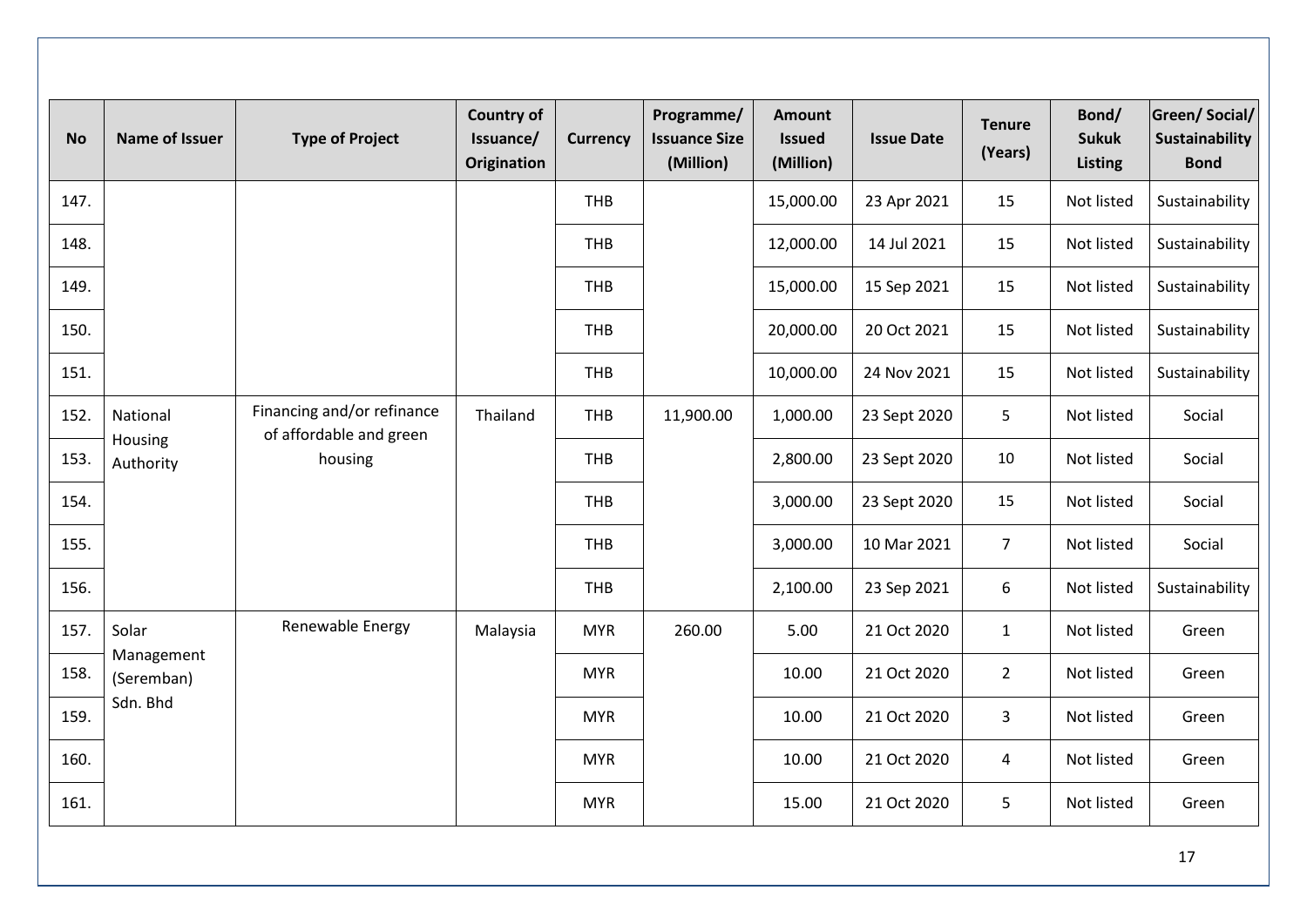| <b>No</b> | <b>Name of Issuer</b> | <b>Type of Project</b>                                              | <b>Country of</b><br>Issuance/<br><b>Origination</b> | <b>Currency</b> | Programme/<br><b>Issuance Size</b><br>(Million) | <b>Amount</b><br><b>Issued</b><br>(Million) | <b>Issue Date</b> | <b>Tenure</b><br>(Years) | Bond/<br><b>Sukuk</b><br><b>Listing</b> | <b>Green/Social/</b><br>Sustainability<br><b>Bond</b> |
|-----------|-----------------------|---------------------------------------------------------------------|------------------------------------------------------|-----------------|-------------------------------------------------|---------------------------------------------|-------------------|--------------------------|-----------------------------------------|-------------------------------------------------------|
| 162.      |                       |                                                                     |                                                      | <b>MYR</b>      |                                                 | 15.00                                       | 21 Oct 2020       | 6                        | Not listed                              | Green                                                 |
| 163.      |                       |                                                                     |                                                      | <b>MYR</b>      |                                                 | 15.00                                       | 21 Oct 2020       | $\overline{7}$           | Not listed                              | Green                                                 |
| 164.      |                       |                                                                     |                                                      | <b>MYR</b>      |                                                 | 15.00                                       | 21 Oct 2020       | 8                        | Not listed                              | Green                                                 |
| 165.      |                       |                                                                     |                                                      | <b>MYR</b>      |                                                 | 15.00                                       | 21 Oct 2020       | 9                        | Not listed                              | Green                                                 |
| 166.      |                       |                                                                     |                                                      | <b>MYR</b>      |                                                 | 15.00                                       | 21 Oct 2020       | 10                       | Not listed                              | Green                                                 |
| 167.      |                       |                                                                     |                                                      | <b>MYR</b>      |                                                 | 15.00                                       | 21 Oct 2020       | 11                       | Not listed                              | Green                                                 |
| 168.      |                       |                                                                     |                                                      | <b>MYR</b>      |                                                 | 15.00                                       | 21 Oct 2020       | 12                       | Not listed                              | Green                                                 |
| 169.      |                       |                                                                     |                                                      | <b>MYR</b>      |                                                 | 15.00                                       | 21 Oct 2020       | 13                       | Not listed                              | Green                                                 |
| 170.      |                       |                                                                     |                                                      | <b>MYR</b>      |                                                 | 15.00                                       | 21 Oct 2020       | 14                       | Not listed                              | Green                                                 |
| 171.      |                       |                                                                     |                                                      | <b>MYR</b>      |                                                 | 15.00                                       | 21 Oct 2020       | 15                       | Not listed                              | Green                                                 |
| 172.      |                       |                                                                     |                                                      | <b>MYR</b>      |                                                 | 20.00                                       | 21 Oct 2020       | 16                       | Not listed                              | Green                                                 |
| 173.      |                       |                                                                     |                                                      | <b>MYR</b>      |                                                 | 20.00                                       | 21 Oct 2020       | 17                       | Not listed                              | Green                                                 |
| 174.      |                       |                                                                     |                                                      | <b>MYR</b>      |                                                 | 20.00                                       | 21 Oct 2020       | 18                       | Not listed                              | Green                                                 |
| 175.      | Cagamas<br>Berhad     | Purchase of eligible Islamic<br>financing for affordable<br>housing | Malaysia                                             | <b>MYR</b>      | N.A.                                            | 100.00                                      | 26 Oct 2020       | $\overline{3}$           | Not listed                              | Sustainability                                        |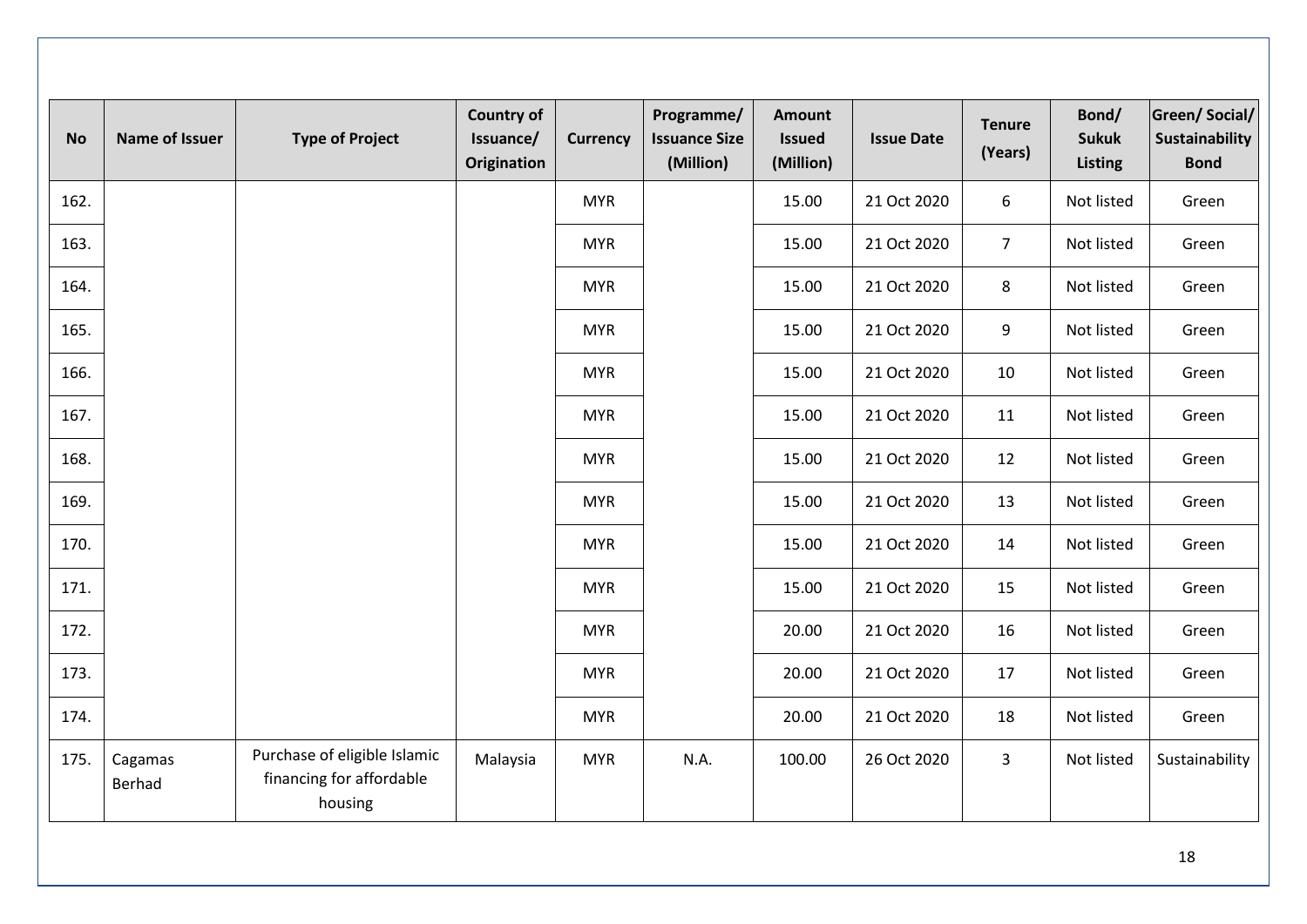| <b>No</b> | Name of Issuer                   | <b>Type of Project</b>                                   | <b>Country of</b><br>Issuance/<br>Origination | <b>Currency</b> | Programme/<br><b>Issuance Size</b><br>(Million) | <b>Amount</b><br><b>Issued</b><br>(Million) | <b>Issue Date</b> | <b>Tenure</b><br>(Years) | Bond/<br><b>Sukuk</b><br><b>Listing</b> | Green/Social/<br><b>Sustainability</b><br><b>Bond</b> |
|-----------|----------------------------------|----------------------------------------------------------|-----------------------------------------------|-----------------|-------------------------------------------------|---------------------------------------------|-------------------|--------------------------|-----------------------------------------|-------------------------------------------------------|
| 176.      | Cagamas                          | Purchase of eligible loans<br>related to SMEs, renewable | Malaysia                                      | <b>MYR</b>      | N.A.                                            | 35.00                                       | 27 Oct 2020       | 1                        | Not listed                              | Sustainability                                        |
| 177.      | Berhad                           | energy and sustainable                                   |                                               | <b>MYR</b>      |                                                 | 20.00                                       | 27 Oct 2020       | $\overline{2}$           | Not listed                              | Sustainability                                        |
| 178.      |                                  | water and water waste<br>management                      |                                               | <b>MYR</b>      |                                                 | 45.00                                       | 27 Oct 2020       | 2.5                      | Not listed                              | Sustainability                                        |
| 179.      | <b>RATCH Group</b>               | Financing and/or refinance<br>of renewable energy and/or | Thailand                                      | <b>THB</b>      | 8,000.00                                        | 1,000.00                                    | 4 Nov 2020        | 3                        | Not listed                              | Green                                                 |
| 180.      | <b>Public Company</b><br>Limited | clean transportation projects                            |                                               | <b>THB</b>      |                                                 | 1,500.00                                    | 4 Nov 2020        | 5                        | Not listed                              | Green                                                 |
| 181.      |                                  |                                                          |                                               | THB             |                                                 | 1,500.00                                    | 4 Nov 2020        | 10                       | Not listed                              | Green                                                 |
| 182.      |                                  |                                                          |                                               | <b>THB</b>      |                                                 | 4,000.00                                    | 4 Nov 2020        | 15                       | Not listed                              | Green                                                 |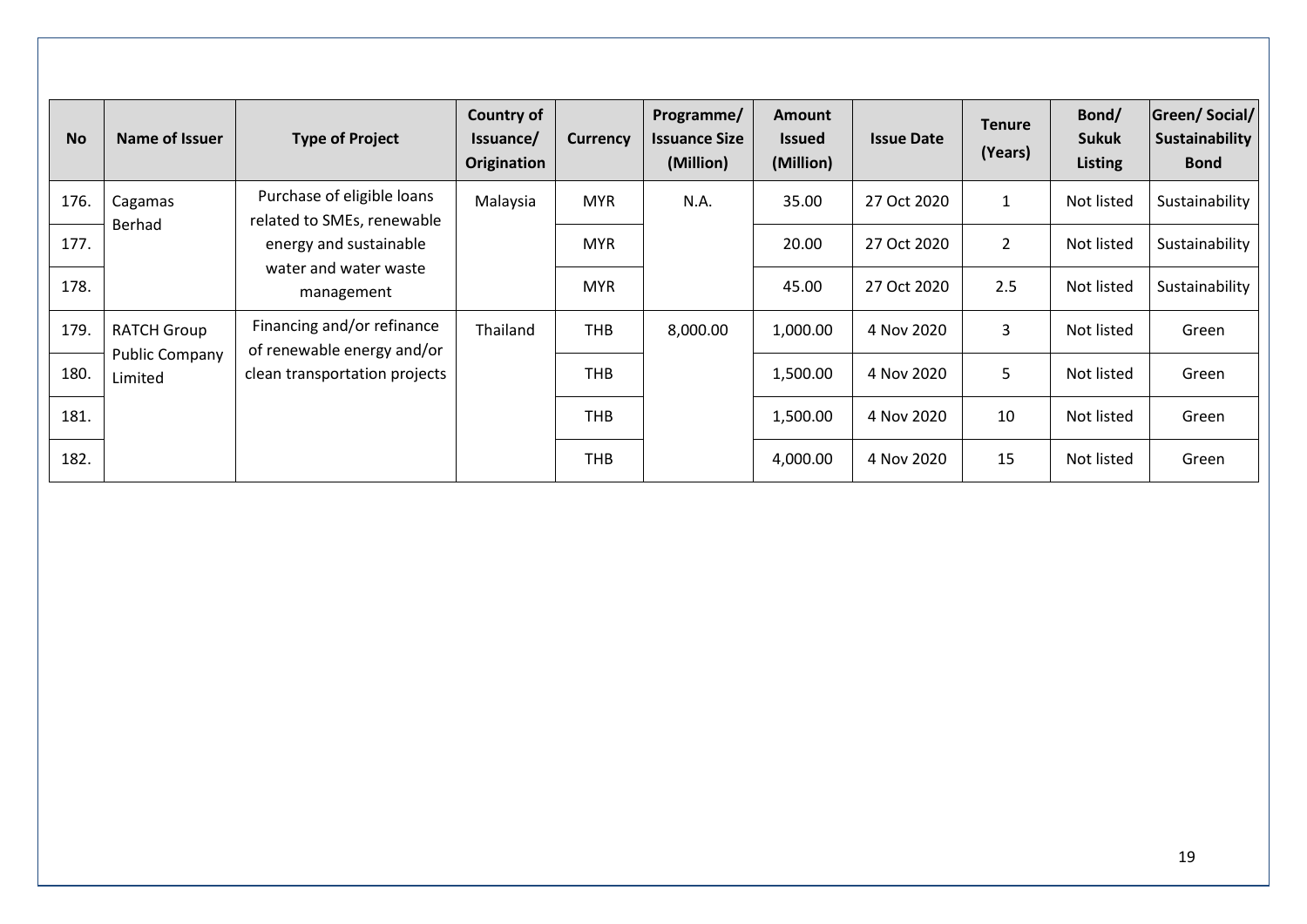| <b>No</b> | Name of Issuer                  | <b>Type of Project</b>                                                                                                                                                                                                                                                                                                                                                                                                                                                                                | <b>Country of</b><br>Issuance/<br>Origination | <b>Currency</b> | Programme/<br><b>Issuance Size</b><br>(Million) | Amount<br><b>Issued</b><br>(Million) | <b>Issue Date</b> | <b>Tenure</b><br>(Years) | Bond/<br><b>Sukuk</b><br><b>Listing</b> | <b>Green/Social/</b><br>Sustainability<br><b>Bond</b> |
|-----------|---------------------------------|-------------------------------------------------------------------------------------------------------------------------------------------------------------------------------------------------------------------------------------------------------------------------------------------------------------------------------------------------------------------------------------------------------------------------------------------------------------------------------------------------------|-----------------------------------------------|-----------------|-------------------------------------------------|--------------------------------------|-------------------|--------------------------|-----------------------------------------|-------------------------------------------------------|
| 183.      | Land Bank of<br>the Philippines | Renewable energy, energy<br>efficiency, green buildings,<br>clean transportation,<br>sustainable water<br>management, pollution<br>prevention and control,<br>people centric urban<br>development, building<br>better, resilient and<br>affordable infrastructure,<br>access to essential services,<br>employment generation<br>including through the<br>potential effect of SME<br>financing and microfinance,<br>socioeconomic advancement<br>and empowerment, food<br>security, affordable housing | Philippines                                   | PHP             | 150,000.00                                      | 5,000.00                             | 17 Nov 2020       | $\overline{2}$           | Philippine<br>Dealing &<br>Exchange     | Sustainability                                        |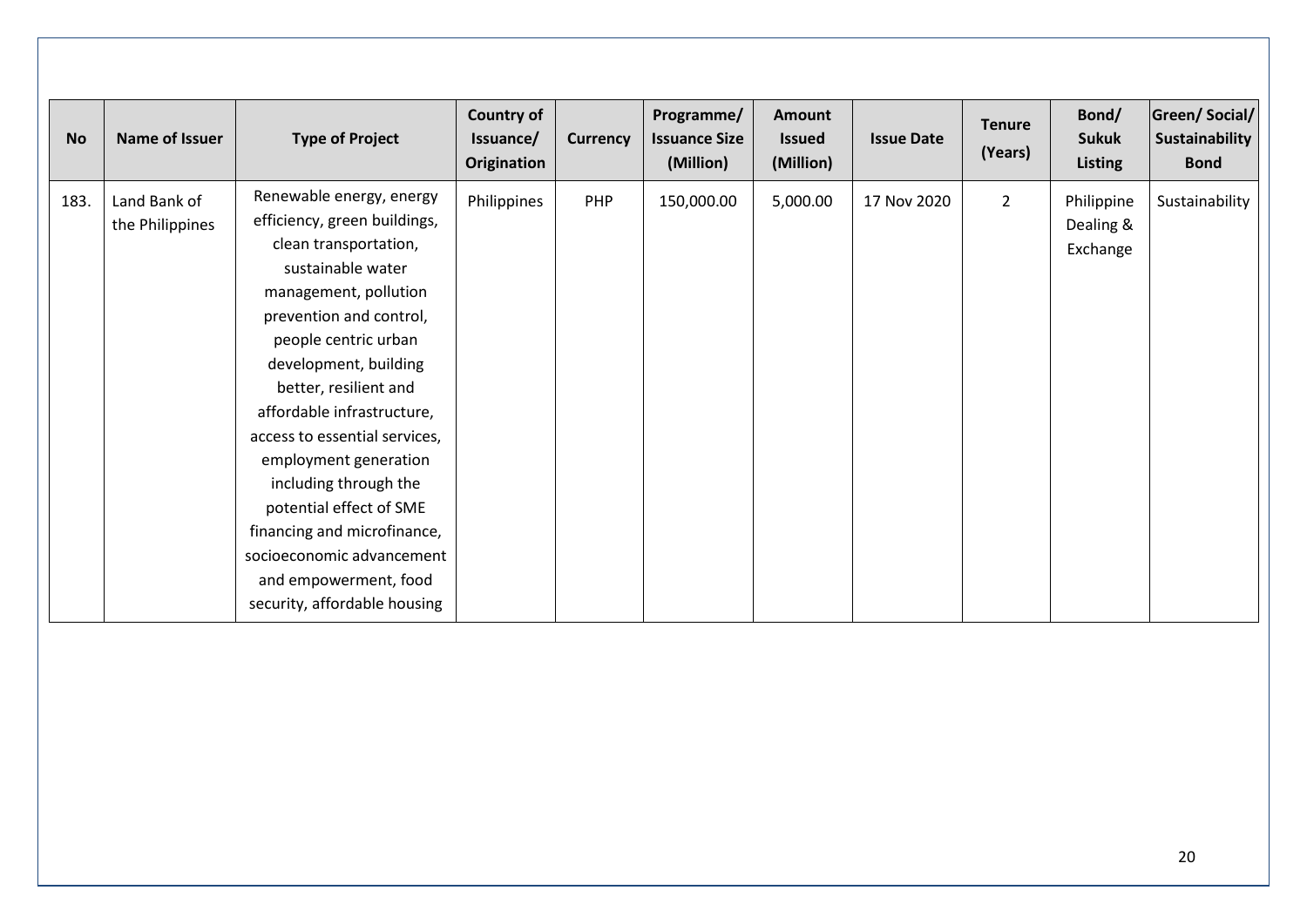| <b>No</b> | <b>Name of Issuer</b>                                   | <b>Type of Project</b>                                                                                                                                                                                                                           | <b>Country of</b><br>Issuance/<br><b>Origination</b> | <b>Currency</b> | Programme/<br><b>Issuance Size</b><br>(Million) | Amount<br><b>Issued</b><br>(Million) | <b>Issue Date</b> | <b>Tenure</b><br>(Years) | Bond/<br><b>Sukuk</b><br>Listing | Green/Social/<br>Sustainability<br><b>Bond</b> |
|-----------|---------------------------------------------------------|--------------------------------------------------------------------------------------------------------------------------------------------------------------------------------------------------------------------------------------------------|------------------------------------------------------|-----------------|-------------------------------------------------|--------------------------------------|-------------------|--------------------------|----------------------------------|------------------------------------------------|
| 184.      | <b>AC Energy</b><br>Finance<br>International<br>Limited | Development, construction<br>and production of the<br>components, acquisitions<br>and operation of solar<br>energy projects; wind energy<br>projects (onshore and<br>offshore); geothermal<br>energy projects (direct<br>emissions <100gCO2/kWh) | Philippines                                          | <b>USD</b>      | 2,000.00                                        | 300.00                               | 26 Nov 2020       | Perpetual                | Singapore<br>Exchange            | Green                                          |
| 185.      | Sime Darby<br><b>Property Berhad</b>                    | Affordable housing,<br>terrestrial and aquatic<br>biodiversity conservation,<br>energy efficiency, climate<br>action, and socio-economic<br>advancement and<br>empowerment                                                                       | Malaysia                                             | <b>MYR</b>      | N.A.                                            | 150.00                               | 3 Dec 2020        | 5                        | <b>Not Listed</b>                | Sustainability                                 |
| 186.      | WLB Asset II B<br>Pte Ltd                               | <b>Employment generation</b><br>(through SME financing and<br>microfinance), food security,<br>socioeconomic advancement<br>and empowerment, others -<br>gender equality, sustainable<br>livelihoods                                             | Singapore                                            | <b>USD</b>      | 150.00                                          | 27.70                                | 10 Dec 2020       | $\overline{4}$           | Singapore<br>Exchange            | Social                                         |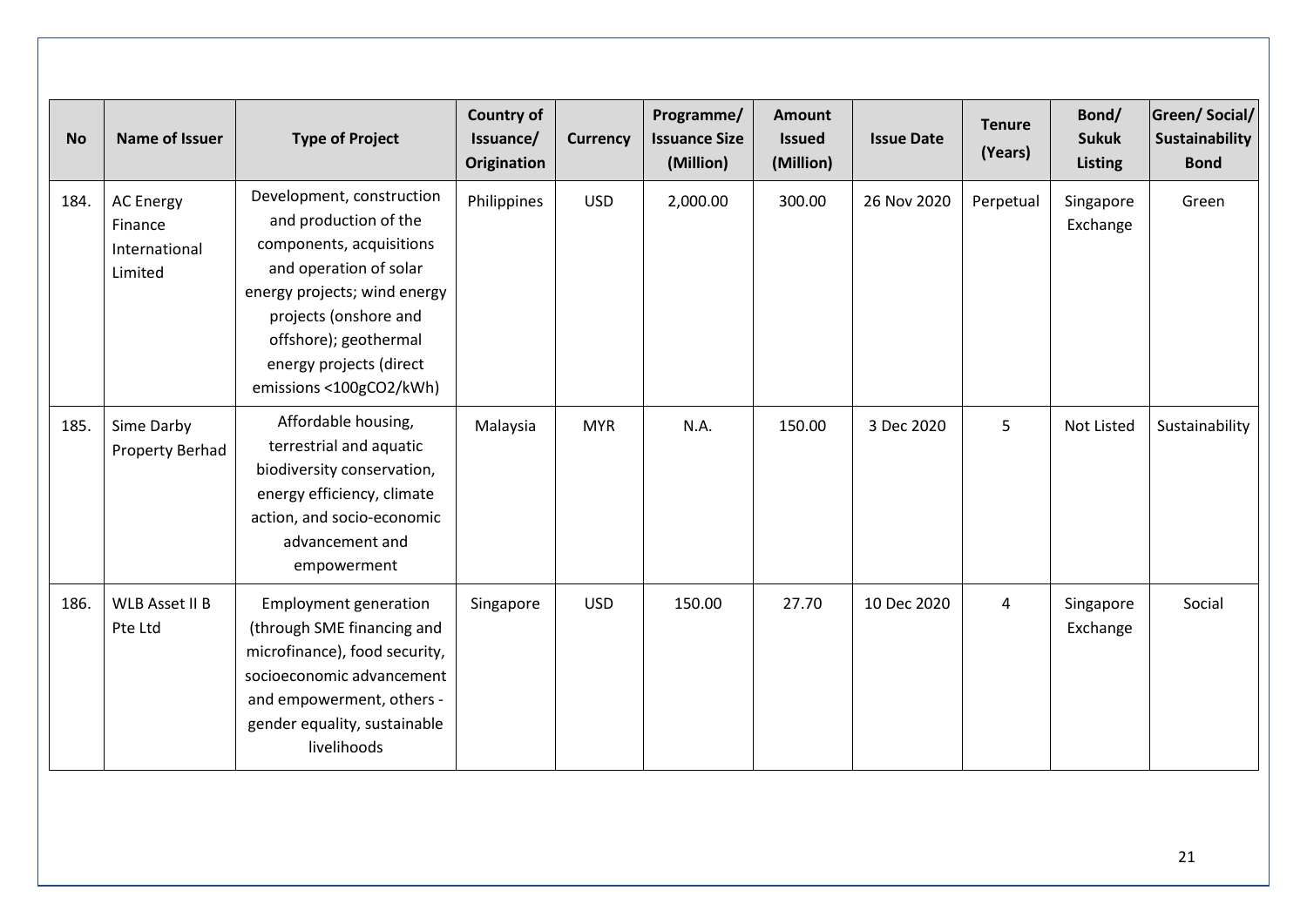| <b>No</b> | Name of Issuer                        | <b>Type of Project</b>                                                                                                                                                                                                                                                                                                           | <b>Country of</b><br>Issuance/<br>Origination | <b>Currency</b> | Programme/<br><b>Issuance Size</b><br>(Million) | Amount<br><b>Issued</b><br>(Million) | <b>Issue Date</b> | <b>Tenure</b><br>(Years) | Bond/<br><b>Sukuk</b><br><b>Listing</b> | Green/ Social/<br><b>Sustainability</b><br><b>Bond</b> |
|-----------|---------------------------------------|----------------------------------------------------------------------------------------------------------------------------------------------------------------------------------------------------------------------------------------------------------------------------------------------------------------------------------|-----------------------------------------------|-----------------|-------------------------------------------------|--------------------------------------|-------------------|--------------------------|-----------------------------------------|--------------------------------------------------------|
| 187.      | Rizal<br>Commercial<br><b>Banking</b> | Renewable energy, green<br>buildings, clean<br>transportation, energy<br>efficiency, pollution                                                                                                                                                                                                                                   | Philippines                                   | PHP             | 100,000.00                                      | 13,742.84                            | 31 Mar 2021       | 2.5                      | Philippine<br>Dealing &<br>Exchange     | Sustainability                                         |
| 188.      | Corporation                           | prevention & control,<br>sustainable water<br>management,<br>environmentally sustainable<br>management of living<br>natural resources and land<br>use, affordable basic<br>infrastructure, access to<br>essential services,<br>employment generation,<br>affordable housing, and<br>socioeconomic advancement<br>and empowerment |                                               | PHP             |                                                 | 4,129.73                             | 31 Mar 2021       | 5.25                     | Philippine<br>Dealing &<br>Exchange     | Sustainability                                         |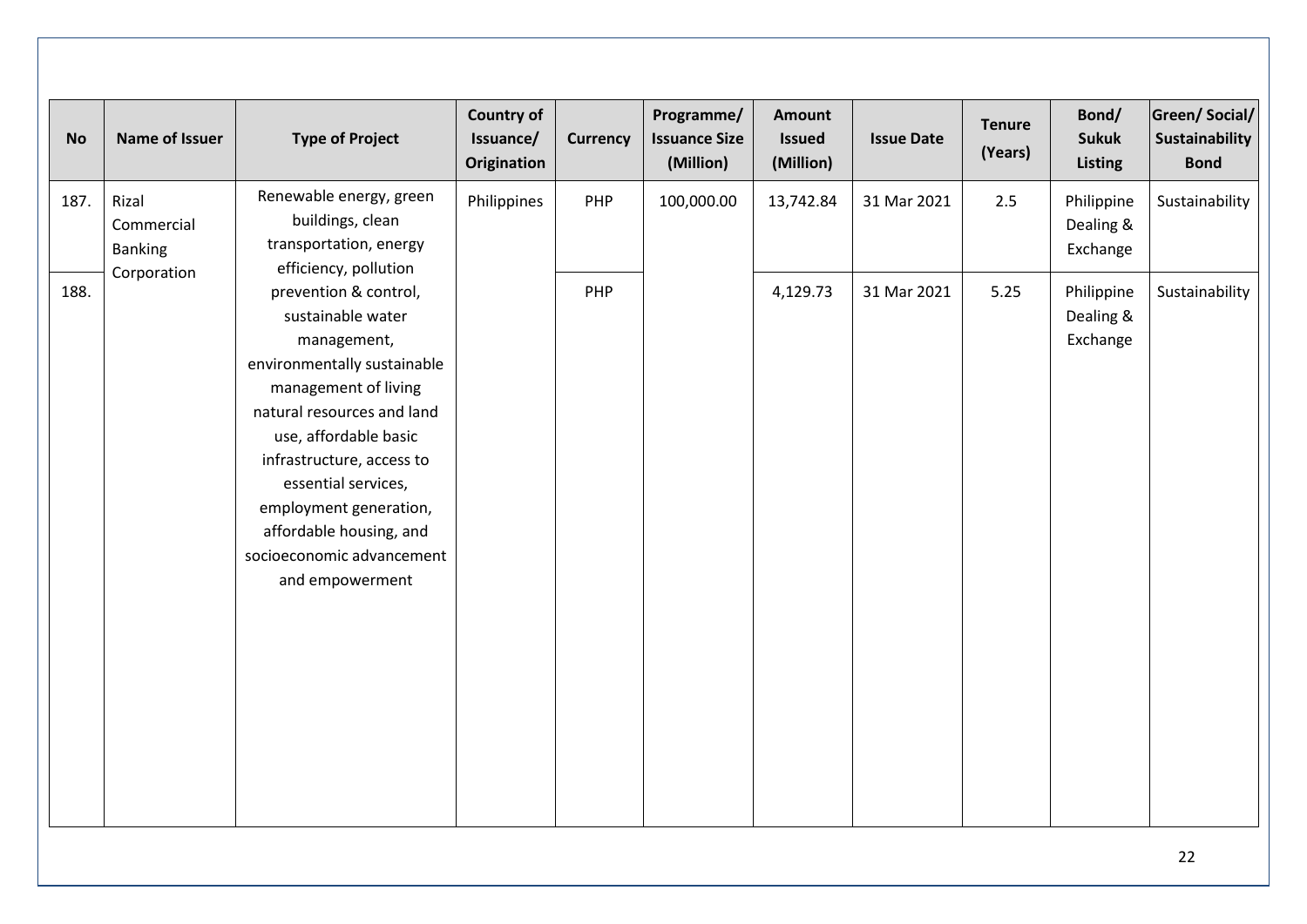| <b>No</b> | Name of Issuer | <b>Type of Project</b>                                                                                                                                                                                                                                                                                                                                                                        | <b>Country of</b><br>Issuance/<br><b>Origination</b> | <b>Currency</b> | Programme/<br><b>Issuance Size</b><br>(Million) | <b>Amount</b><br><b>Issued</b><br>(Million) | <b>Issue Date</b> | <b>Tenure</b><br>(Years) | Bond/<br><b>Sukuk</b><br><b>Listing</b> | Green/Social/<br>Sustainability<br><b>Bond</b> |
|-----------|----------------|-----------------------------------------------------------------------------------------------------------------------------------------------------------------------------------------------------------------------------------------------------------------------------------------------------------------------------------------------------------------------------------------------|------------------------------------------------------|-----------------|-------------------------------------------------|---------------------------------------------|-------------------|--------------------------|-----------------------------------------|------------------------------------------------|
| 189.      | <b>UOB</b>     | Renewable energy, energy<br>efficiency, clean<br>transportation, green                                                                                                                                                                                                                                                                                                                        | Singapore                                            | <b>USD</b>      | 15,000.00                                       | 750.00                                      | 14 April 2021     | 5                        | Singapore<br>Exchange                   | Sustainability                                 |
| 190.      |                | buildings, sustainable water<br>and wastewater<br>management, pollution<br>prevention and control,<br>circular economy adapted<br>products, processes and<br>production technologies,<br>climate change adaptation<br>and resilience, sustainable<br>management of living<br>natural resources and land<br>use, access to essential<br>services, affordable housing,<br>employment generation |                                                      | <b>USD</b>      |                                                 | 750.00                                      | 14 April 2021     | 10.5                     | Singapore<br>Exchange                   | Sustainability                                 |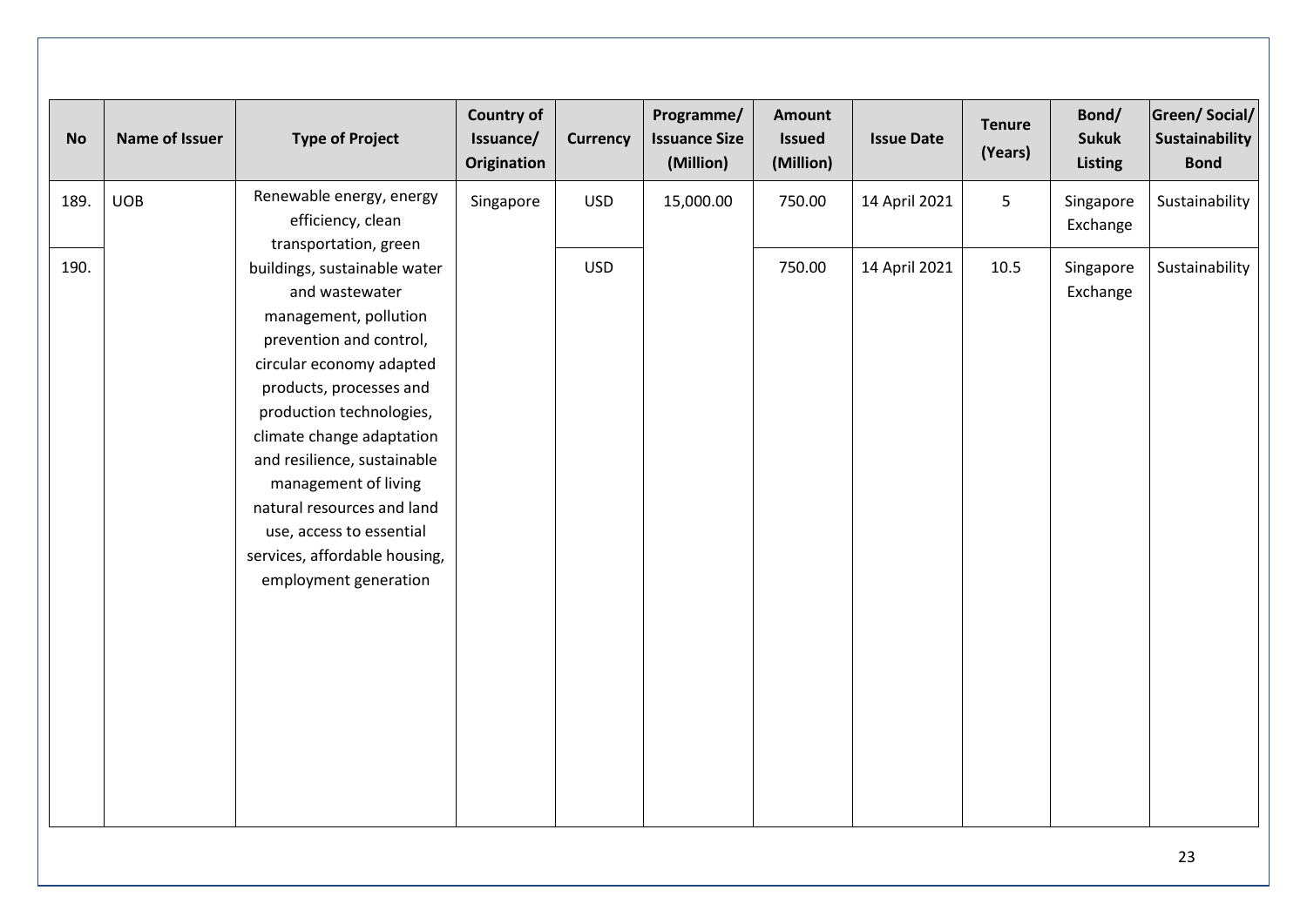| <b>No</b> | <b>Name of Issuer</b>                 | <b>Type of Project</b>                                                                                                                                                                                                                                                                                                                                                                                                                                                                                                           | <b>Country of</b><br>Issuance/<br><b>Origination</b> | <b>Currency</b> | Programme/<br><b>Issuance Size</b><br>(Million) | Amount<br><b>Issued</b><br>(Million) | <b>Issue Date</b> | <b>Tenure</b><br>(Years) | Bond/<br><b>Sukuk</b><br><b>Listing</b>                                                                                                                              | <b>Green/Social/</b><br>Sustainability<br><b>Bond</b> |
|-----------|---------------------------------------|----------------------------------------------------------------------------------------------------------------------------------------------------------------------------------------------------------------------------------------------------------------------------------------------------------------------------------------------------------------------------------------------------------------------------------------------------------------------------------------------------------------------------------|------------------------------------------------------|-----------------|-------------------------------------------------|--------------------------------------|-------------------|--------------------------|----------------------------------------------------------------------------------------------------------------------------------------------------------------------|-------------------------------------------------------|
| 191.      | Malaysia                              | Proceeds will be allocated to<br>a combination projects in                                                                                                                                                                                                                                                                                                                                                                                                                                                                       | Malaysia                                             | <b>USD</b>      | N.A.                                            | 800.00                               | 28 Apr 2021       | 10                       | The Stock                                                                                                                                                            | Sustainability                                        |
| 192.      | Wakala Sukuk<br>Berhad                | the category of accessibility<br>to quality healthcare,<br>accessibility to quality<br>education and training,<br>accessibility to affordable<br>and quality basic<br>infrastructure, employment<br>generation through SME,<br>financing and microfinance,<br>socioeconomic advancement<br>and empowerment, clean<br>transportation, sustainable<br>management of natural<br>resources, renewable<br>energy, green buildings.<br>Please refer to<br>https://www.mof.gov.my/en<br>/economy/sustainability for<br>further details. |                                                      | <b>USD</b>      |                                                 | 500.00                               | 28 Apr 2021       | 30                       | Exchange<br>of Hong<br>Kong<br>Limited,<br>Labuan<br>International<br>Financial<br>Exchange<br>Inc., Bursa<br>Malaysia<br>Securities<br>Berhad<br>(Exempt<br>Regime) | Sustainability                                        |
| 193.      | Bangkok                               | Finance and/or refinance<br>and/or existing Eligible                                                                                                                                                                                                                                                                                                                                                                                                                                                                             | Thailand                                             | <b>THB</b>      | 6,000.00                                        | 2,000.00                             | 28 Apr 2021       | 3                        | Not listed                                                                                                                                                           | Sustainability                                        |
| 194.      | Expressway and<br><b>Metro Public</b> | Projects/Assets (Clean                                                                                                                                                                                                                                                                                                                                                                                                                                                                                                           |                                                      | <b>THB</b>      |                                                 | 2,000.00                             | 28 Apr 2021       | 5                        | Not listed                                                                                                                                                           | Sustainability                                        |
| 195.      |                                       | <b>Transportation, Energy</b>                                                                                                                                                                                                                                                                                                                                                                                                                                                                                                    |                                                      | <b>THB</b>      |                                                 | 1,000.00                             | 28 Apr 2021       | $\overline{7}$           | Not listed                                                                                                                                                           | Sustainability                                        |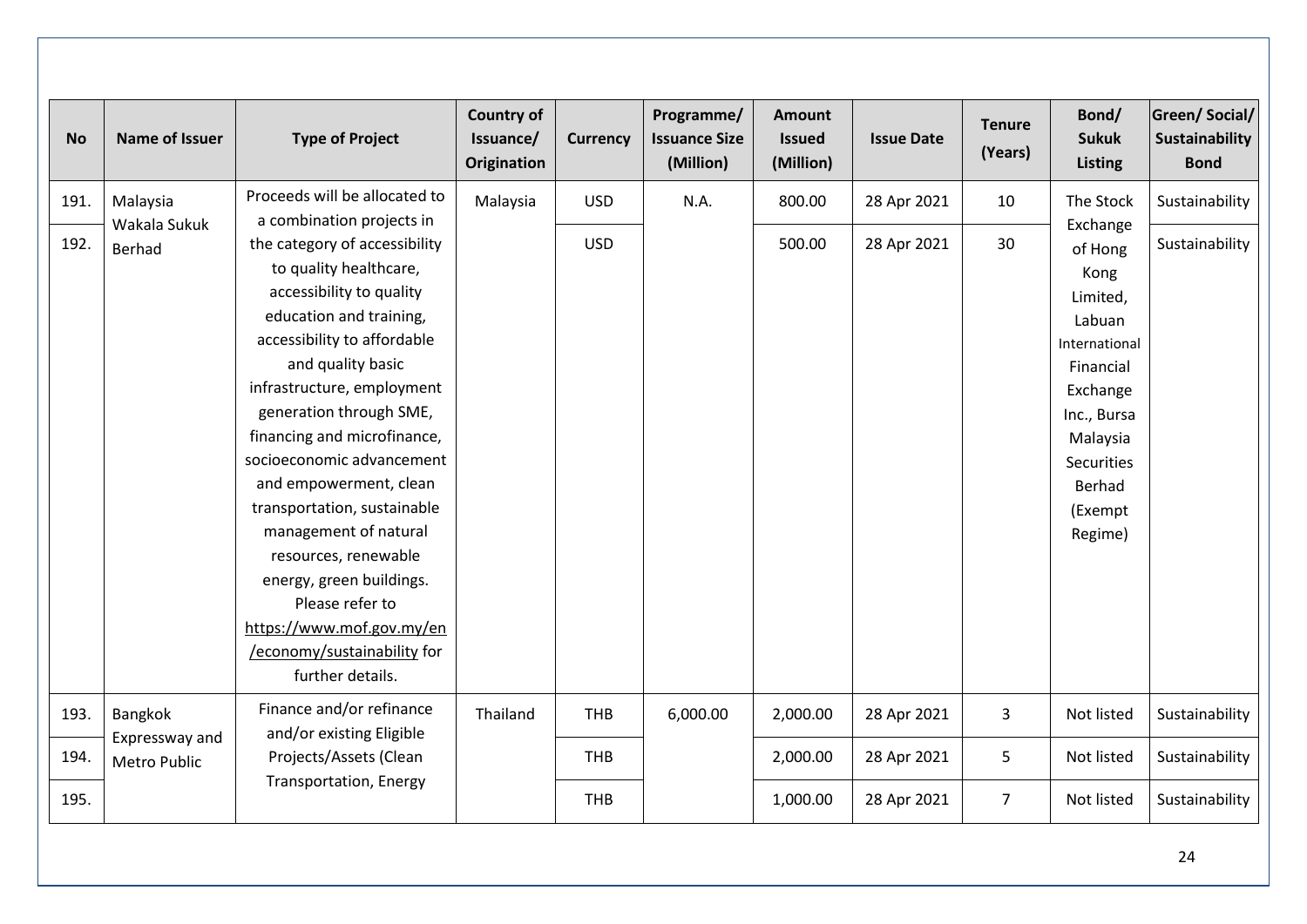| <b>No</b> | Name of Issuer            | <b>Type of Project</b>                                              | <b>Country of</b><br>Issuance/<br>Origination | <b>Currency</b> | Programme/<br><b>Issuance Size</b><br>(Million) | <b>Amount</b><br><b>Issued</b><br>(Million) | <b>Issue Date</b> | <b>Tenure</b><br>(Years) | Bond/<br><b>Sukuk</b><br><b>Listing</b> | <b>Green/Social/</b><br><b>Sustainability</b><br><b>Bond</b> |
|-----------|---------------------------|---------------------------------------------------------------------|-----------------------------------------------|-----------------|-------------------------------------------------|---------------------------------------------|-------------------|--------------------------|-----------------------------------------|--------------------------------------------------------------|
| 196.      | Company<br>Limited        | Efficiency, Basic<br>Infrastructure, Employment<br>Generation etc.) |                                               | THB             |                                                 | 1,000.00                                    | 28 Apr 2021       | 10                       | Not listed                              | Sustainability                                               |
| 197.      | reNIKOLA Solar<br>Sdn Bhd | Renewable Energy                                                    | Malaysia                                      | <b>MYR</b>      | 390.00                                          | 5.00                                        | 11 May 2021       | $\mathbf{1}$             | Not listed                              | Green                                                        |
| 198.      |                           |                                                                     |                                               | <b>MYR</b>      |                                                 | 20.00                                       | 11 May 2021       | $\overline{2}$           | Not listed                              | Green                                                        |
| 199.      |                           |                                                                     |                                               | <b>MYR</b>      |                                                 | 20.00                                       | 11 May 2021       | $\mathbf{3}$             | Not listed                              | Green                                                        |
| 200.      |                           |                                                                     |                                               | <b>MYR</b>      |                                                 | 20.00                                       | 11 May 2021       | $\overline{4}$           | Not listed                              | Green                                                        |
| 201.      |                           |                                                                     |                                               | <b>MYR</b>      |                                                 | 20.00                                       | 11 May 2021       | 5                        | Not listed                              | Green                                                        |
| 202.      |                           |                                                                     |                                               | <b>MYR</b>      |                                                 | 20.00                                       | 11 May 2021       | 6                        | Not listed                              | Green                                                        |
| 203.      |                           |                                                                     |                                               | <b>MYR</b>      |                                                 | 25.00                                       | 11 May 2021       | $\overline{7}$           | Not listed                              | Green                                                        |
| 204.      |                           |                                                                     |                                               | <b>MYR</b>      |                                                 | 25.00                                       | 11 May 2021       | 8                        | Not listed                              | Green                                                        |
| 205.      |                           |                                                                     |                                               | <b>MYR</b>      |                                                 | 25.00                                       | 11 May 2021       | 9                        | Not listed                              | Green                                                        |
| 206.      |                           |                                                                     |                                               | <b>MYR</b>      |                                                 | 25.00                                       | 11 May 2021       | 10                       | Not listed                              | Green                                                        |
| 207.      |                           |                                                                     |                                               | <b>MYR</b>      |                                                 | 25.00                                       | 11 May 2021       | 11                       | Not listed                              | Green                                                        |
| 208.      |                           |                                                                     |                                               | <b>MYR</b>      |                                                 | 25.00                                       | 11 May 2021       | 12                       | Not listed                              | Green                                                        |
| 209.      |                           |                                                                     |                                               | <b>MYR</b>      |                                                 | 25.00                                       | 11 May 2021       | 13                       | Not listed                              | Green                                                        |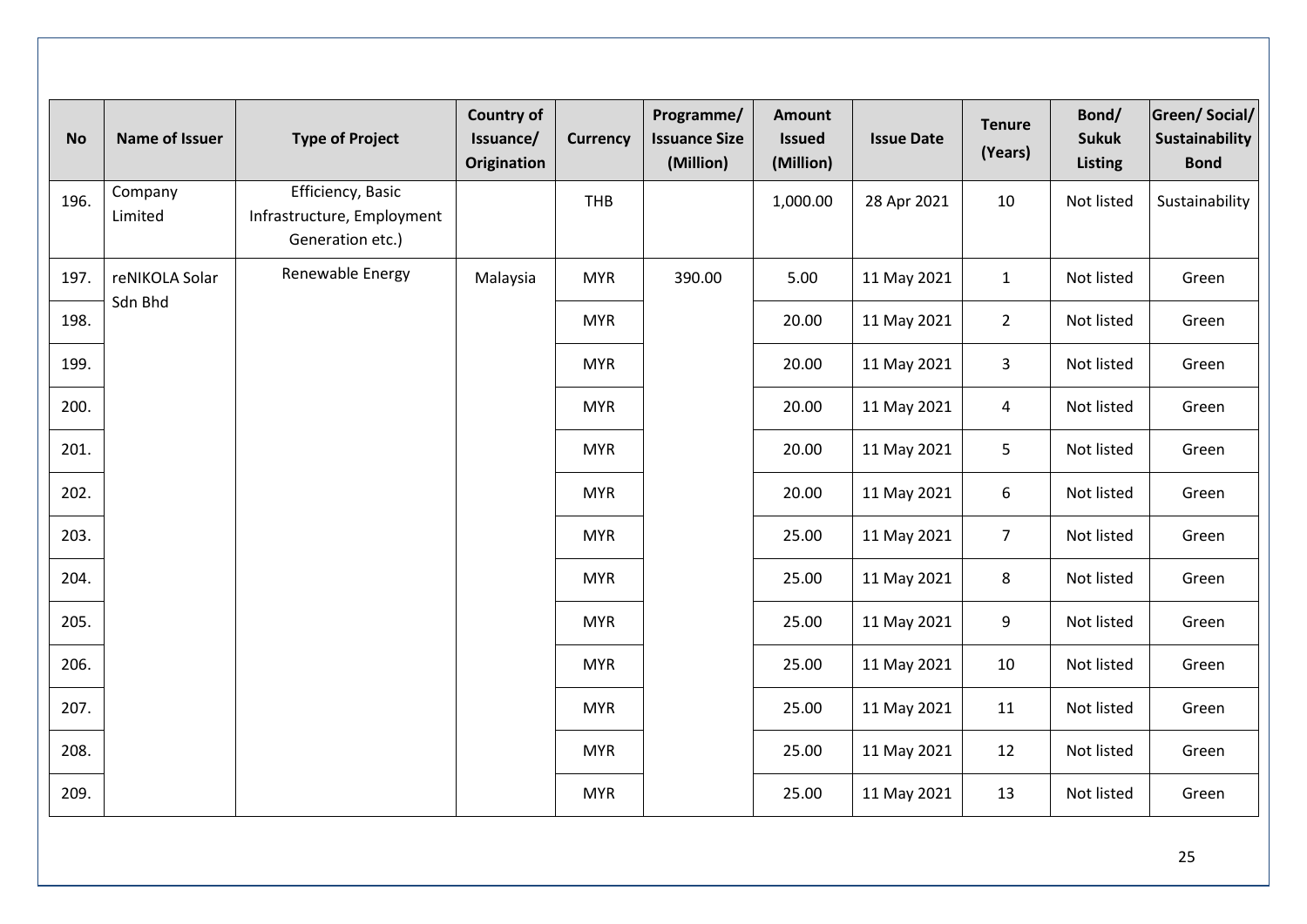| <b>No</b> | Name of Issuer                                      | <b>Type of Project</b>                                                                                                                                                                                    | <b>Country of</b><br>Issuance/<br>Origination | <b>Currency</b> | Programme/<br><b>Issuance Size</b><br>(Million) | Amount<br><b>Issued</b><br>(Million) | <b>Issue Date</b> | <b>Tenure</b><br>(Years) | Bond/<br><b>Sukuk</b><br><b>Listing</b> | <b>Green/Social/</b><br>Sustainability<br><b>Bond</b> |
|-----------|-----------------------------------------------------|-----------------------------------------------------------------------------------------------------------------------------------------------------------------------------------------------------------|-----------------------------------------------|-----------------|-------------------------------------------------|--------------------------------------|-------------------|--------------------------|-----------------------------------------|-------------------------------------------------------|
| 210.      |                                                     |                                                                                                                                                                                                           |                                               | <b>MYR</b>      |                                                 | 25.00                                | 11 May 2021       | 14                       | Not listed                              | Green                                                 |
| 211.      |                                                     |                                                                                                                                                                                                           |                                               | <b>MYR</b>      |                                                 | 30.00                                | 11 May 2021       | 15                       | Not listed                              | Green                                                 |
| 212.      |                                                     |                                                                                                                                                                                                           |                                               | <b>MYR</b>      |                                                 | 30.00                                | 11 May 2021       | 16                       | Not listed                              | Green                                                 |
| 213.      |                                                     |                                                                                                                                                                                                           |                                               | <b>MYR</b>      |                                                 | 25.00                                | 11 May 2021       | 17                       | Not listed                              | Green                                                 |
| 214.      | <b>GLP Pte Ltd</b>                                  | Green buildings, renewable<br>energy, clean transportation                                                                                                                                                | Singapore                                     | <b>USD</b>      | 5,000.00                                        | 850.00                               | 17 May 2021       | Perpetual                | Singapore<br>Exchange                   | Green                                                 |
| 215.      | Sembcorp<br>Industries                              | Renewable energy, energy<br>storage                                                                                                                                                                       | Singapore                                     | SGD             | 3,000.00                                        | 400.00                               | 9 June 2021       | 10                       | Singapore<br>Exchange                   | Green                                                 |
| 216.      | Bayfront<br>Infrastructure<br>Management<br>Pte Ltd | Renewable energy, clean<br>transportation, pollution<br>prevention and control,<br>sustainable water and<br>wastewater management,<br>affordable basic<br>infrastructure, access to<br>essential services | Singapore                                     | <b>USD</b>      | 120.00                                          | 120.00                               | 18 June 2021      | 22.6                     | Singapore<br>Exchange                   | Sustainability                                        |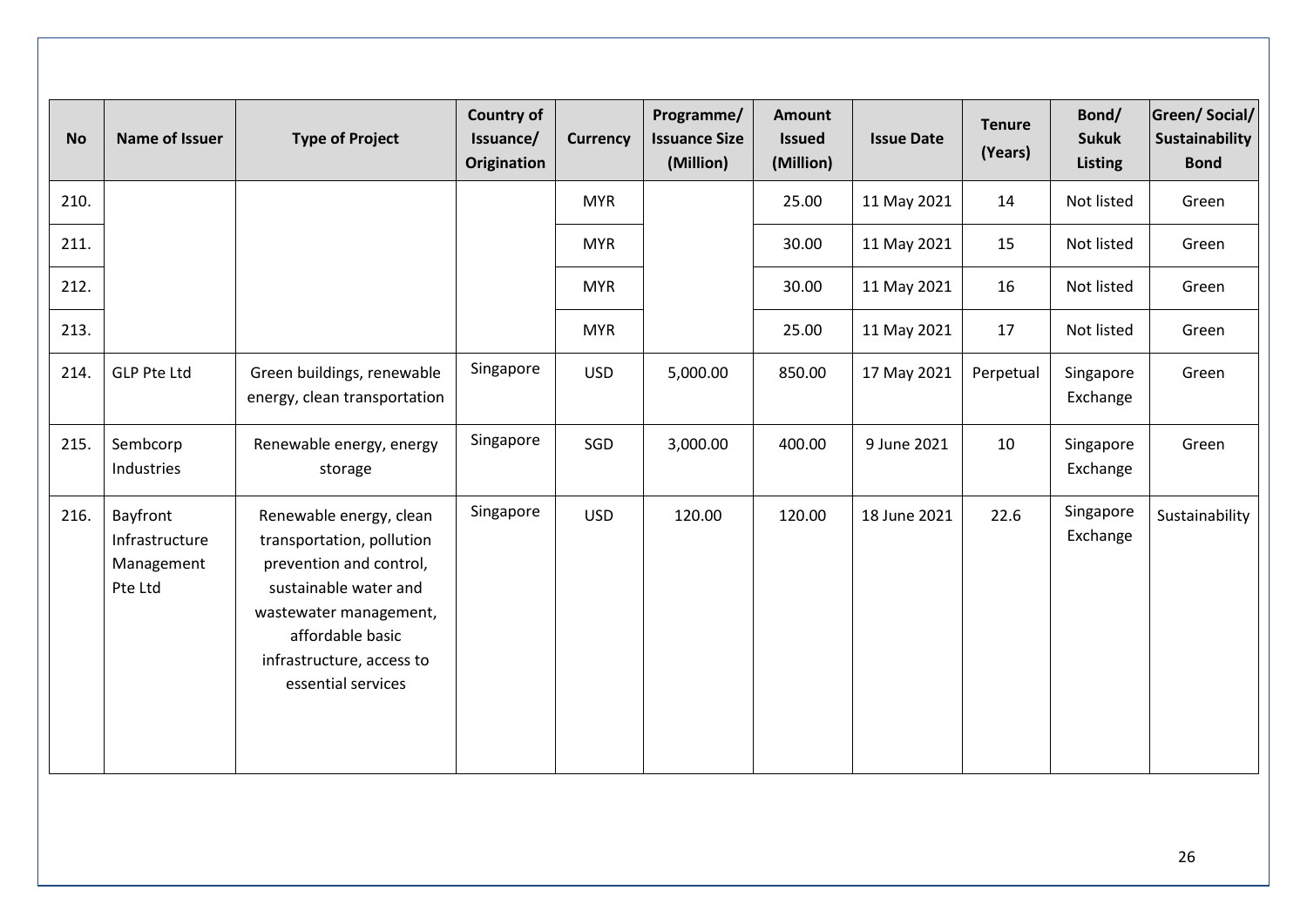| <b>No</b> | Name of Issuer                                            | <b>Type of Project</b>                                                                                  | <b>Country of</b><br>Issuance/<br>Origination | <b>Currency</b> | Programme/<br><b>Issuance Size</b><br>(Million) | Amount<br><b>Issued</b><br>(Million) | <b>Issue Date</b> | <b>Tenure</b><br>(Years) | Bond/<br><b>Sukuk</b><br><b>Listing</b> | <b>Green/Social/</b><br>Sustainability<br><b>Bond</b> |
|-----------|-----------------------------------------------------------|---------------------------------------------------------------------------------------------------------|-----------------------------------------------|-----------------|-------------------------------------------------|--------------------------------------|-------------------|--------------------------|-----------------------------------------|-------------------------------------------------------|
| 217.      | Energy<br>Development<br>Corporation                      | Renewable Energy                                                                                        | Philippines                                   | PHP             | 15,000.00                                       | 2,500.00                             | 25 June 2021      | 3                        | Philippine<br>Dealing &<br>Exchange     | Green                                                 |
| 218.      |                                                           |                                                                                                         |                                               | PHP             |                                                 | 2,500.00                             | 25 June 2021      | 5                        | Philippine<br>Dealing &<br>Exchange     | Green                                                 |
| 219.      | <b>B. Grimm Power</b><br><b>Public Company</b><br>Limited | Finance and/or refinance<br>and/or existing eligible<br>projects/assets (renewable<br>energy)           | Thailand                                      | <b>THB</b>      | 3,000.00                                        | 3,000.00                             | 6 July 2021       | 5                        | Not listed                              | Green                                                 |
| 220.      | Union Bank of<br>Philippines                              | Access to essential services,<br>employment generation,<br>socioeconomic advancement<br>and empowerment | Philippines                                   | <b>USD</b>      | N.A                                             | 150.00                               | 23 July 2021      | $\overline{7}$           | Not listed                              | Social                                                |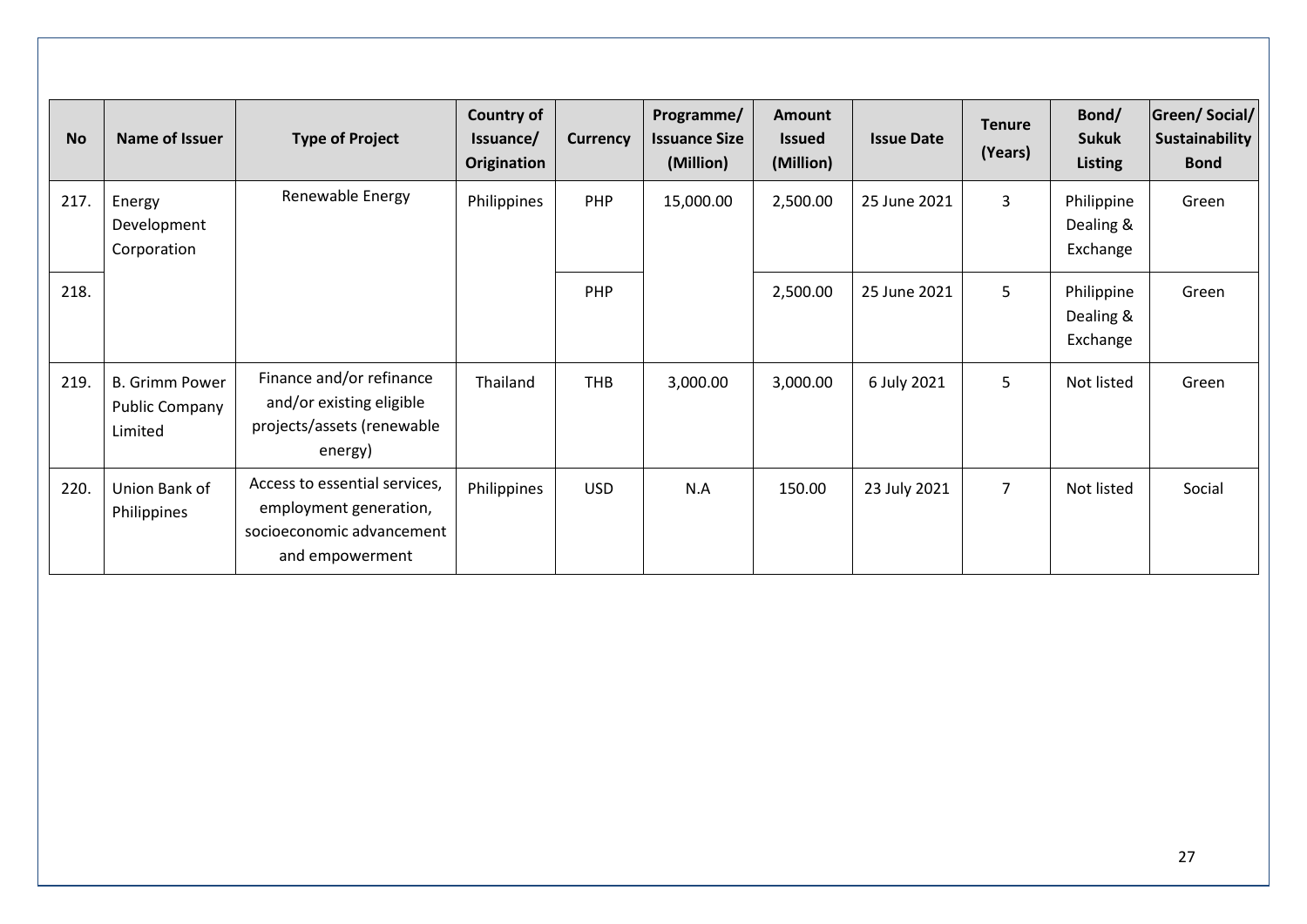| <b>No</b> | <b>Name of Issuer</b>                                                              | <b>Type of Project</b>                                                                                                                                                                                                                                                                                                                                                                                                                        | <b>Country of</b><br>Issuance/<br><b>Origination</b> | <b>Currency</b> | Programme/<br><b>Issuance Size</b><br>(Million) | <b>Amount</b><br><b>Issued</b><br>(Million) | <b>Issue Date</b> | <b>Tenure</b><br>(Years) | Bond/<br><b>Sukuk</b><br><b>Listing</b> | <b>Green/Social/</b><br>Sustainability<br><b>Bond</b> |
|-----------|------------------------------------------------------------------------------------|-----------------------------------------------------------------------------------------------------------------------------------------------------------------------------------------------------------------------------------------------------------------------------------------------------------------------------------------------------------------------------------------------------------------------------------------------|------------------------------------------------------|-----------------|-------------------------------------------------|---------------------------------------------|-------------------|--------------------------|-----------------------------------------|-------------------------------------------------------|
| 221.      | <b>Small Medium</b><br>Enterprise<br>Development<br><b>Bank Malaysia</b><br>Berhad | Green and social projects,<br>including renewable energy,<br>clean transportation, green<br>building, energy efficiency,<br>sustainable water &<br>wastewater management,<br>waste & pollution control, -<br>affordable basic<br>infrastructure, access to<br>essential services:<br>healthcare, education and<br>vocational training,<br>socioeconomic advancement<br>& empowerment, pandemic<br>outbreak socioeconomic<br>impact mitigation | Malaysia                                             | <b>MYR</b>      | N.A                                             | 500.00                                      | 2 Aug 2021        | 5                        | Not listed                              | Sustainability                                        |
| 222.      | <b>Agroto Business</b><br>(M) Sdn Bhd                                              | Environmentally sustainable<br>management of living<br>natural resources and land<br>use, food security                                                                                                                                                                                                                                                                                                                                       | Malaysia                                             | <b>MYR</b>      | 300.00                                          | 200.00                                      | 5 Aug 2021        | 5                        | Not listed                              | Sustainability                                        |
| 223.      | Cagamas<br>Berhad                                                                  | Purchase of eligible loans for<br>affordable housing                                                                                                                                                                                                                                                                                                                                                                                          | Malaysia                                             | <b>MYR</b>      | N.A                                             | 200.00                                      | 5 Aug 2021        | 3                        | Not listed                              | Sustainability                                        |
| 224.      | Cagamas<br><b>Berhad</b>                                                           | Purchase of eligible Islamic<br>financing for affordable<br>housing                                                                                                                                                                                                                                                                                                                                                                           | Malaysia                                             | <b>MYR</b>      | N.A                                             | 100.00                                      | 5 Aug 2021        | 3                        | Not listed                              | Sustainability                                        |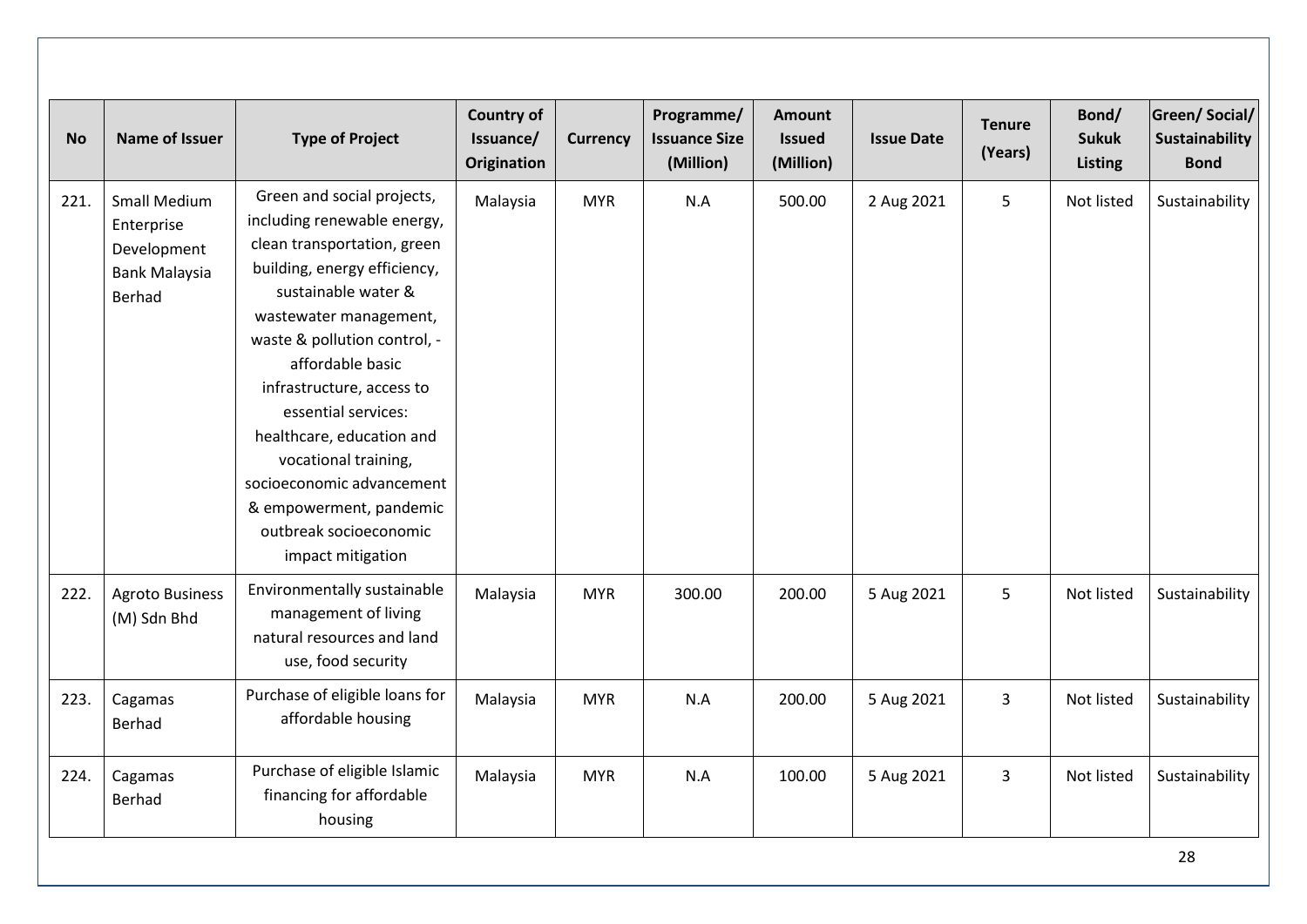|           |                                                  |                                                                                      | <b>Country of</b>        |                 | Programme/                        | <b>Amount</b>              |                   |                          | Bond/                          | <b>Green/Social/</b>          |
|-----------|--------------------------------------------------|--------------------------------------------------------------------------------------|--------------------------|-----------------|-----------------------------------|----------------------------|-------------------|--------------------------|--------------------------------|-------------------------------|
| <b>No</b> | <b>Name of Issuer</b>                            | <b>Type of Project</b>                                                               | Issuance/<br>Origination | <b>Currency</b> | <b>Issuance Size</b><br>(Million) | <b>Issued</b><br>(Million) | <b>Issue Date</b> | <b>Tenure</b><br>(Years) | <b>Sukuk</b><br><b>Listing</b> | Sustainability<br><b>Bond</b> |
| 225.      | Kasikornbank<br><b>Public Company</b><br>Limited | Financing of green and social<br>projects                                            | Thailand                 | <b>EUR</b>      | 155.00                            | 155.00                     | 26 Aug 2021       | 0.5                      | Not listed                     | Sustainability                |
| 226.      | Hanwha Q<br><b>CELLS Malaysia</b><br>Sdn Bhd     | Renewable Energy                                                                     | Malaysia                 | <b>MYR</b>      | 150.00                            | 150.00                     | 1 Sept 2021       | $\overline{3}$           | Not listed                     | Green                         |
| 227.      | <b>ACEN Finance</b><br>Limited                   | Renewable Energy                                                                     | Philippines              | <b>USD</b>      | 1,500.00                          | 400.00                     | 8 Sept 2021       | Perpetual                | Singapore<br>Exchange          | Green                         |
| 228.      | <b>BCPG Public</b>                               | Repay a loan or debt<br>incurred from investment in                                  | Thailand                 | <b>THB</b>      | 12,000.00                         | 2,000.00                   | 15 Sept 2021      | $\overline{3}$           | Not listed                     | Green                         |
| 229.      | Company<br>Limited                               | Geothermal Power Project                                                             |                          | <b>THB</b>      |                                   | 1,000.00                   | 15 Sept 2021      | 5                        | Not listed                     | Green                         |
| 230.      |                                                  | and Solar Power Project                                                              |                          | <b>THB</b>      |                                   | 1,000.00                   | 15 Sept 2021      | $\overline{7}$           | Not listed                     | Green                         |
| 231.      |                                                  |                                                                                      |                          | <b>THB</b>      |                                   | 4,000.00                   | 15 Sept 2021      | 10                       | Not listed                     | Green                         |
| 232.      |                                                  |                                                                                      |                          | <b>THB</b>      |                                   | 4,000.00                   | 15 Sept 2021      | 12                       | Not listed                     | Green                         |
| 232.      | <b>SPCG Public</b><br>Company<br>Limited         | Finance and/or refinance<br>existing Eligible Projects/<br>Assets (Renewable Energy) | Thailand                 | <b>THB</b>      | 1,500.00                          | 1,500.00                   | 1 Oct 2021        | $\overline{3}$           | Not listed                     | Green                         |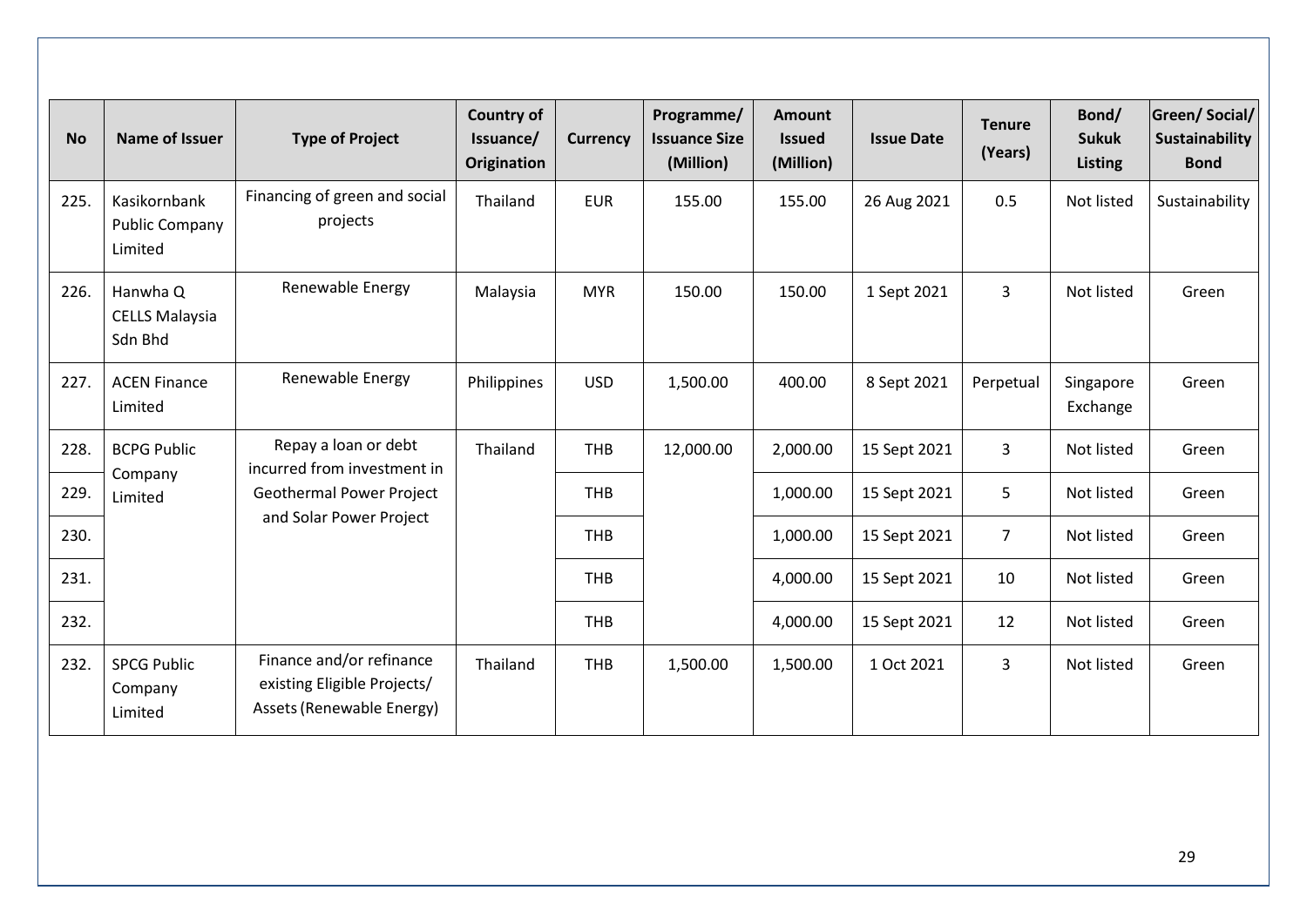| <b>No</b> | Name of Issuer                                | <b>Type of Project</b>                                                                                                                                                                                                                                                                                                                                                                                                                                                                                                                       | <b>Country of</b><br>Issuance/<br><b>Origination</b> | <b>Currency</b> | Programme/<br><b>Issuance Size</b><br>(Million) | <b>Amount</b><br><b>Issued</b><br>(Million) | <b>Issue Date</b> | <b>Tenure</b><br>(Years) | Bond/<br><b>Sukuk</b><br><b>Listing</b> | <b>Green/Social/</b><br>Sustainability<br><b>Bond</b> |
|-----------|-----------------------------------------------|----------------------------------------------------------------------------------------------------------------------------------------------------------------------------------------------------------------------------------------------------------------------------------------------------------------------------------------------------------------------------------------------------------------------------------------------------------------------------------------------------------------------------------------------|------------------------------------------------------|-----------------|-------------------------------------------------|---------------------------------------------|-------------------|--------------------------|-----------------------------------------|-------------------------------------------------------|
| 234.      | <b>Bank</b><br>Pembangunan<br>Malaysia Berhad | Green and social projects,<br>including renewable energy,<br>green/efficient buildings,<br>energy efficiency, circular<br>economy, clean<br>transportation, sustainable<br>water and wastewater<br>management,<br>environmentally sustainable<br>management of living<br>natural resources and land<br>use, climate change<br>adaptation, employment<br>generation and retention<br>including through SME<br>financing, digital inclusion,<br>affordable housing,<br>affordable basic<br>infrastructure and access to<br>essential services. | Malaysia                                             | <b>MYR</b>      | N.A.                                            | 450.00                                      | 25 Oct 2021       | $\overline{7}$           | Not listed                              | Sustainability                                        |
| 235.      | Cagamas<br>Berhad                             | Affordable housing                                                                                                                                                                                                                                                                                                                                                                                                                                                                                                                           | Malaysia                                             | <b>MYR</b>      | N.A.                                            | 300.00                                      | 29 Oct 2021       | $\overline{2}$           | Not listed                              | Sustainability                                        |
| 236.      | Pengurusan Air<br>Selangor Sdn<br><b>Bhd</b>  | Sustainable water supply,<br>sustainable water<br>management, renewable<br>energy, and green building<br>projects.                                                                                                                                                                                                                                                                                                                                                                                                                           | Malaysia                                             | <b>MYR</b>      | N.A                                             | 255.00                                      | 29 Oct 2021       | 15                       | Not listed                              | Sustainability                                        |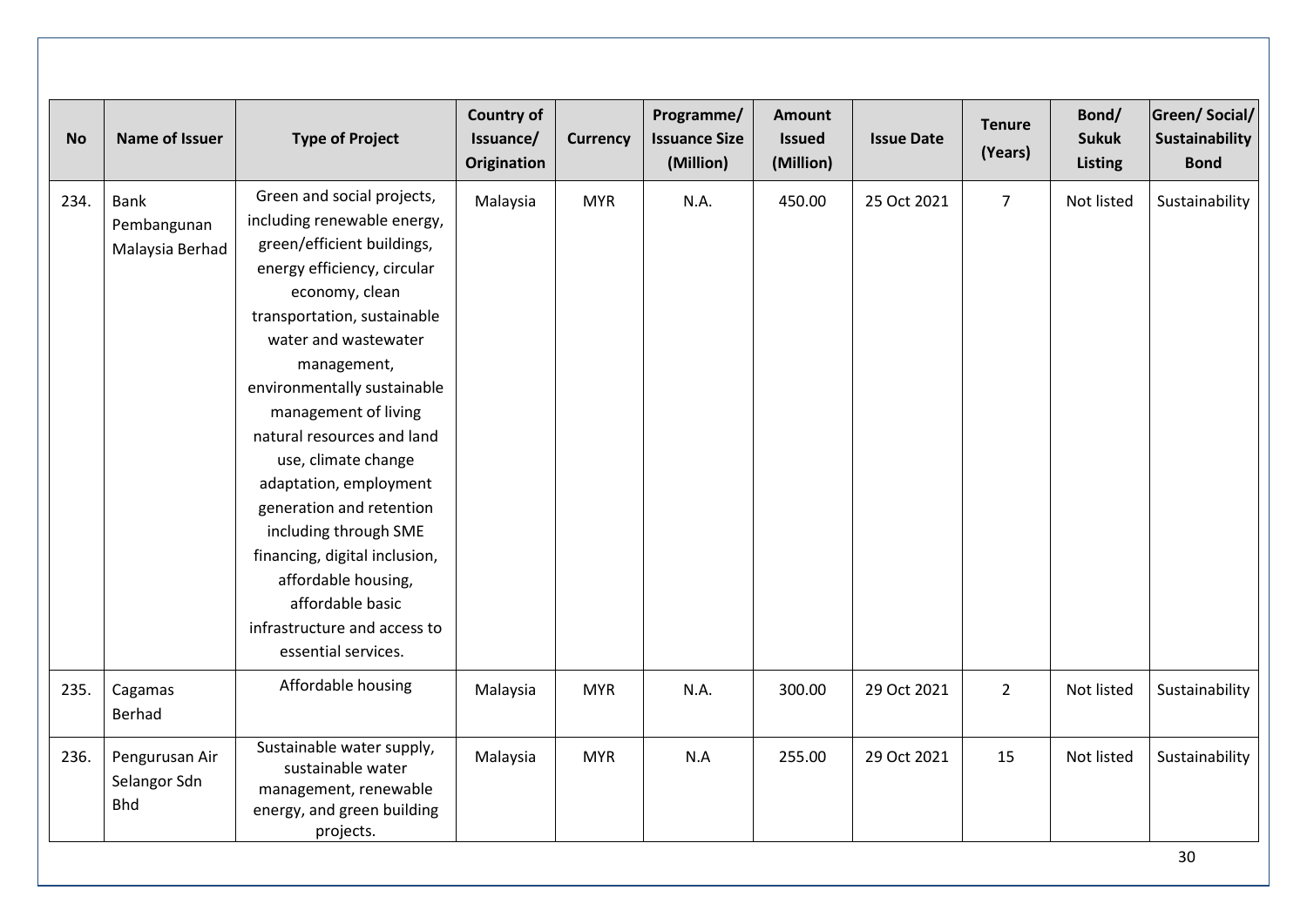| <b>No</b> | <b>Name of Issuer</b>                                   | <b>Type of Project</b>                                                                                                                                                                                                              | <b>Country of</b><br>Issuance/<br><b>Origination</b> | <b>Currency</b> | Programme/<br><b>Issuance Size</b><br>(Million) | <b>Amount</b><br><b>Issued</b><br>(Million) | <b>Issue Date</b> | <b>Tenure</b><br>(Years) | Bond/<br><b>Sukuk</b><br><b>Listing</b> | <b>Green/Social/</b><br>Sustainability<br><b>Bond</b> |
|-----------|---------------------------------------------------------|-------------------------------------------------------------------------------------------------------------------------------------------------------------------------------------------------------------------------------------|------------------------------------------------------|-----------------|-------------------------------------------------|---------------------------------------------|-------------------|--------------------------|-----------------------------------------|-------------------------------------------------------|
| 237.      | Pengurusan Air<br>Selangor Sdn<br><b>Bhd</b>            | Sustainable water supply,<br>sustainable water<br>management, renewable<br>energy, and green building<br>projects.                                                                                                                  | Malaysia                                             | <b>MYR</b>      | N.A                                             | 175.00                                      | 29 Oct 2021       | 20                       | Not listed                              | Sustainability                                        |
| 238.      | <b>Bangkok Mass</b>                                     | Refinance projects that<br>contribute to development                                                                                                                                                                                | Thailand                                             | <b>THB</b>      | 10,200.00                                       | 2,000.00                                    | 8 Nov 2021        | $\overline{3}$           | Not listed                              | Green                                                 |
| 239.      | <b>Transit System</b><br><b>Public Company</b>          | of electrified transportation                                                                                                                                                                                                       |                                                      | <b>THB</b>      |                                                 | 1,500.00                                    | 8 Nov 2021        | 5                        | Not listed                              | Green                                                 |
| 240.      | Limited                                                 | services and related<br>infrastructures.                                                                                                                                                                                            |                                                      | <b>THB</b>      |                                                 | 2,500.00                                    | 8 Nov 2021        | $\overline{7}$           | Not listed                              | Green                                                 |
| 241.      |                                                         |                                                                                                                                                                                                                                     |                                                      | <b>THB</b>      |                                                 | 4,200.00                                    | 8 Nov 2021        | 10                       | Not listed                              | Green                                                 |
| 242.      | Thai Foods<br><b>Group Public</b><br>Company<br>Limited | On-lending to its subsidiaries<br>incorporated in Thailand for<br>their financing and<br>refinancing of projects and<br>assets associated with<br><b>Employment Generation and</b><br>Economic Advancement in<br>local communities. | Thailand                                             | <b>THB</b>      | 1,000.00                                        | 1,000.00                                    | 11 Nov 2021       | 5                        | Not listed                              | Social                                                |
| 243.      | Cagamas<br><b>Berhad</b>                                | Purchase of eligible loans<br>related to SMEs, renewable<br>energy, and sustainable<br>water and water waste<br>management.                                                                                                         | Malaysia                                             | <b>MYR</b>      | N.A                                             | 30.00                                       | 24 Nov 2021       | $\mathbf{1}$             | Not listed                              | Sustainability                                        |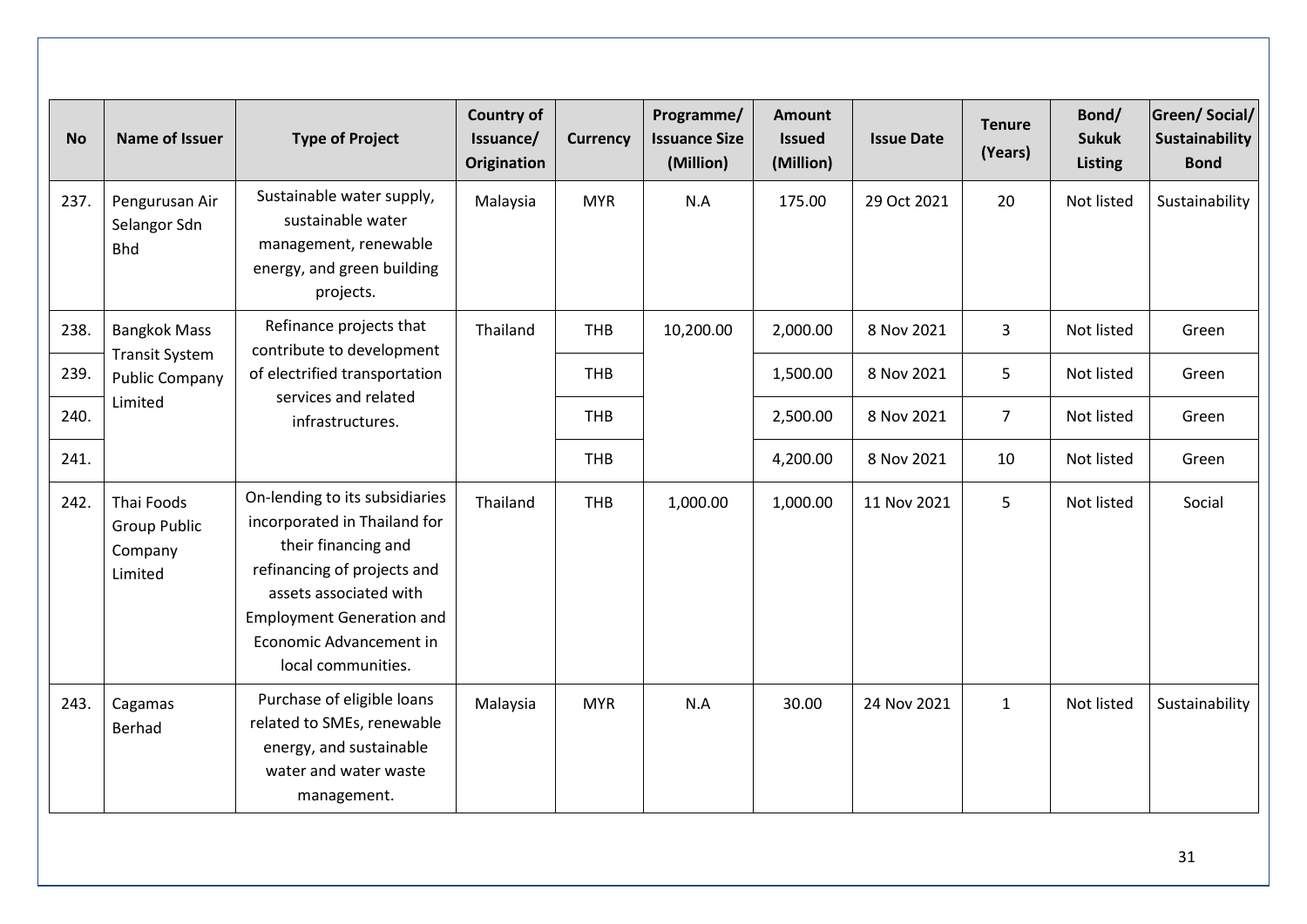| <b>No</b> | Name of Issuer        | <b>Type of Project</b>                                                                                                      | <b>Country of</b><br>Issuance/<br>Origination | <b>Currency</b> | Programme/<br><b>Issuance Size</b><br>(Million) | <b>Amount</b><br><b>Issued</b><br>(Million) | <b>Issue Date</b> | <b>Tenure</b><br>(Years) | Bond/<br><b>Sukuk</b><br><b>Listing</b> | Green/Social/<br>Sustainability<br><b>Bond</b> |
|-----------|-----------------------|-----------------------------------------------------------------------------------------------------------------------------|-----------------------------------------------|-----------------|-------------------------------------------------|---------------------------------------------|-------------------|--------------------------|-----------------------------------------|------------------------------------------------|
| 244.      | Cagamas<br>Berhad     | Purchase of eligible loans<br>related to SMEs, renewable<br>energy, and sustainable<br>water and water waste<br>management. | Malaysia                                      | <b>MYR</b>      | N.A                                             | 20.00                                       | 24 Nov 2021       | $\overline{2}$           | Not listed                              | Sustainability                                 |
| 245.      | Cagamas<br>Berhad     | Purchase of eligible loans<br>related to SMEs, renewable<br>energy, and sustainable<br>water and water waste<br>management. | Malaysia                                      | <b>MYR</b>      | N.A                                             | 50.00                                       | 24 Nov 2021       | 2.5                      | Not listed                              | Sustainability                                 |
| 246.      | Cenergi SEA<br>Berhad | Biogas projects, solar<br>projects and energy<br>efficiency projects                                                        | Malaysia                                      | <b>MYR</b>      | N.A                                             | 85.00                                       | 23 Dec 2021       | 5                        | Not listed                              | Green                                          |
| 247.      | Cenergi SEA<br>Berhad | Biogas projects, solar<br>projects and energy<br>efficiency projects                                                        | Malaysia                                      | <b>MYR</b>      | N.A                                             | 125.00                                      | 23 Dec 2021       | $\overline{7}$           | Not listed                              | Green                                          |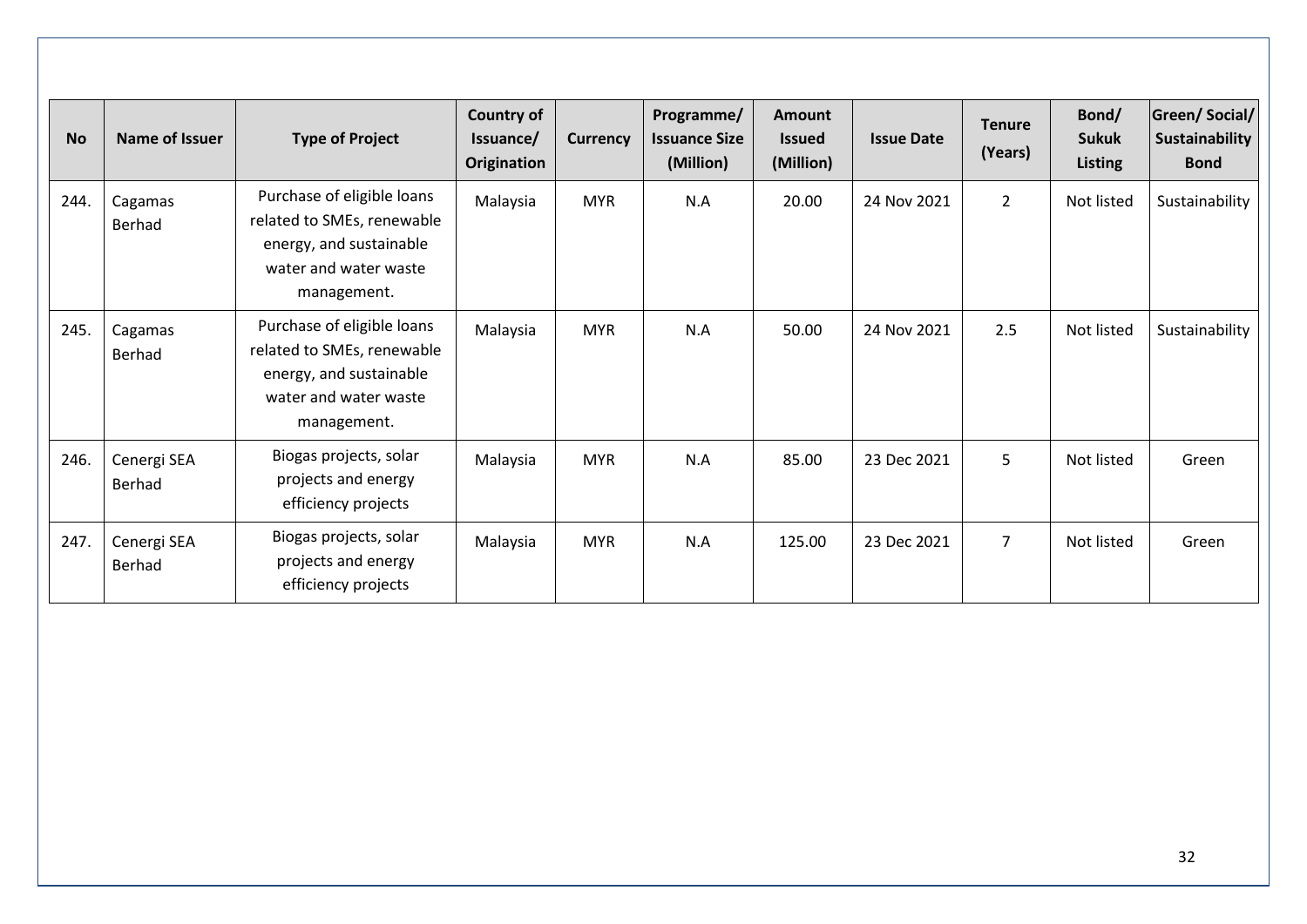| <b>No</b> | Name of Issuer                              | <b>Type of Project</b>                                                                                                                                                                                                                                                                                                                                                                                                                                                                                                                                                     | <b>Country of</b><br>Issuance/<br>Origination | <b>Currency</b> | Programme/<br><b>Issuance Size</b><br>(Million) | <b>Amount</b><br><b>Issued</b><br>(Million) | <b>Issue Date</b> | <b>Tenure</b><br>(Years) | Bond/<br><b>Sukuk</b><br><b>Listing</b> | Green/Social/<br>Sustainability<br><b>Bond</b> |
|-----------|---------------------------------------------|----------------------------------------------------------------------------------------------------------------------------------------------------------------------------------------------------------------------------------------------------------------------------------------------------------------------------------------------------------------------------------------------------------------------------------------------------------------------------------------------------------------------------------------------------------------------------|-----------------------------------------------|-----------------|-------------------------------------------------|---------------------------------------------|-------------------|--------------------------|-----------------------------------------|------------------------------------------------|
| 248.      | <b>CIMB Group</b><br><b>Holdings Berhad</b> | Employment generation,<br>access to essential services,<br>socioeconomic advancement<br>and empowerment,<br>affordable basic<br>infrastructure, COVID-19 and<br>other global pandemics<br>financing, clean<br>transportation, renewable<br>energy, energy efficiency,<br>green buildings, climate<br>change adaptation, pollution<br>prevention and control,<br>sustainable water and<br>wastewater management,<br>terrestrial and aquatic<br>biodiversity, circular<br>economy, environmentally<br>sustainable management of<br>living natural resources and<br>land use. | Malaysia                                      | <b>MYR</b>      | N.A                                             | 100.00                                      | 29 Dec 2021       | 10                       | Not listed                              | Sustainability                                 |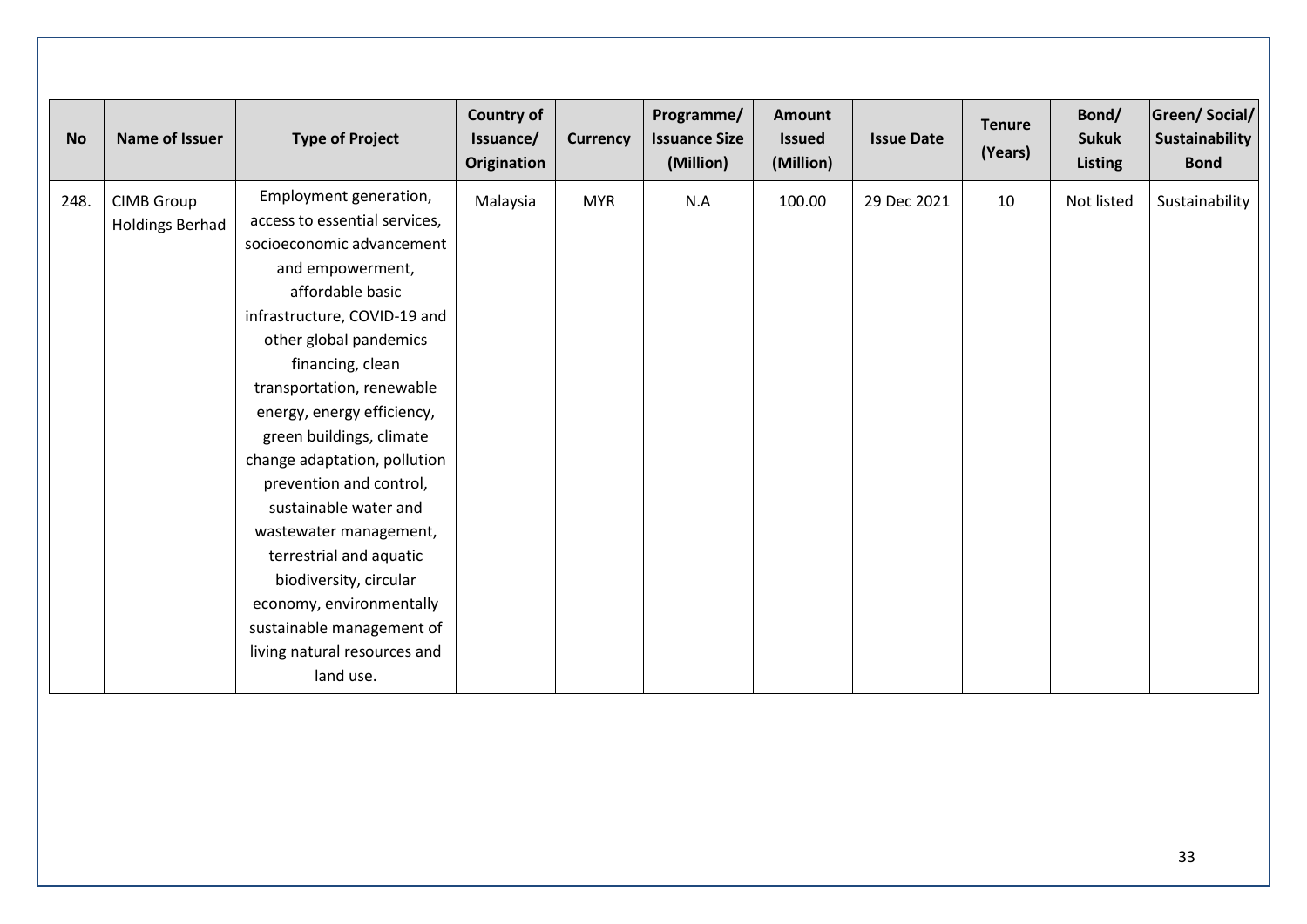| <b>No</b> | Name of Issuer             | <b>Type of Project</b>                                                                                                                                                                                                                                                                                                                                                                                                                                                                                                                                                     | <b>Country of</b><br>Issuance/<br>Origination | <b>Currency</b> | Programme/<br><b>Issuance Size</b><br>(Million) | <b>Amount</b><br><b>Issued</b><br>(Million) | <b>Issue Date</b> | <b>Tenure</b><br>(Years) | Bond/<br><b>Sukuk</b><br><b>Listing</b> | Green/Social/<br>Sustainability<br><b>Bond</b> |
|-----------|----------------------------|----------------------------------------------------------------------------------------------------------------------------------------------------------------------------------------------------------------------------------------------------------------------------------------------------------------------------------------------------------------------------------------------------------------------------------------------------------------------------------------------------------------------------------------------------------------------------|-----------------------------------------------|-----------------|-------------------------------------------------|---------------------------------------------|-------------------|--------------------------|-----------------------------------------|------------------------------------------------|
| 249.      | <b>CIMB Bank</b><br>Berhad | Employment generation,<br>access to essential services,<br>socioeconomic advancement<br>and empowerment,<br>affordable basic<br>infrastructure, COVID-19 and<br>other global pandemics<br>financing, clean<br>transportation, renewable<br>energy, energy efficiency,<br>green buildings, climate<br>change adaptation, pollution<br>prevention and control,<br>sustainable water and<br>wastewater management,<br>terrestrial and aquatic<br>biodiversity, circular<br>economy, environmentally<br>sustainable management of<br>living natural resources and<br>land use. | Malaysia                                      | <b>MYR</b>      | N.A                                             | 100.00                                      | 29 Dec 2021       | 10                       | Not listed                              | Sustainability                                 |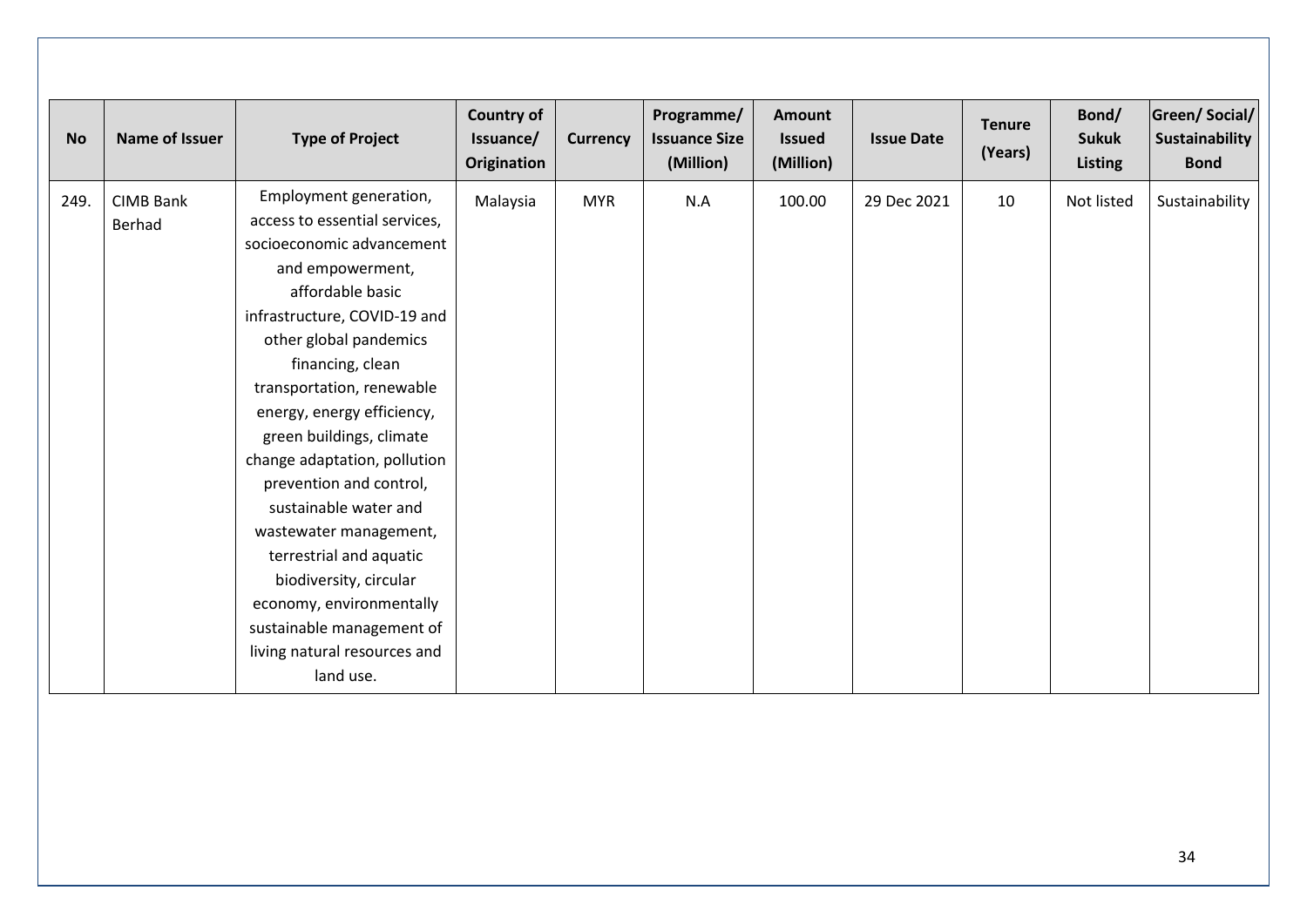| <b>No</b> | Name of Issuer             | <b>Type of Project</b>                                                                                                                                                                                                                                                                                                                                                                                                                                                                                                                                                       | <b>Country of</b><br>Issuance/<br>Origination | <b>Currency</b> | Programme/<br><b>Issuance Size</b><br>(Million) | Amount<br><b>Issued</b><br>(Million) | <b>Issue Date</b> | <b>Tenure</b><br>(Years) | Bond/<br><b>Sukuk</b><br><b>Listing</b>                                                                                                 | Green/Social/<br>Sustainability<br><b>Bond</b> |
|-----------|----------------------------|------------------------------------------------------------------------------------------------------------------------------------------------------------------------------------------------------------------------------------------------------------------------------------------------------------------------------------------------------------------------------------------------------------------------------------------------------------------------------------------------------------------------------------------------------------------------------|-----------------------------------------------|-----------------|-------------------------------------------------|--------------------------------------|-------------------|--------------------------|-----------------------------------------------------------------------------------------------------------------------------------------|------------------------------------------------|
| 250.      | <b>CIMB Bank</b><br>Berhad | Employment generation,<br>access to essential services,<br>socio-economic<br>advancement and<br>empowerment, affordable<br>basic infrastructure, COVID-<br>19 and other global<br>pandemics financing, clean<br>transportation, renewable<br>energy, energy efficiency,<br>green buildings, climate<br>change adaptation, pollution<br>prevention and control,<br>sustainable water and<br>wastewater management,<br>terrestrial and aquatic<br>biodiversity, circular<br>economy, environmentally<br>sustainable management of<br>living natural resources and<br>land use. | Malaysia                                      | <b>USD</b>      | N.A.                                            | 500.0                                | 20 Jan 2022       | 5.5                      | Singapore<br>Exchange<br>Securities<br>Trading<br>Limited and<br><b>Bursa</b><br>Malaysia<br>Securities<br>Berhad<br>(Exempt<br>Regime) | Sustainability                                 |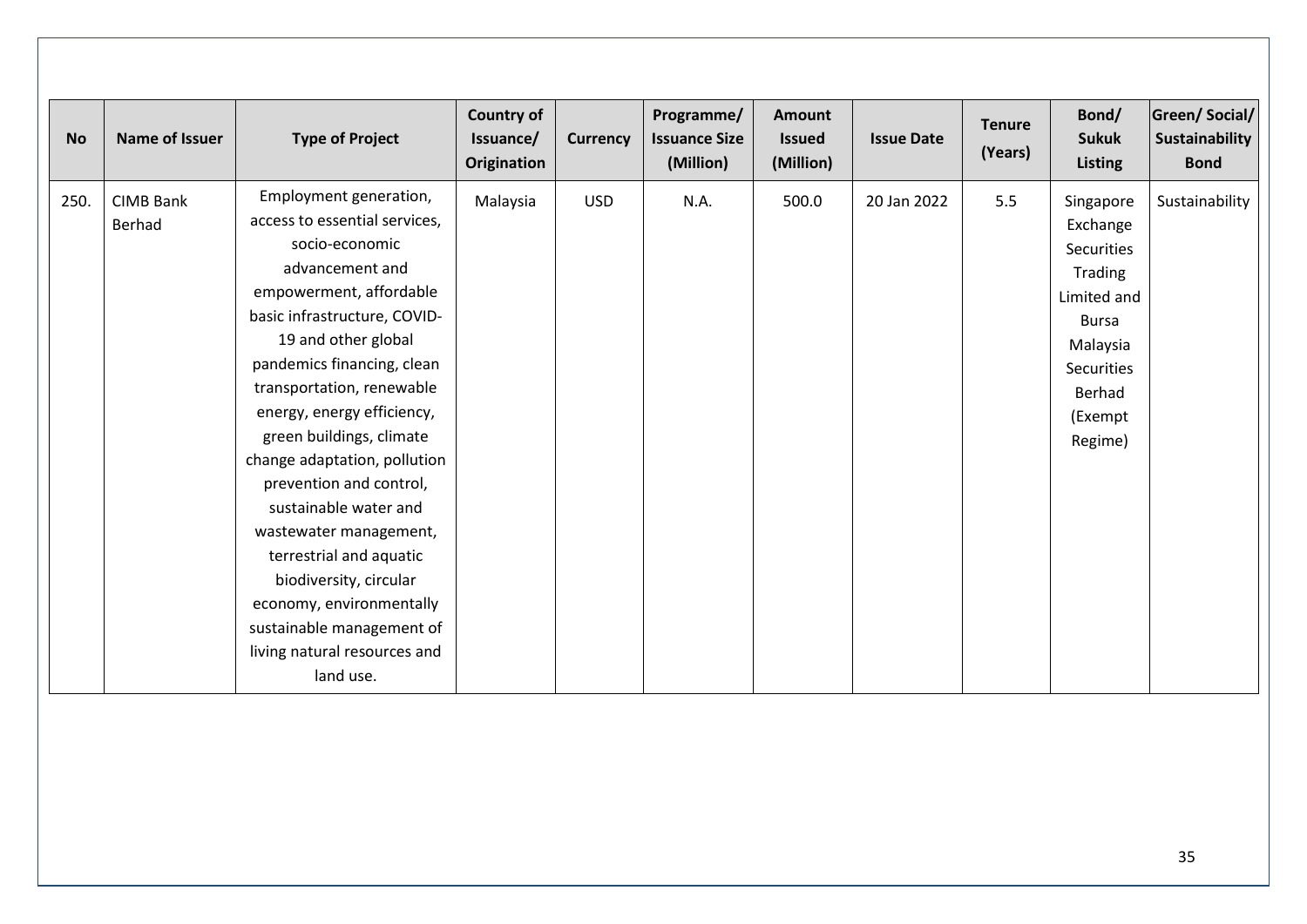| <b>No</b> | Name of Issuer       | <b>Type of Project</b>                                                                                                                                                                                                                                                                                                                                                   | <b>Country of</b><br>Issuance/<br>Origination | <b>Currency</b> | Programme/<br><b>Issuance Size</b><br>(Million) | <b>Amount</b><br><b>Issued</b><br>(Million) | <b>Issue Date</b> | <b>Tenure</b><br>(Years) | Bond/<br><b>Sukuk</b><br>Listing    | Green/Social/<br>Sustainability<br><b>Bond</b> |
|-----------|----------------------|--------------------------------------------------------------------------------------------------------------------------------------------------------------------------------------------------------------------------------------------------------------------------------------------------------------------------------------------------------------------------|-----------------------------------------------|-----------------|-------------------------------------------------|---------------------------------------------|-------------------|--------------------------|-------------------------------------|------------------------------------------------|
| 251.      | BDO Unibank,<br>Inc. | Renewable energy, green<br>buildings, clean<br>transportation, resource<br>efficiency and pollution<br>prevention and control,<br>environmentally sustainable<br>management of living<br>natural resources and land<br>use, sustainable water and<br>waste water management,<br>employment generation,<br>food security, employment<br>generation, and food<br>security. | Philippines                                   | <b>PHP</b>      | 365,000.00                                      | 52,700.00                                   | 28 Jan 2022       | $\overline{2}$           | Philippine<br>Dealing &<br>Exchange | Sustainability                                 |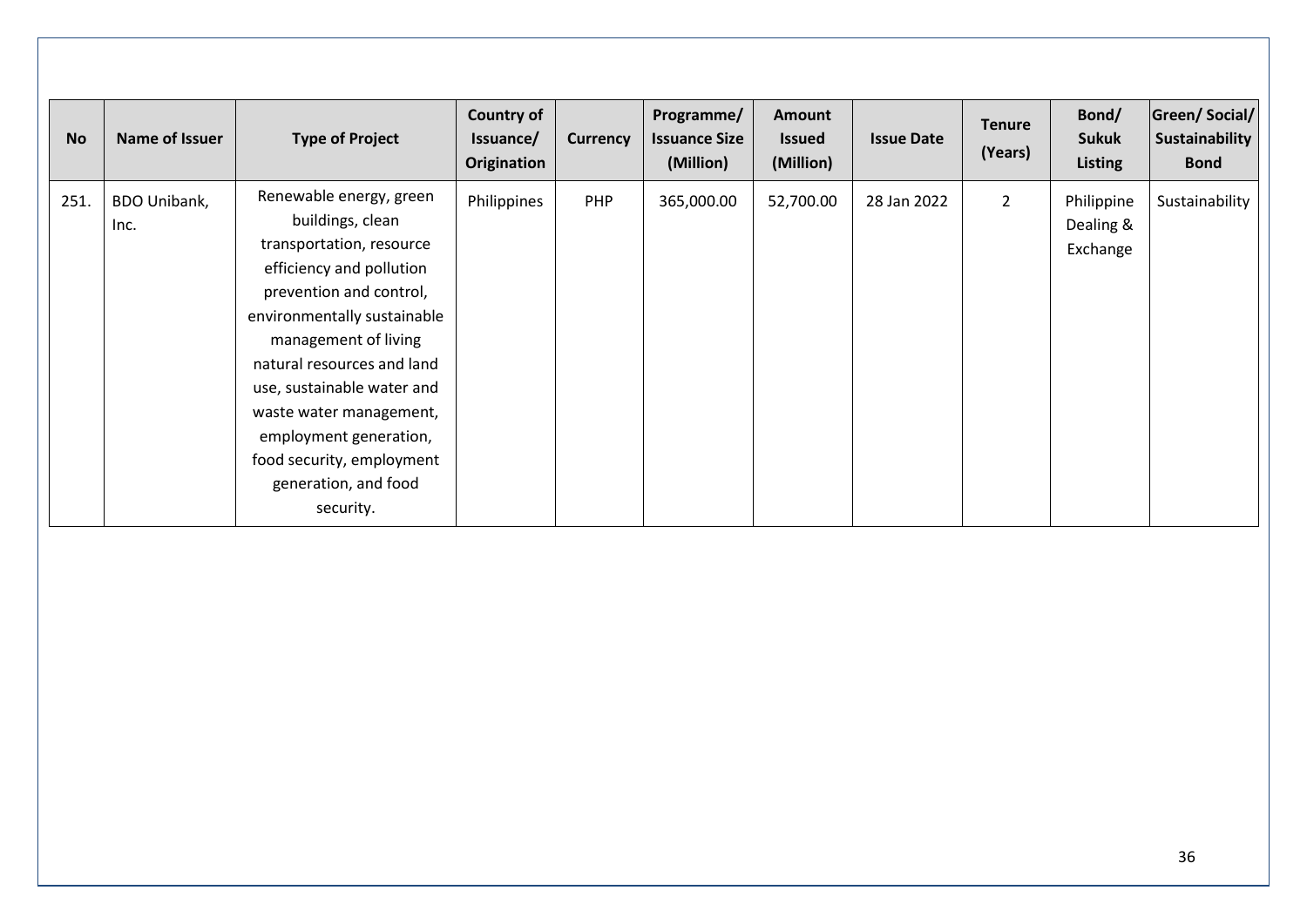| <b>No</b> | <b>Name of Issuer</b>                                | <b>Type of Project</b>                                                                                                                                                                                                                                                                                                                                                                                                              | <b>Country of</b><br>Issuance/<br>Origination | <b>Currency</b> | Programme/<br><b>Issuance Size</b><br>(Million) | <b>Amount</b><br><b>Issued</b><br>(Million) | <b>Issue Date</b> | <b>Tenure</b><br>(Years) | Bond/<br><b>Sukuk</b><br><b>Listing</b> | <b>Green/Social/</b><br>Sustainability<br><b>Bond</b> |
|-----------|------------------------------------------------------|-------------------------------------------------------------------------------------------------------------------------------------------------------------------------------------------------------------------------------------------------------------------------------------------------------------------------------------------------------------------------------------------------------------------------------------|-----------------------------------------------|-----------------|-------------------------------------------------|---------------------------------------------|-------------------|--------------------------|-----------------------------------------|-------------------------------------------------------|
| 252.      | Rizal<br>Commercial<br><b>Banking</b><br>Corporation | Renewable energy, green<br>buildings, clean<br>transportation, energy<br>efficiency, pollution<br>prevention & control,<br>sustainable water<br>management,<br>environmentally sustainable<br>management of living<br>natural resources and land<br>use, affordable basic<br>infrastructure, access to<br>essential services,<br>employment generation,<br>affordable housing, and<br>socioeconomic advancement<br>and empowerment. | Philippines                                   | PHP             | 100,000.00                                      | 14,756.26                                   | 21 Feb 2022       | 2.25                     | Philippine<br>Dealing &<br>Exchange     | Sustainability                                        |
| 253.      | Cagamas<br>Berhad                                    | Purchase of eligible Islamic<br>financing for affordable<br>housing                                                                                                                                                                                                                                                                                                                                                                 | Malaysia                                      | <b>MYR</b>      | N.A.                                            | 200.00                                      | 24 Mar 2022       | $\overline{3}$           | Not listed                              | Sustainability                                        |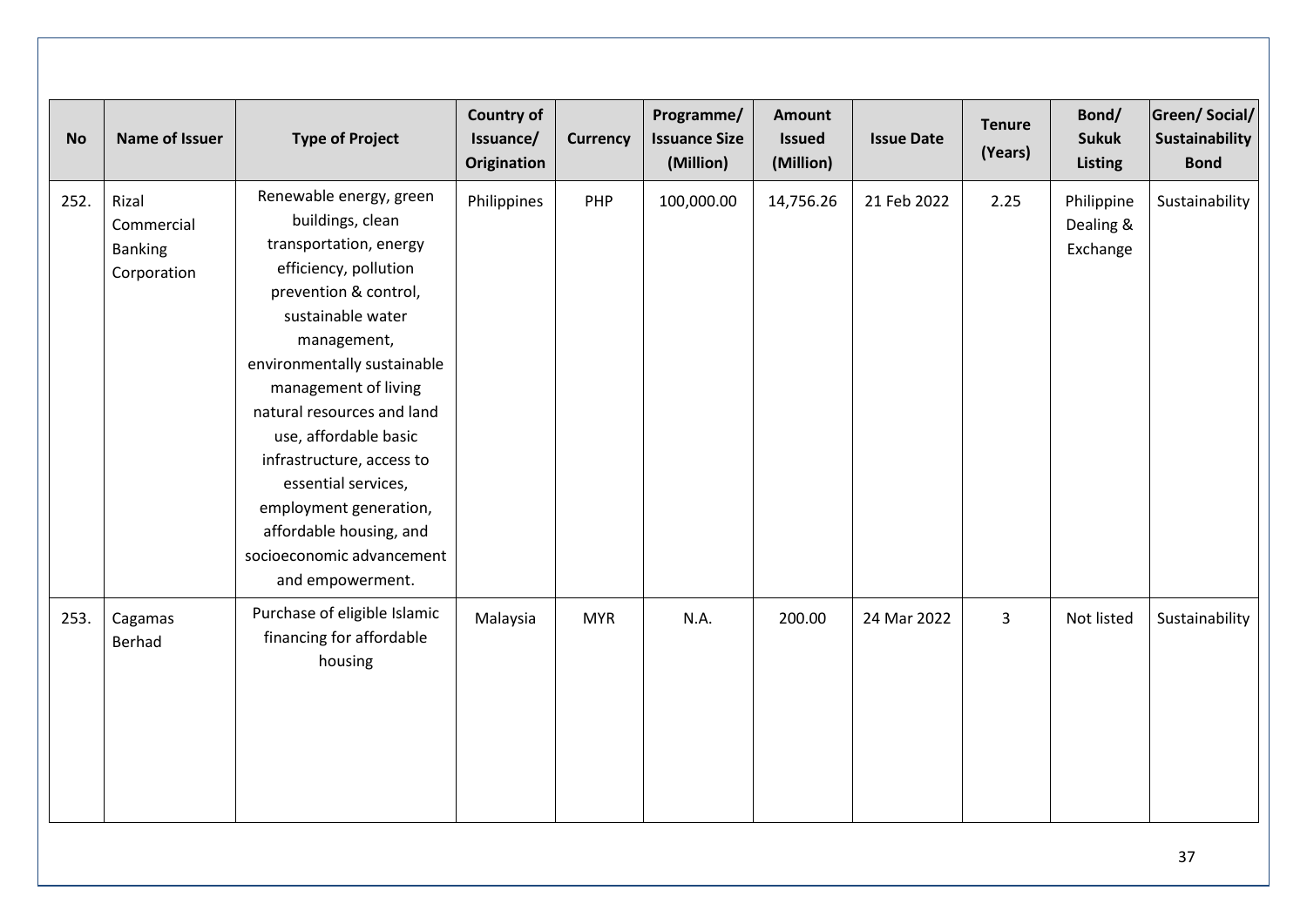| <b>No</b> | <b>Name of Issuer</b>                                   | <b>Type of Project</b>                                                                                                                                                                                                                                                                                                                                                                    | <b>Country of</b><br>Issuance/<br><b>Origination</b> | <b>Currency</b> | Programme/<br><b>Issuance Size</b><br>(Million) | <b>Amount</b><br><b>Issued</b><br>(Million) | <b>Issue Date</b> | <b>Tenure</b><br>(Years) | Bond/<br><b>Sukuk</b><br><b>Listing</b> | <b>Green/Social/</b><br>Sustainability<br><b>Bond</b> |
|-----------|---------------------------------------------------------|-------------------------------------------------------------------------------------------------------------------------------------------------------------------------------------------------------------------------------------------------------------------------------------------------------------------------------------------------------------------------------------------|------------------------------------------------------|-----------------|-------------------------------------------------|---------------------------------------------|-------------------|--------------------------|-----------------------------------------|-------------------------------------------------------|
| 254.      | Republic of the<br>Philippines                          | Clean transportation, climate<br>change adaptation,<br>environmentally sustainable<br>management of living<br>natural resources and land<br>use, renewable energy,<br>access to essential services,<br>affordable basic<br>infrastructure, food security,<br>employment generation,<br>socioeconomic advancement<br>and empowerment,<br>affordable housing, and<br>Covid-19 expenditures. | Philippines                                          | <b>JPY</b>      | 250,000.00                                      | 52,000.00                                   | 12 Apr 2022       | 5                        | Not listed                              | Sustainability                                        |
| 255.      |                                                         |                                                                                                                                                                                                                                                                                                                                                                                           |                                                      | <b>JPY</b>      |                                                 | 5,000.00                                    | 12 Apr 2022       | $\overline{7}$           | Not listed                              | Sustainability                                        |
| 256.      |                                                         |                                                                                                                                                                                                                                                                                                                                                                                           |                                                      | JPY             |                                                 | 7,100.00                                    | 12 Apr 2022       | 10                       | Not listed                              | Sustainability                                        |
| 257.      |                                                         |                                                                                                                                                                                                                                                                                                                                                                                           |                                                      | <b>JPY</b>      |                                                 | 6,000.00                                    | 12 Apr 2022       | 20                       | Not listed                              | Sustainability                                        |
| 258.      | <b>MBSB Bank</b><br><b>Berhad</b>                       | Green projects that relate to<br>renewable energy and social                                                                                                                                                                                                                                                                                                                              | Malaysia                                             | <b>MYR</b>      | 5,000.00                                        | 200.00                                      | 15 April 2022     | 5                        | Not listed                              | Sustainability                                        |
| 259.      |                                                         | projects that relate to access<br>to essential services.                                                                                                                                                                                                                                                                                                                                  |                                                      | <b>MYR</b>      |                                                 | 100.00                                      | 15 April 2022     | $\overline{7}$           | Not listed                              | Sustainability                                        |
| 260.      | Hong Leong<br><b>Bank Berhad</b>                        | Renewable energy, energy<br>efficiency, green building,<br>waste management and<br>sustainable transportation.                                                                                                                                                                                                                                                                            | Malaysia                                             | <b>MYR</b>      | N.A                                             | 900.00                                      | 29 April 2022     | Perpetual                | Not listed                              | Green                                                 |
| 261.      | <b>TNB Power</b><br><b>Generation Sdn</b><br><b>Bhd</b> | <b>Hydroelectric Power Plant</b>                                                                                                                                                                                                                                                                                                                                                          | Malaysia                                             | <b>MYR</b>      | N.A                                             | 150.00                                      | 2 June 2022       | 10                       | Not listed                              | Sustainability                                        |
| 262.      |                                                         |                                                                                                                                                                                                                                                                                                                                                                                           |                                                      | <b>MYR</b>      |                                                 | 750.00                                      | 2 June 2022       | 15                       | Not listed                              | Sustainability                                        |
| 263.      |                                                         |                                                                                                                                                                                                                                                                                                                                                                                           |                                                      | <b>MYR</b>      |                                                 | 600.00                                      | 2 June 2022       | 20                       | Not listed                              | Sustainability                                        |
|           |                                                         |                                                                                                                                                                                                                                                                                                                                                                                           |                                                      |                 |                                                 |                                             |                   |                          |                                         | 38                                                    |